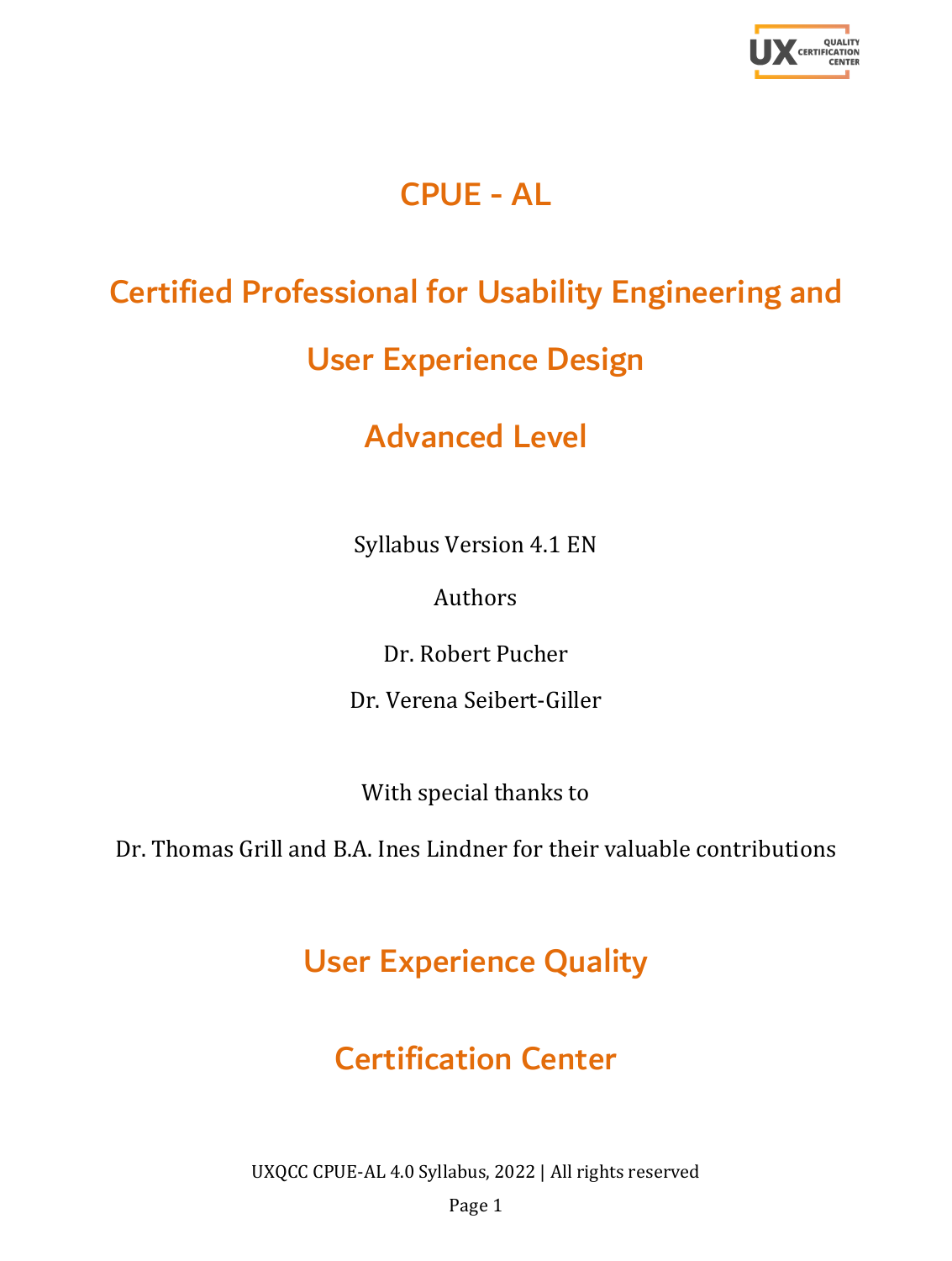



# **Content**

| $\mathbf{1}$   |       | $In traditional \textit{function} \textit{} \textit{} \textit{} \textit{} \textit{} \textit{} \textit{} \textit{} \textit{} \textit{} \textit{} \textit{} \textit{} \textit{} \textit{} \textit{} \textit{} \textit{} \textit{} \textit{} \textit{} \textit{} \textit{} \textit{} \textit{} \textit{} \textit{} \textit{} \textit{} \textit{} \textit{} \textit{} \textit{} \textit{} \textit{} \text$ |  |  |
|----------------|-------|--------------------------------------------------------------------------------------------------------------------------------------------------------------------------------------------------------------------------------------------------------------------------------------------------------------------------------------------------------------------------------------------------------|--|--|
|                | 1.1   |                                                                                                                                                                                                                                                                                                                                                                                                        |  |  |
|                | 1.2   |                                                                                                                                                                                                                                                                                                                                                                                                        |  |  |
|                | 1.3   |                                                                                                                                                                                                                                                                                                                                                                                                        |  |  |
|                | 1.4   |                                                                                                                                                                                                                                                                                                                                                                                                        |  |  |
|                | 1.5   |                                                                                                                                                                                                                                                                                                                                                                                                        |  |  |
|                | 1.6   |                                                                                                                                                                                                                                                                                                                                                                                                        |  |  |
|                | 1.7   |                                                                                                                                                                                                                                                                                                                                                                                                        |  |  |
|                | 1.8   |                                                                                                                                                                                                                                                                                                                                                                                                        |  |  |
| $\overline{2}$ |       |                                                                                                                                                                                                                                                                                                                                                                                                        |  |  |
|                | 2.1   |                                                                                                                                                                                                                                                                                                                                                                                                        |  |  |
|                | 2.2   |                                                                                                                                                                                                                                                                                                                                                                                                        |  |  |
|                | 2.3   |                                                                                                                                                                                                                                                                                                                                                                                                        |  |  |
|                | 2.4   |                                                                                                                                                                                                                                                                                                                                                                                                        |  |  |
|                | 2.5   |                                                                                                                                                                                                                                                                                                                                                                                                        |  |  |
|                | 2.6   |                                                                                                                                                                                                                                                                                                                                                                                                        |  |  |
| 3              |       |                                                                                                                                                                                                                                                                                                                                                                                                        |  |  |
|                | 3.1   |                                                                                                                                                                                                                                                                                                                                                                                                        |  |  |
|                | 3.1.1 |                                                                                                                                                                                                                                                                                                                                                                                                        |  |  |
|                | 3.1.2 |                                                                                                                                                                                                                                                                                                                                                                                                        |  |  |
|                | 3.1.3 |                                                                                                                                                                                                                                                                                                                                                                                                        |  |  |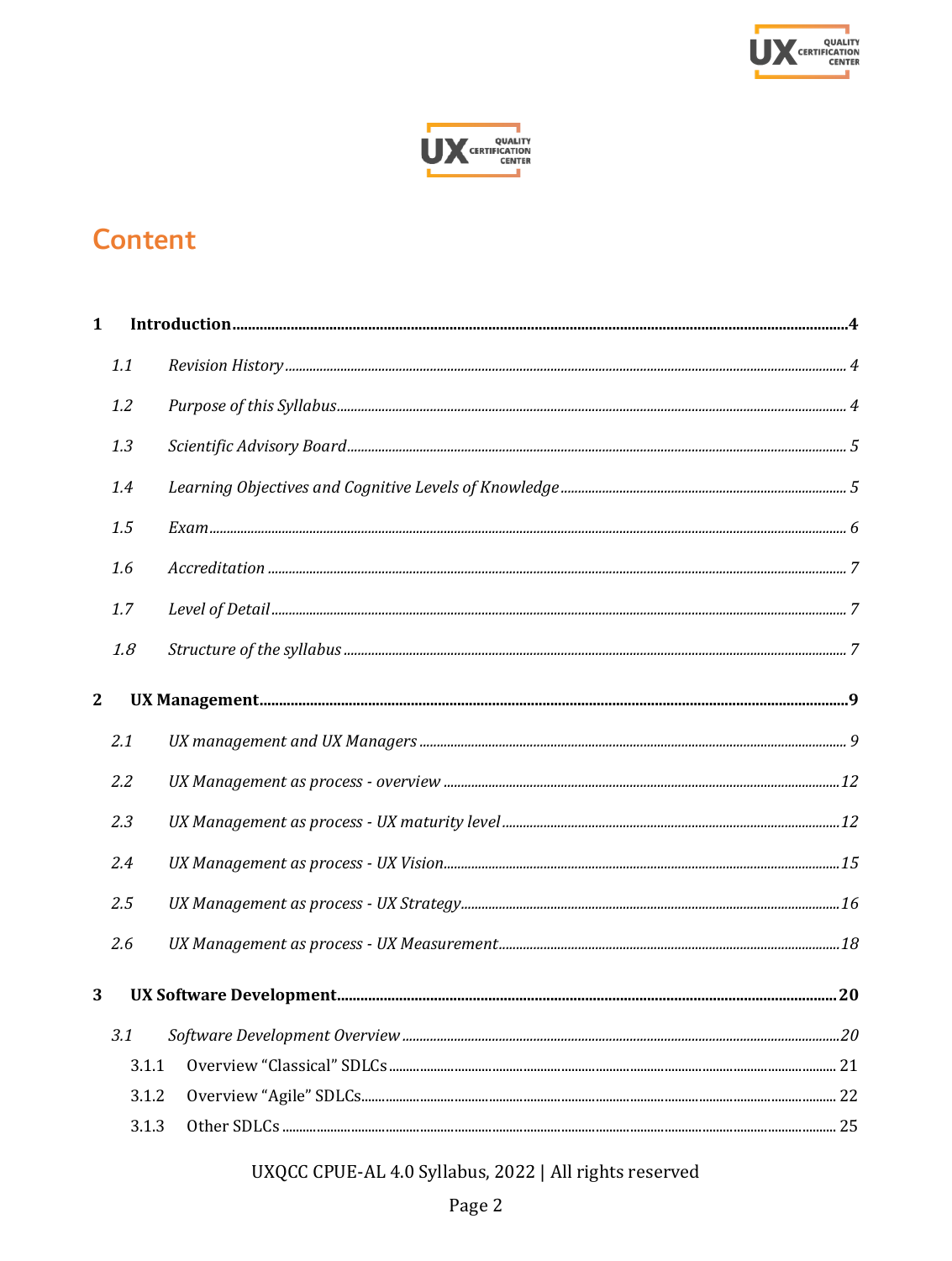

|   | 3.2   |  |
|---|-------|--|
|   | 3.2.1 |  |
|   | 3.2.2 |  |
|   | 3.2.3 |  |
|   | 3.2.4 |  |
| 4 |       |  |
|   | 4.1   |  |
|   | 4.2   |  |
|   | 4.3   |  |
|   | 4.4   |  |
|   | 4.5   |  |
|   | 4.5.1 |  |
|   | 4.5.2 |  |
|   | 4.5.3 |  |
|   | 4.6   |  |
|   | 4.6.1 |  |
|   | 4.6.2 |  |
|   | 4.7   |  |
|   |       |  |
|   |       |  |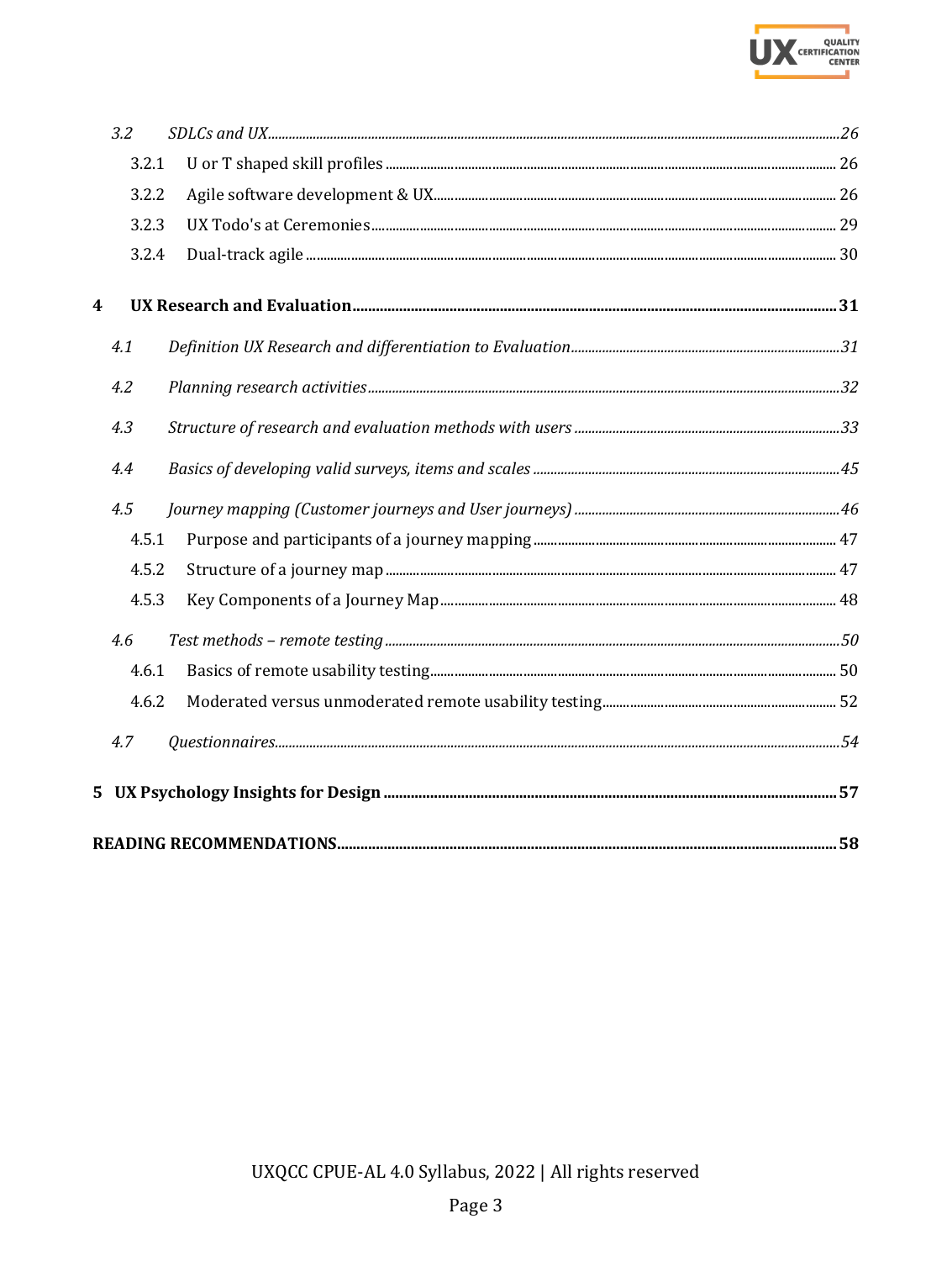

# <span id="page-3-0"></span>1 Introduction

### <span id="page-3-1"></span>1.1 REVISION HISTORY

| Version | Date          | <b>Note</b>                  |
|---------|---------------|------------------------------|
| 4.1     | May 1st 2022  | Update                       |
| 4.0     | Nov 21st 2021 | Major Update                 |
| 3.0     | Jan 17th 2021 | Major Update                 |
| 2.3     | Jan 15th 2019 | <b>UX Design Update</b>      |
| 2.2     | Oct 18th 2018 | <b>UXQCC Version Release</b> |
| 2.1     | Jun 30th 2017 | Minor Update                 |
| 2.0     | May 17th 2017 | Major update                 |
| 1.1     | Jan 31st 2016 | Update                       |
| 1.0     | Nov 30th 2015 | Release Version              |

#### <span id="page-3-2"></span>1.2 PURPOSE OF THIS SYLLABUS

This syllabus describes the business outcomes, learning objectives, and concepts underlying the Certified Professional for Usability Engineering and User Experience Design. The learning objectives support the business outcomes and are used to create the exams. The syllabus will help candidates in their preparation for the certification examination.

The Advanced Level of the certification program for the Certified Professional for Usability Engineering and User Experience Design addresses all persons and professional areas involved in the development of software, mobile, or Internet applications. This includes software developers, GUI programmers, SCRUM masters, project managers and personnel, organizers,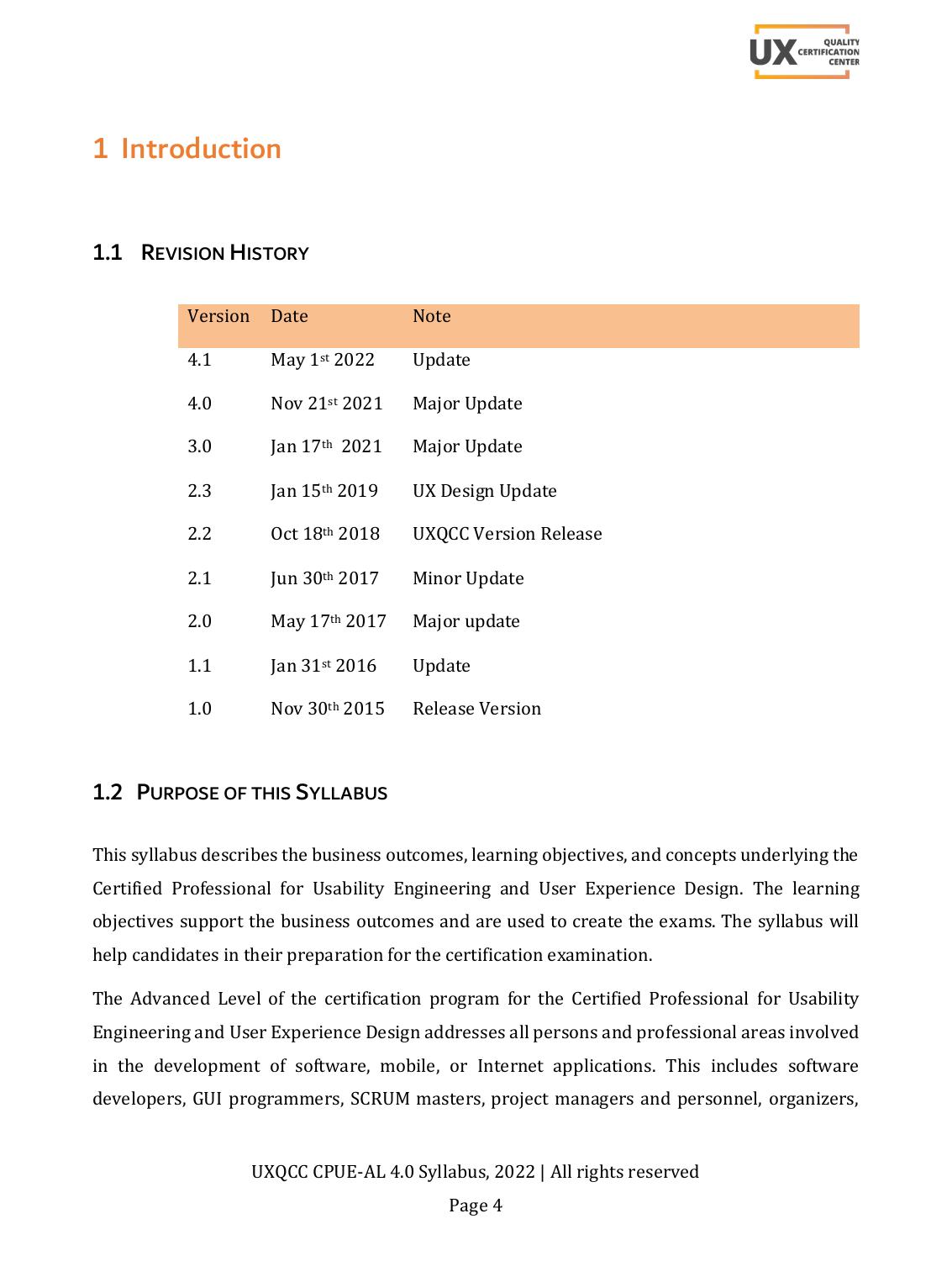

supervisors, technical staff, IT auditors and quality assurance representatives, as well as management personnel in charge of software quality.

The program assumes basic experience gathered in development projects, particularly software development. The Foundation Level certificate is a pre-condition for taking the higher-level certification examination for the Certified Professional for Usability Engineering and User Experience Design Advanced Level.

#### <span id="page-4-0"></span>1.3 SCIENTIFIC ADVISORY BOARD

The Scientific Advisory Board of UXQCC consists of renowned scientists, representatives of relevant organizations as well as organizations involved in the fields of user experience and usability-relevant topics. The Board supports the didactic and content-related further development of the syllabus. This ensures that the content is up-to-date, relevant, and applicable from a scientific and practical point of view. For the current composition of the Board, please refer to the UXQCC website (https://www.uxqcc.com).

#### <span id="page-4-1"></span>1.4 LEARNING OBJECTIVES AND COGNITIVE LEVELS OF KNOWLEDGE

Each section of this syllabus has a cognitive level associated with it:

C1 Proficiency / Knowledge: Knowledge of precise details such as terms, definitions, facts, data, rules, principles, theories, characteristics, criteria, procedures; candidates are able to recall and express knowledge.

C2 Understanding: Candidates are able to explain or summarize facts in their own words, give examples, understand contexts, and interpret tasks. This includes being able to transfer the contents from one notation into another (for example, words into a diagram), to explain and summarize the contents, and finally to derive future developments from the contents.

C3 Apply: Knowledge transfer for problem solution; Candidates can apply their knowledge in new situations and use abstractions or form their own abstractions. Ability to use the acquired knowledge in new specific situations, for example, by applying certain rules, laws, or theories.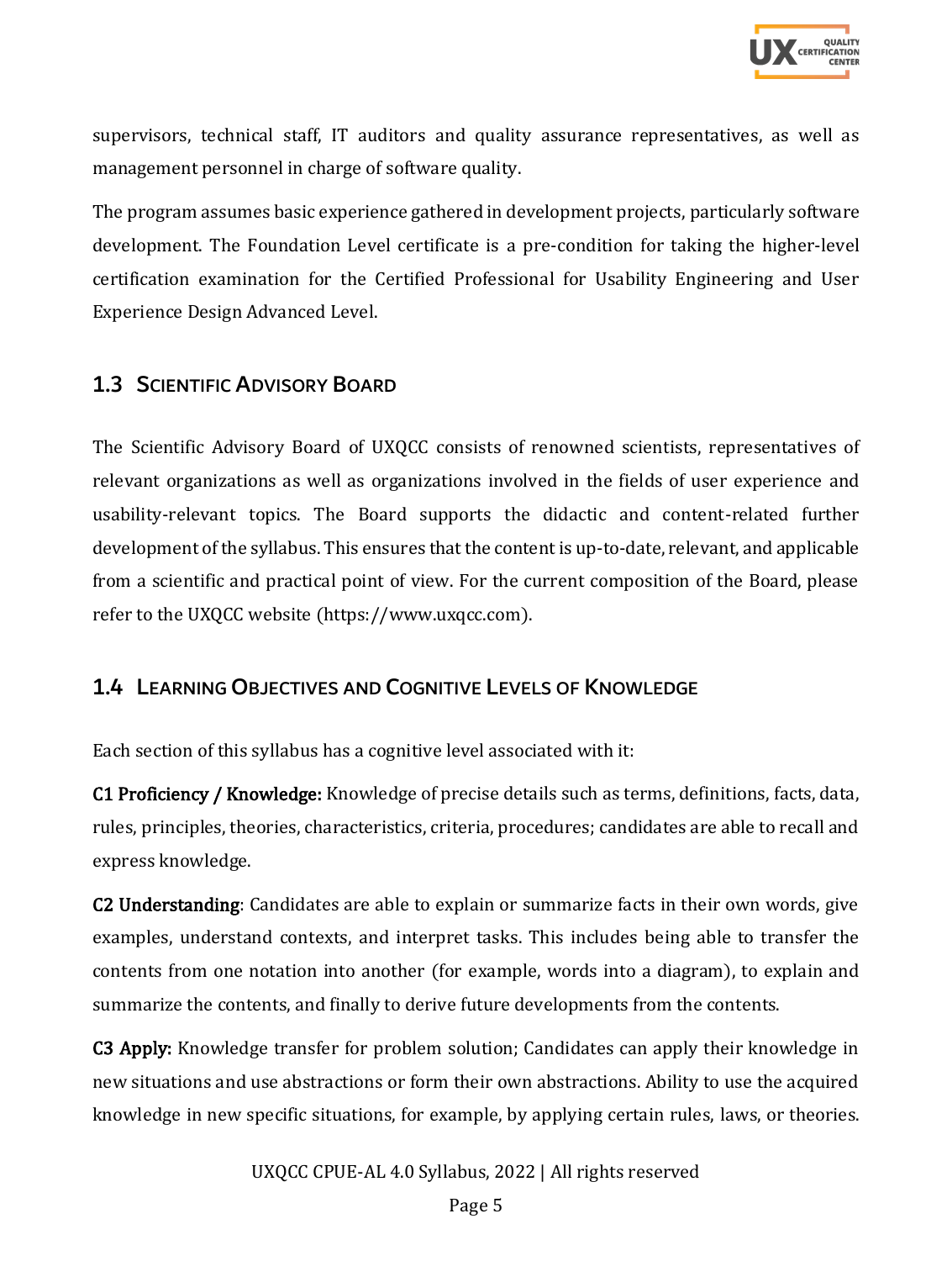

For example, an IT student should be able to program different sorting algorithms in any assembler language or a math student must be able to reason mathematically according to the valid rules.

C4 Analyze: Candidates are able to partition a problem to understand how it is structured; they are able to discover inconsistencies, recognize correlations and derive conclusions, and distinguish between facts and interpretations. This includes, for example, identification of the individual elements, determination of the relationships between the elements and recognition of the design principles. The Analysis level requires a higher knowledge level than Understanding and Apply, because it assumes that both the contents and the structure of the learning matter are well understood. For example, the learning activity of art history students discovering the elements of a painting that determine the style and assigning them to a specific epoch belongs to this level.

C5 Evaluate: Candidates are able to build a new structure or create a new meaning based on several elements; they are able to suggest new approaches, design new schemas or conceptualize substantiated assumptions.

C6 Create: Candidates are able to assess the value of ideas and materials and use them to weigh alternatives against each other, select them, make decisions, and give reasons for them, and deliberately transfer knowledge to others, for example, by providing flow charts.

#### <span id="page-5-0"></span>1.5 EXAM

The Advanced Level Certificate examination is based on this syllabus. Answers to examination questions may require the use of material based on more than one section of this syllabus. All sections of the syllabus may be included in the examination.

The format of the examination is multiple choice. Forty questions have to be answered. The duration of the exam is 60 Minutes.

Exams may be taken as part of an accredited training course or taken independently (e.g. at an examination center). The training providers approved by UXQCC are listed on the UXQCC website (https://www.uxqcc.com).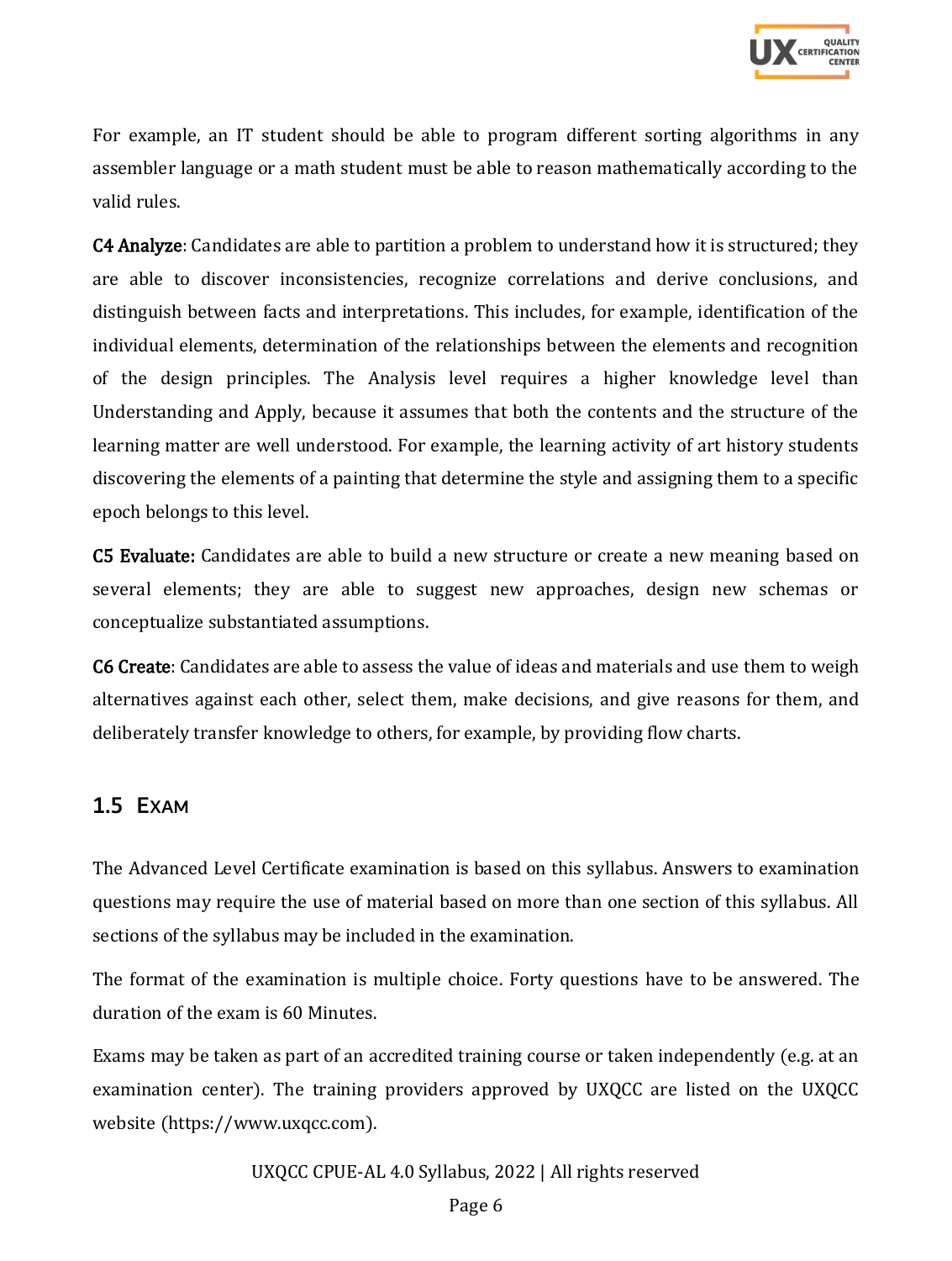

# <span id="page-6-0"></span>1.6 ACCREDITATION

Training providers whose course material is organized in accordance with this syllabus must be recognized and accredited by the IBUQ.

# <span id="page-6-1"></span>1.7 LEVEL OF DETAIL

This syllabus is intended to allow internationally consistent training and examination. This syllabus comprises the following components to reach this goal:

- $\triangleright$  General learning objectives describing the intention of the Foundation Level
- $\triangleright$  A list of information to teach, including a description, and references to additional sources if required
- $\triangleright$  Learning objectives for each knowledge area, describing the objective cognitive learning outcome of the course and the attitude that the participant is to achieve
- $\triangleright$  A list of terms that participants must be able to recall and understand
- $\triangleright$  A description of the key concepts to be taught, including sources such as accepted technical literature, norms or standards

The syllabus content is not a description of the entire Usability and User Experience fields of knowledge. It reflects the scope and level of detail relevant for the learning objectives of the Foundation Level.

### <span id="page-6-2"></span>1.8 STRUCTURE OF THE SYLLABUS

There are four major chapters. The top-level heading for each chapter shows the learning objective category covered and specifies the estimated amount of time that an accredited course shall spend on the chapter. See the respective table for each chapter.

#### Topic 1: UX Management

UX management and UX Managers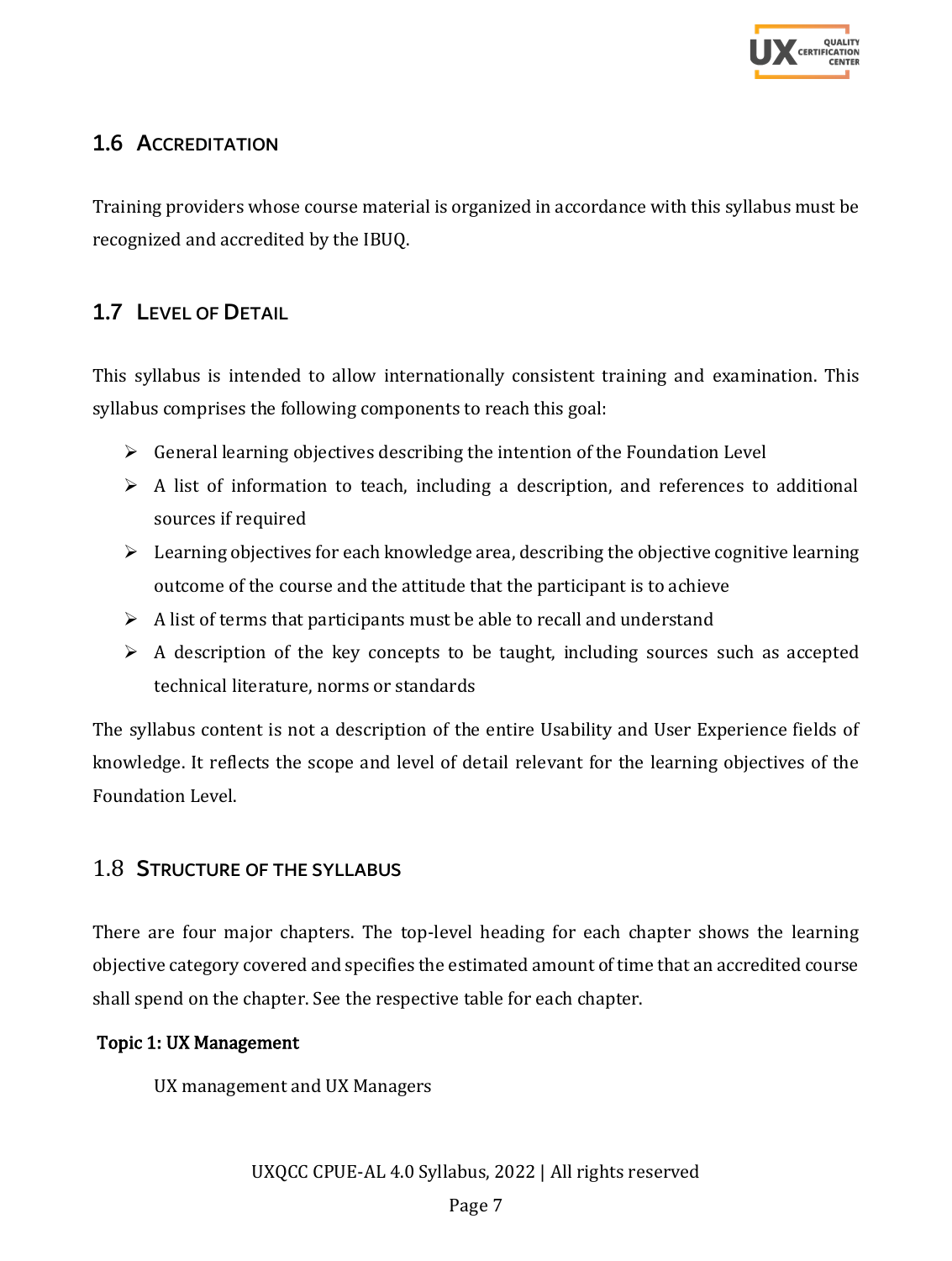

#### UX Management as process - overview

UX Management as process - UX maturity level

UX Management as process - UX Vision

UX Management as process - UX Strategy

UX Management as process - UX Measurement

#### Topic 2: UX and Software Engineering

Software Development Overview

SDLCs and UX

#### Topic 3: UX Research and Evaluation

Definition UX Research and differentiation to Evaluation

Planning research activities

Structure of research and evaluation methods with users

Journey mapping (Customer journeys and User journeys)

Test methods – remote testing

Questionnaires

### Topic 4: UX Psychology Insights for Design

Behavioral patterns

Memory effects

Attention and decisions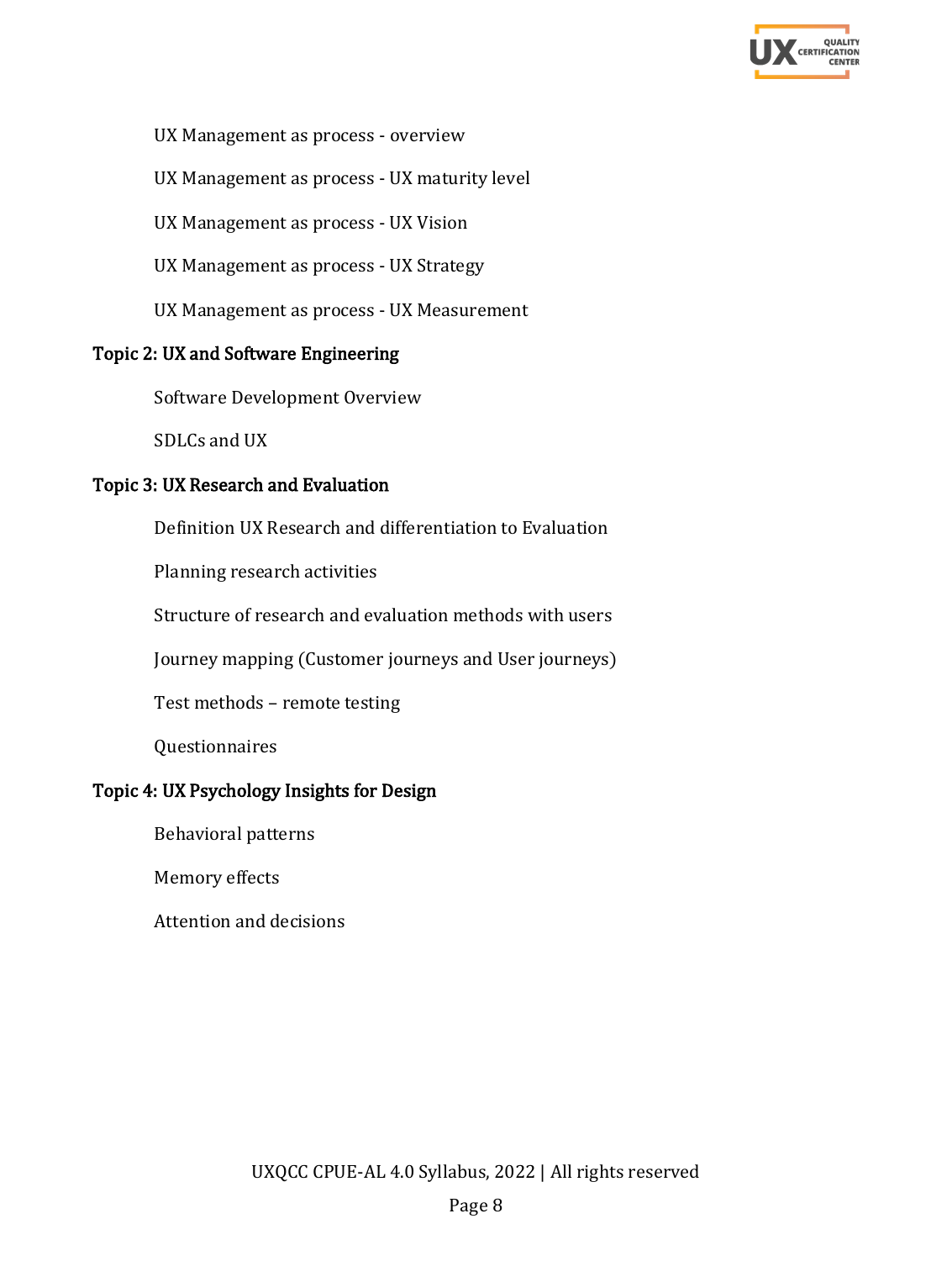

# <span id="page-8-0"></span>2 UX Management

### <span id="page-8-1"></span>2.1 UX MANAGEMENT AND UX MANAGERS

| Competence     | $C3 / 35$ min                                                                |
|----------------|------------------------------------------------------------------------------|
| level and      |                                                                              |
| allocated time |                                                                              |
| Learning       | 2.1.A. Graduates will be able to define the term UX management.              |
| objectives     | 2.1.B. Graduates will be able to differentiate the roles of the tactical and |
|                | strategic UX Manager and the roles in UX design.                             |
| Keywords       | UX management, UX maturity level, UX vision, UX strategy, change             |
|                | process, commitment of (senior) management), job title, ROI, UX team         |
|                | roles                                                                        |

User experience (UX) management is the practice of managing user-centered design-related activities inside an organization to create growth and good user experience in all products, services, and processes. Typical UX management activities are to evaluate the current UX maturity level of the organization, define the UX vision and planning the UX strategy. UX management starts from the status-quo and works on a continuous change process. It involves the dimensions: people, processes and culture and needs budget, resources, and a clear commitment of the management (especially senior management). Understanding the users' needs is the main center of UX management.

UX management can be understood as a job title (e.g., UX manager) and an organizational activity. Even when UX is the responsibility of a UX manager, it is important that the entire organization also take an active interest in users and user needs. To practice effective UX management, leaders must ensure the strategic alignment of people and practices, all in the interest of the products or service's end users.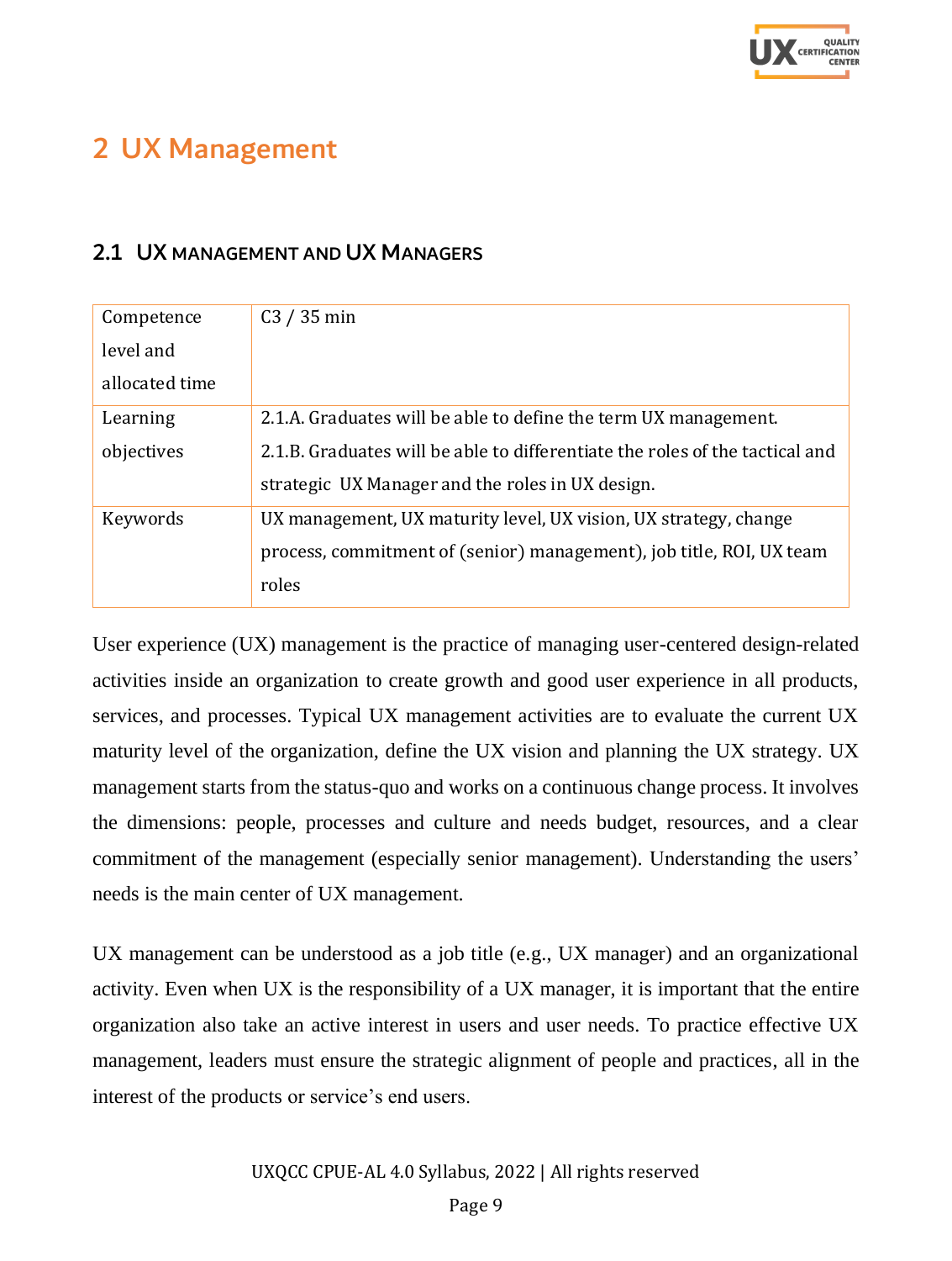

A core principle of UX management is that an organization must enable and value UX resources, researchers, designers, and design leaders. To do well at UX management, your company needs to have this level of organizational maturity to maximize its UX return on investment (ROI) and deliver consistently on it. UX ROI can be measured through metrics such as healthy conversion and drop-off rates. A solid understanding of users' needs therefore should be at the center of *all* activities. The real value of effective UX management often shows when one considers the cost of UX mismanagement from such issues as stakeholders' conflicts of interest and poor alignment between development and user needs. Naturally, a sign of good UX management is that your organization experiences growth.

UX management comprises two dimensions – tactical and strategic. These two dimensions result in two different kinds of UX managers.

The Tactical UX Manager, is responsible for a product or product area. He leads the design team and gives the direction to the UX vision of the product. The tactical UX manager needs solid coaching skills and a deep knowledge about the entire field of user-centered design, including UI design, usability testing, human factors engineering and agile project work.

The strategic UX manager, is responsible for "UX" within the entire company. He works as a change manager - planning, shaping, and measuring all activities that should lead to a better user experience. He focuses on long-term plans. He promotes UX in all dimensions, including aligning UX strategy with organizational goals. He gives the direction to the UX vision with the goal of reaching the next UX maturity level. He is involved in UX process development, project selection and establishing UX knowledge in every project, as well as a corporate mind-set. Through targeted changes in the organization, he ensures optimal conditions in which all people involved in the product or service can work smoothly towards a common goal: the best possible UX.

Besides defining experience strategies and how to deliver these, UX managers (both types) are likely to work closely with development and product managers in pursuing strategies. They need to master tools such as Agile and Lean.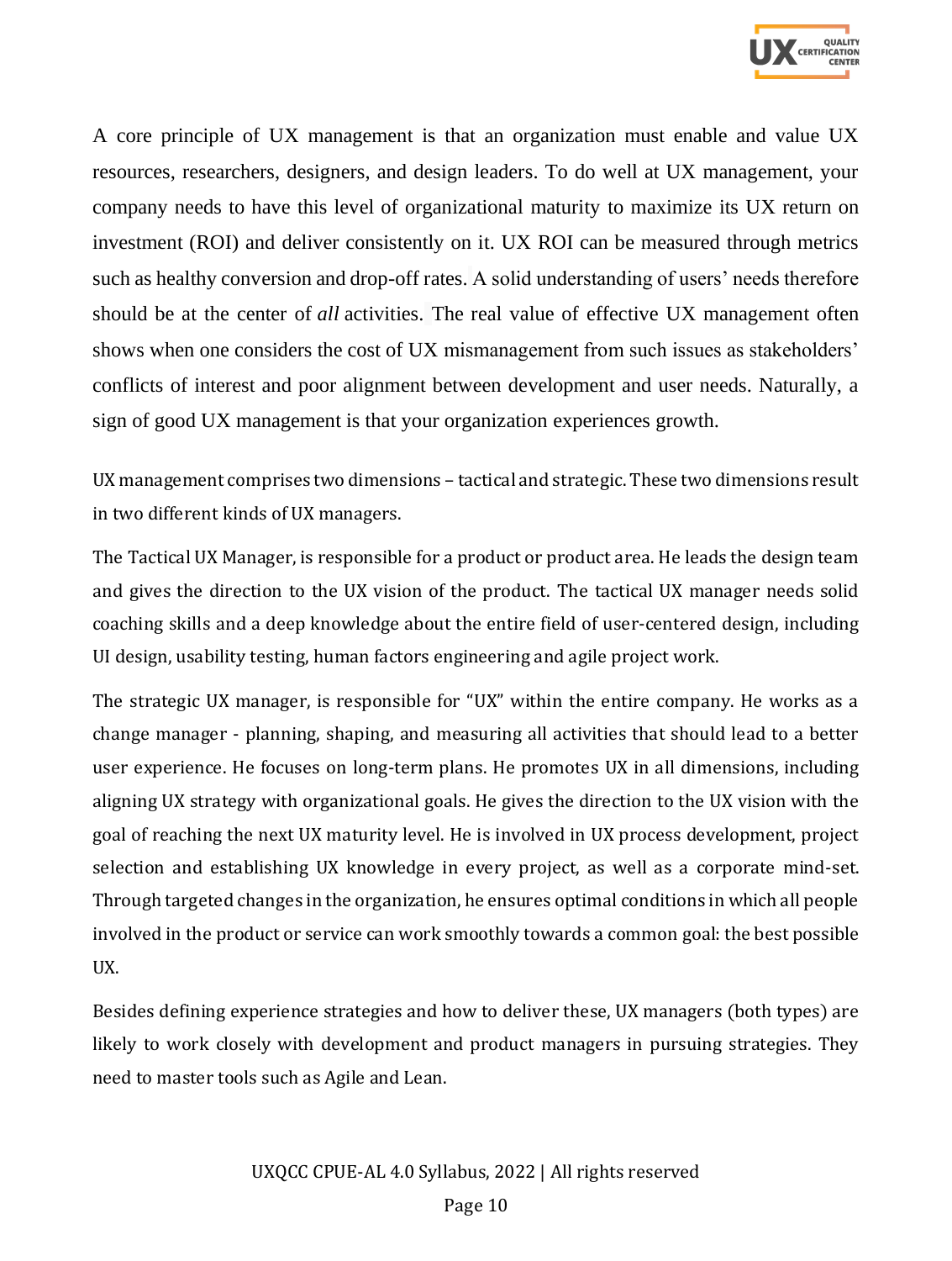

In order to make UX Management work successfully, the organization has to fully recognize the value and impact of UX. The respective UX manager must have support from the management level. The entire organization has to take an interest and an active role in users and user needs. Executives need to ensure the strategic alignment of people and practices, all of which are in the best interests of the end users of the product or service.

Based on the recognition of UX, UX resources must be allocated properly, researchers, designers and UX team leads have to be supported, valued, and trained. Only then can a UX Manager ensure that the UX Return on Investment (ROI) can be maximized. UX Managers must incorporate processes in the projects and in the organization to make UX measurable, otherwise the value of UX activities will not become visible from the business perspective. The value of effective UX management is often better shown when one considers the costs of UX mismanagement!

UX Activities within an organization are covered by several roles, each requiring trained skills. The most common ones are:

UX Manager: I take a higher-level look at connections with a view to the company and the entire user journey.

UX Researcher: I am in contact with users and master interview and observation methods.

UX Designer: I handle exploration and design.

UX Team Leader: I lead a central UX team.

External UX instance: I work in an external UX instance and am the contact person for the UX manager and the UX team leader when support is needed.

Additional roles that can be found in system design and development projects are UX Writer, Interaction Designer, UI Designer, Usability Evaluator, Information Architect, Content Designer, Requirements Engineer and Experience Designer.

The difference between internal UX and external UX is important. For internal UX the mapping of the UX roles to the company structure is highly critical, whereas for external UX, external consulting and design services are a supplement to internal UX activities.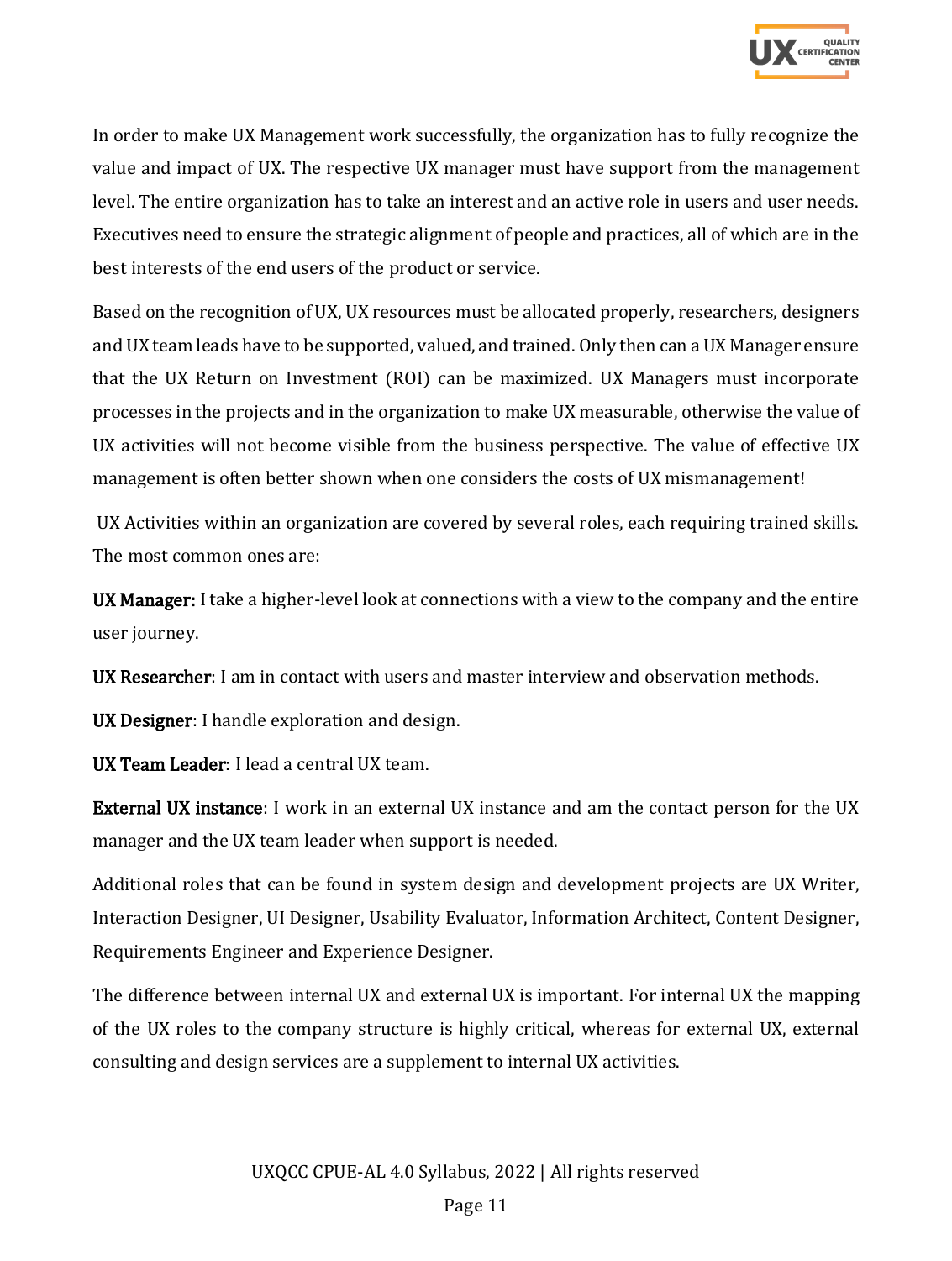

### <span id="page-11-0"></span>2.2 UX MANAGEMENT AS A PROCESS - OVERVIEW

| Competence     | $C2 / 25$ min                                                            |
|----------------|--------------------------------------------------------------------------|
| level and      |                                                                          |
| allocated time |                                                                          |
| Learning       | 2.2.A. Graduates will be able to define and describe the steps of the UX |
| Objectives     | Management Cycle.                                                        |
| Keywords       | UX management, UX maturity level, UX vision, UX strategy                 |

UX management is best expressed as an iterative cycle, that shows the steps taken, to increase the organizations UX maturity.



- 1. Identification of current maturity level\*
- 2. Development of a UX Vision\*
- 3. Development of a UX Strategy\*
- 4. Conducting of UX Measurements\*

\*always addressing Project and Organization views

### <span id="page-11-1"></span>2.3 UX MANAGEMENT AS A PROCESS - UX MATURITY LEVEL

| Competence     | $C3 / 40$ min                                                          |
|----------------|------------------------------------------------------------------------|
| level and      |                                                                        |
| allocated time |                                                                        |
| Learning       | 2.3.A. Graduates will be able to draw a graphic visualizing the UX     |
| Objectives     | maturity levels.                                                       |
|                | 2.3.B. Graduates will be able to describe and approach how to identify |
|                | the maturity level of an organization.                                 |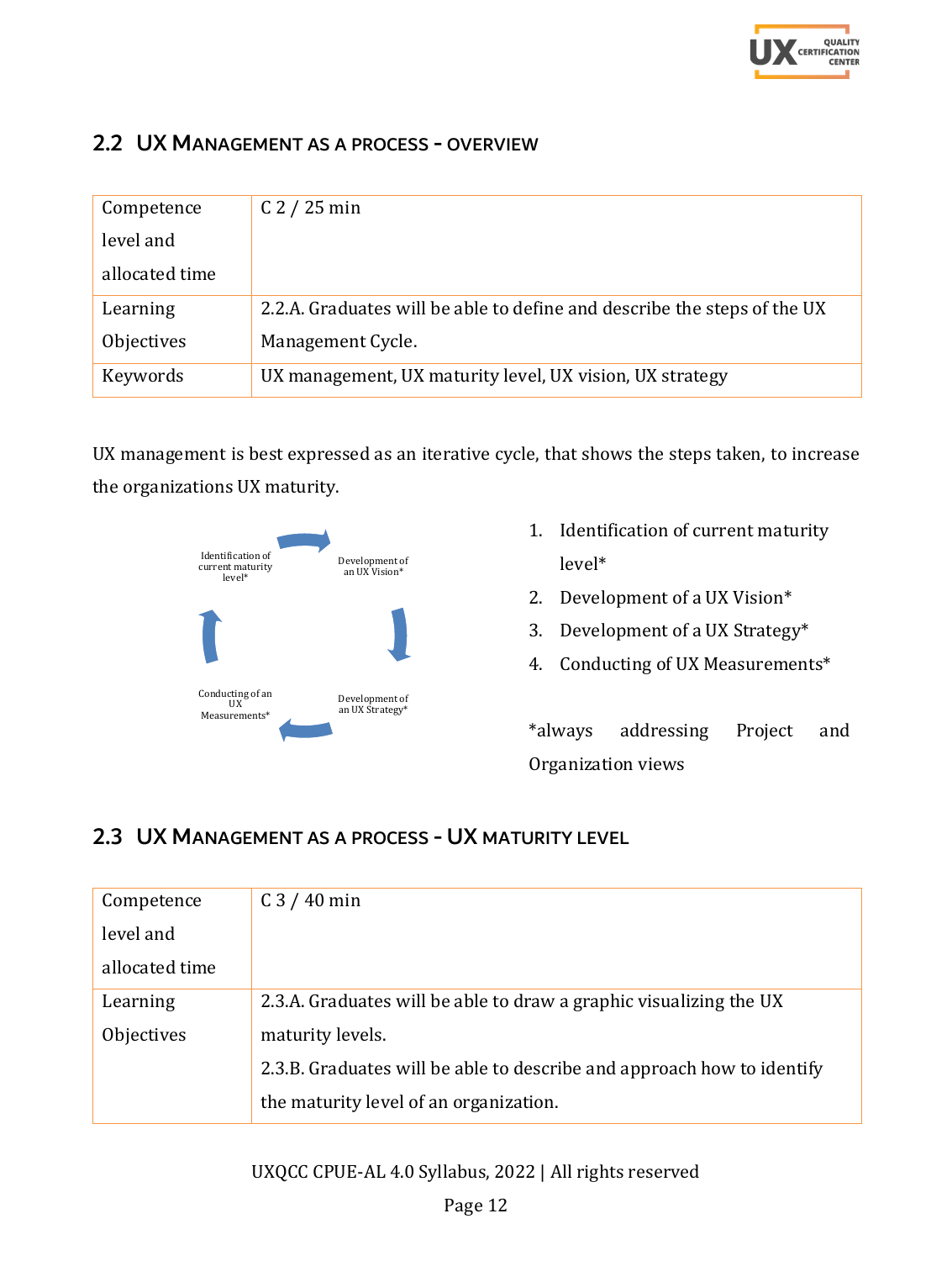

#### Keywords UX maturity level, Ad hoc UX, Project UX, Business UX, Holistic UX

A company undergoes gradual growth towards user focus as its own UX processes slowly develop and mature. This gradual development often takes place in the same sequence. A UX maturity model is a guide that helps to classify businesses and define what is necessary to reach the next level.

The UX maturity level expresses, how deep UX recognition and UX activities have been incorporated in an organization on a sheer operational up to a strategic level. Most organizations increase their UX maturity level in a similar order.

- 1. Lack of UX awareness usability or UX are not there.
- 2. Ad hoc UX Individual employees try to learn UX.
- 3. Project UX budget and experts for UX tests in some projects.
- 4. Business UX UX management works across projects and departments.
- 5. Strategically integrated UX culture The development process starts with the user.
- 6. Holistic UX culture UX is part of the corporate strategy.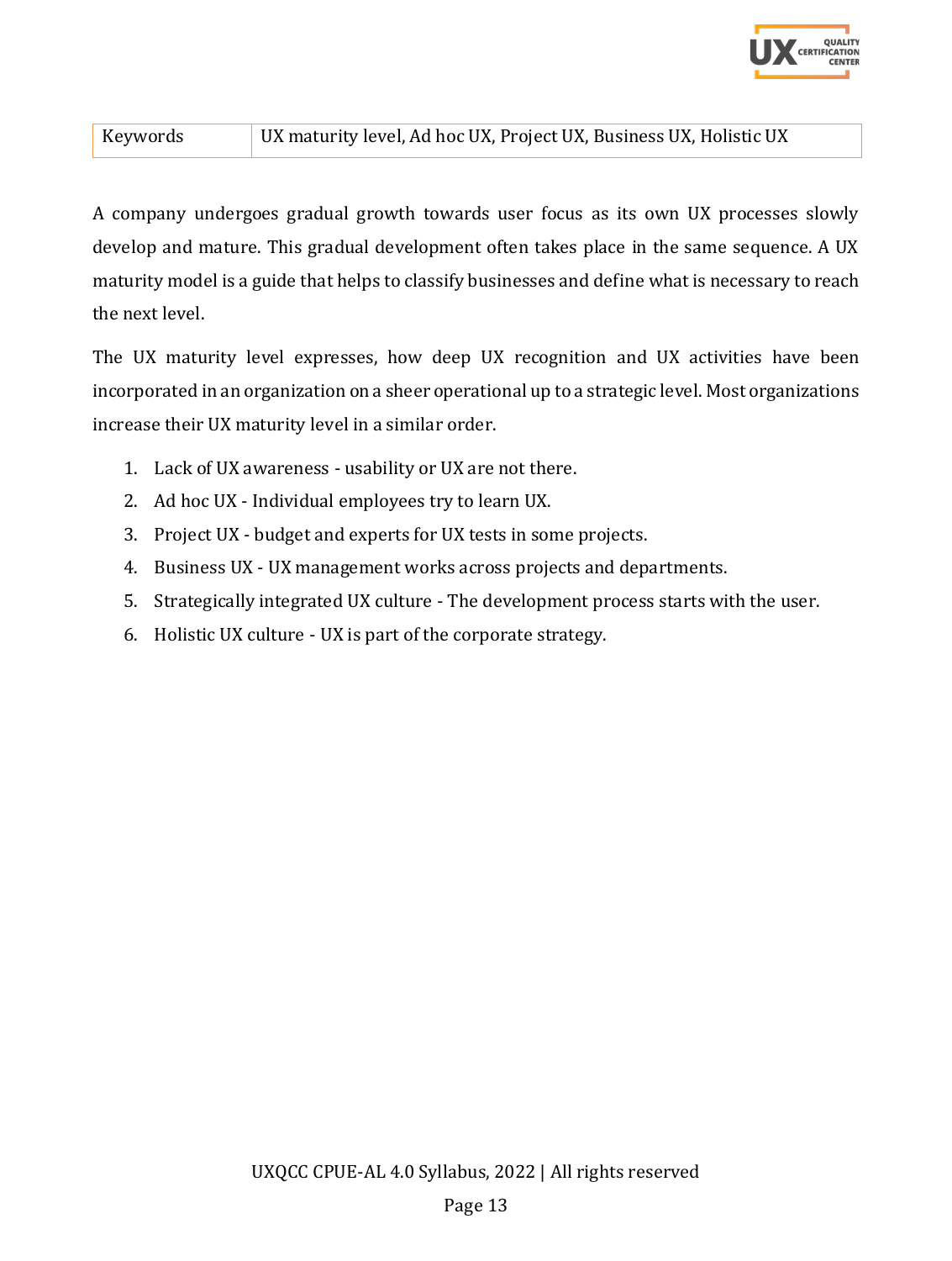

To be able to evaluate the maturity level of the company, the following 12 guiding questions help:

- 1. How is user research conducted in your company?
- 2. In which phases of product development are user-centered design methods used?
- 3. How many projects have a sufficient UX budget?
- 4. What are the UX roles in the company?
- 5. In how many projects are UX methods involved?
- 6. How much are UX results shared and used across departments and projects?
- 7. To what extent are UX methods standardized?
- 8. What is the target of the use of UX methods?
- 9. How do you measure the success of UX methods?
- 10. How many people have UX training?
- 11. How strongly is UX already anchored in the corporate culture?
- 12. How satisfied are users with the UX of the products?

The maturity level expressed itself in phases:

| Phase 1:                     | The foundation stone for UX in the company is laid, for       |
|------------------------------|---------------------------------------------------------------|
| Low UX maturity level 1-2    | example, with the appointment of a UX person who begins       |
|                              | with internal evangelization.                                 |
| Phase 2:                     | A central UX team initially works independently on tasks      |
| Medium UX maturity level 3-4 | from various product areas and project constellations.        |
|                              | From maturity level 4 at the latest, a UX manager takes on    |
|                              | non-operational tasks in this phase, such as controlling the  |
|                              | maturity level, developing the UX vision, exchanging          |
|                              | experiences and results across teams and linking business     |
|                              | and UX goals.                                                 |
| Phase 3:                     | Operational UX tasks of understanding,<br>researching,        |
| High UX maturity level 5-6   | designing, and testing are shifted to the product and project |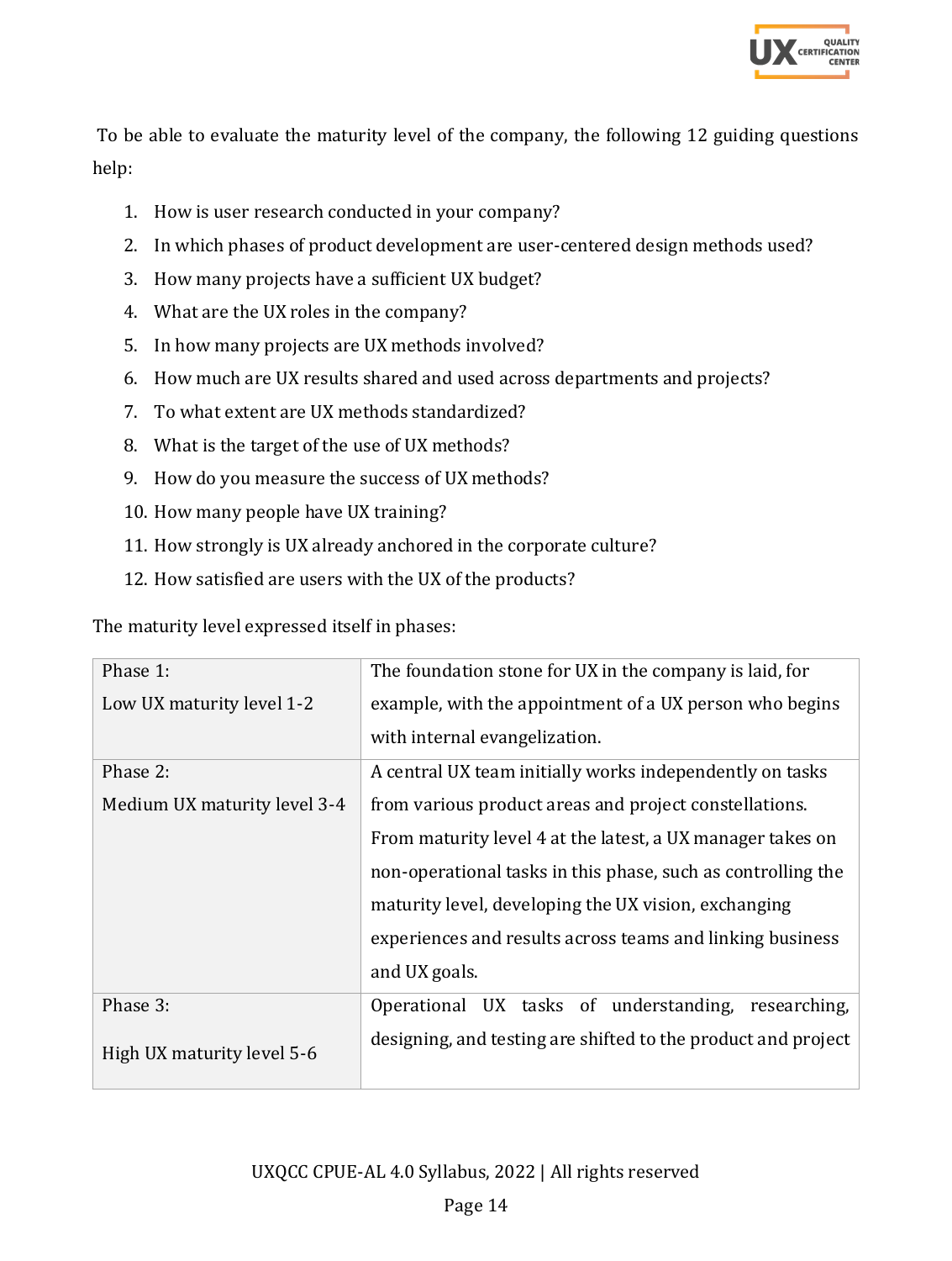

| teams. Ideally, more UX administration tasks can be taken    |
|--------------------------------------------------------------|
| over by the central UX team.                                 |
| Consideration of the UX maturity level of your organization. |

# <span id="page-14-0"></span>2.4 UX MANAGEMENT AS A PROCESS - UX VISION

| Competence     | $C4 / 40$ min                                                              |
|----------------|----------------------------------------------------------------------------|
| level and      |                                                                            |
| allocated time |                                                                            |
| Learning       | 2.4.A. Graduates will be able to explain UX management.                    |
| Objectives     | 2.4.B. Graduates will be able to explain the requirements for efficient UX |
|                | management.                                                                |
| Keywords       | UX Product Vision, UX Company Vision                                       |

Once the current maturity level of the company has been determined, the desired positive state in the future can be defined - the UX vision. The vision is about the products as well as the whole company's perspective on UX.

The UX vision should be brought in a living form to all who have influence on the successful implementation. Methods such as future-journey-mapping, code of conduct, empathy map, design the package, a prototype, and so on are suitable for this. Develop a UX vision with the company in mind, describing how the work on user experience will ideally look and feel at some point in the future. As many employees as possible should be enthusiastic about the proposed imaginations and enjoy working on them.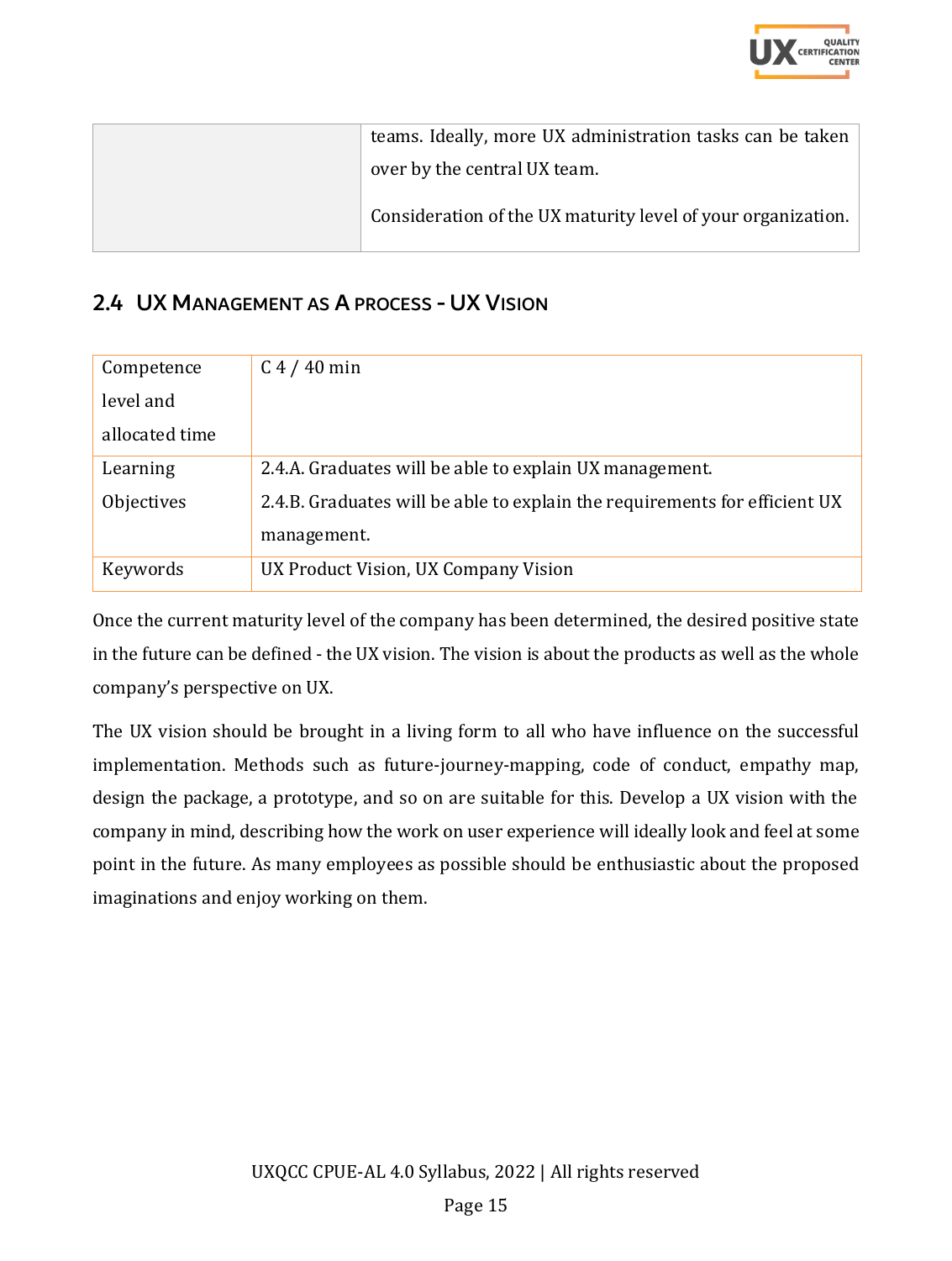

#### UX Vision - Company

- $\triangleright$  Defines the positioning and role of UX in the company!
- $\triangleright$  Is the basis for strategic UX decisions
- $\triangleright$  Answers the question "How should our company look like in the area of user experience in the next X years?"

#### UX Vision - Product

- $\triangleright$  Is used to define the direction and the scope for decision-making for product design.
- $\triangleright$  Harmonizes goals and customer goals
- ➢ Focuses the user-centered product development
- $\triangleright$  Pathways the UX methods applied to reach the vision
- $\triangleright$  Supports the overall products vision in your company

Visions shall be developed by stakeholders and designers in "Vision workshops" aligning with business visions and strategies. They must not be developed by a single person; however senior this person might be.

### <span id="page-15-0"></span>2.5 UX MANAGEMENT AS A PROCESS - UX STRATEGY

| Competence     | $C$ 4 / 40 min                                                       |
|----------------|----------------------------------------------------------------------|
| level and      |                                                                      |
| allocated time |                                                                      |
| Learning       | 2.5.A. Graduates will be able to describe an approach to set up a UX |
| Objectives     | Strategy of an organization                                          |
| Keywords       | UX strategy                                                          |

"It's the vision of a solution that needs to be validated with real potential customers to prove that it's desired in the marketplace. Although UX Design encompasses numerous details such as visual design, content messaging, and how easy it is for a user to accomplish a task, UX strategy is the "Big Picture". It is the high-level plan to achieve one or more business goals under conditions of uncertainty." Jaime Levy, Author "UX Strategy"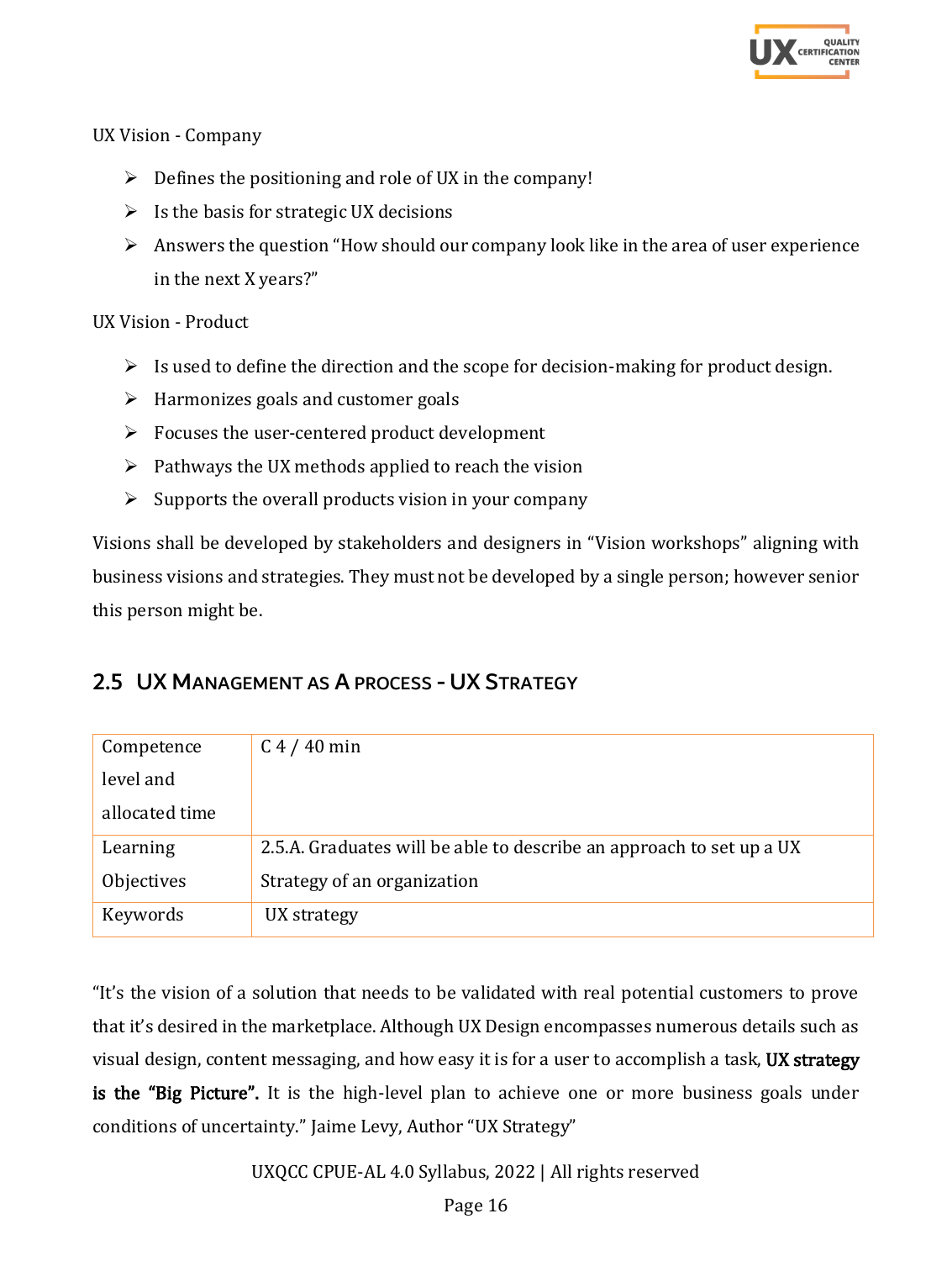

A strategy is an interlocking series of decisions you make to overcome adversity and achieve a desired position. It is based on facts, analysis, and planning, and collects "if statements" that should be regularly evaluated and adapted. Six interlocking aspects shape the strategy.

- 1. Uncover challenges that are preventing you from getting from point A to B. Define which problems you want to solve. Focus on customers and users, but also consider internal challenges.
- 2. Inspire your teammates with aspirational goals. What experience do you ultimately want to deliver? How do you want to differentiate your service? Go beyond generic goals like "be consistent." Think about how you will influence your customers' work and daily lives.
- 3. Indicate and concentrate on your focus areas:
	- Users: Who will use your products or services? Your personas
	- Regions: What countries, languages and cultures are involved?
	- Services: Which products, services, platforms, and technologies are included in the strategy?
	- Use cases: What are the key scenarios of use?
	- Areas of UX: What areas of UX will make the most difference? Highlight aspects such as information architecture, interaction design, visual design, content strategy, or branding, as well as usability attributes such as control, learnability, or findability.
- 4. Design and formulate your guiding principles. How will you win against competitors? How will you overcome the challenges and how will you solve the problems you are facing? What mantras would you give design teams to consistently work toward the same goal?
- 5. Define your activities. What types of UX activities are needed to implement the strategy and achieve your aspirations? This includes things like user research, concept development, sketching, screen design, prototyping and testing, and creating patterns or guidelines. Team development and skill development also belongs here.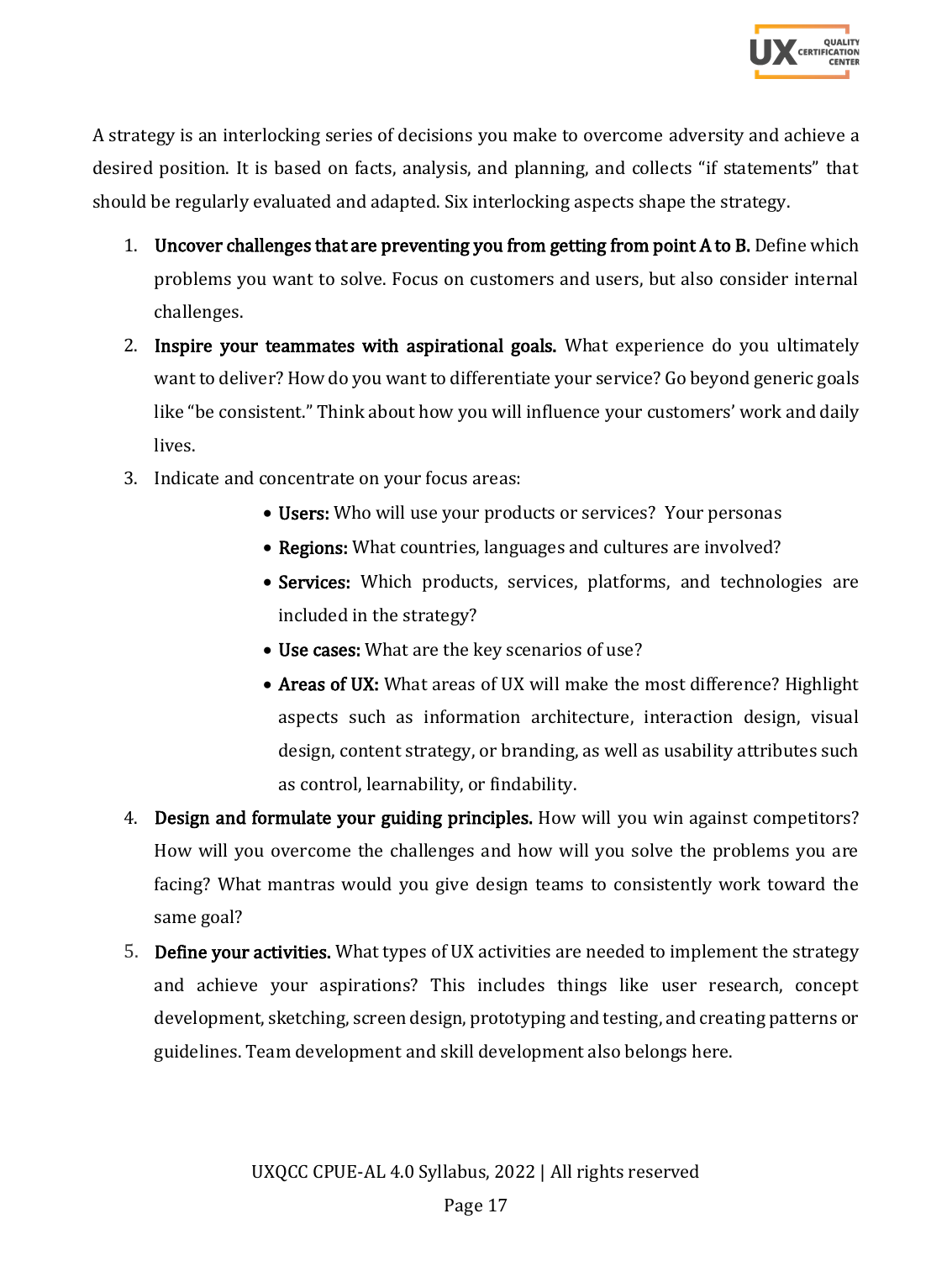

6. Measure. How can you check the progress and success of your strategy? You need to measure aspects of the user experience (e.g., satisfaction) that should support business goals before and after you begin.

#### <span id="page-17-0"></span>2.6 UX MANAGEMENT AS A PROCESS - UX MEASUREMENT

| Competence     | $C$ 4 / 100 min                                                           |
|----------------|---------------------------------------------------------------------------|
| level and      |                                                                           |
| allocated time |                                                                           |
| Learning       | 2.6.A. Graduates will be able to argue the importance of UX measurement   |
| Objectives     | for UX strategies.                                                        |
|                | 2.6.B. Graduates will be able to name measures to collect data for UX     |
|                | measurement.                                                              |
|                | 2.6.C. Graduates will be able to differentiate Usability metrics, UX KPIs |
|                | and KEIs.                                                                 |
| Keywords       | UX Measurements, ROI, KPI, KEI, Usability Metrics                         |

To verify that the UX strategy is working, measurement is needed. The metrics must fit the company, the goal, and the task. Tools such as usability testing, AB testing, multivariate testing, and surveys provide data for Usability and UX metrics such as task success rate, time-on-task, search versus navigation, or user error rate. However, to measure the success of the UX strategy, business data must be collected and contextualized in addition to user data. This data is provided by other departments like Marketing, Sales, Customer Support or Business Analysis. Metrics can be top line growth & cancellation, churn, or average revenue per user (ARPU).

The overall questions that measurements address

- $\triangleright$  the Usability and UX quality  $\triangleright$  is the UX good?
- $\triangleright$  the Return of Investment (ROI)  $\triangleright$  Does it pay to invest in UX?

Therefore, it is essential to understand the meaning, measurement methods and tools and differentiation of: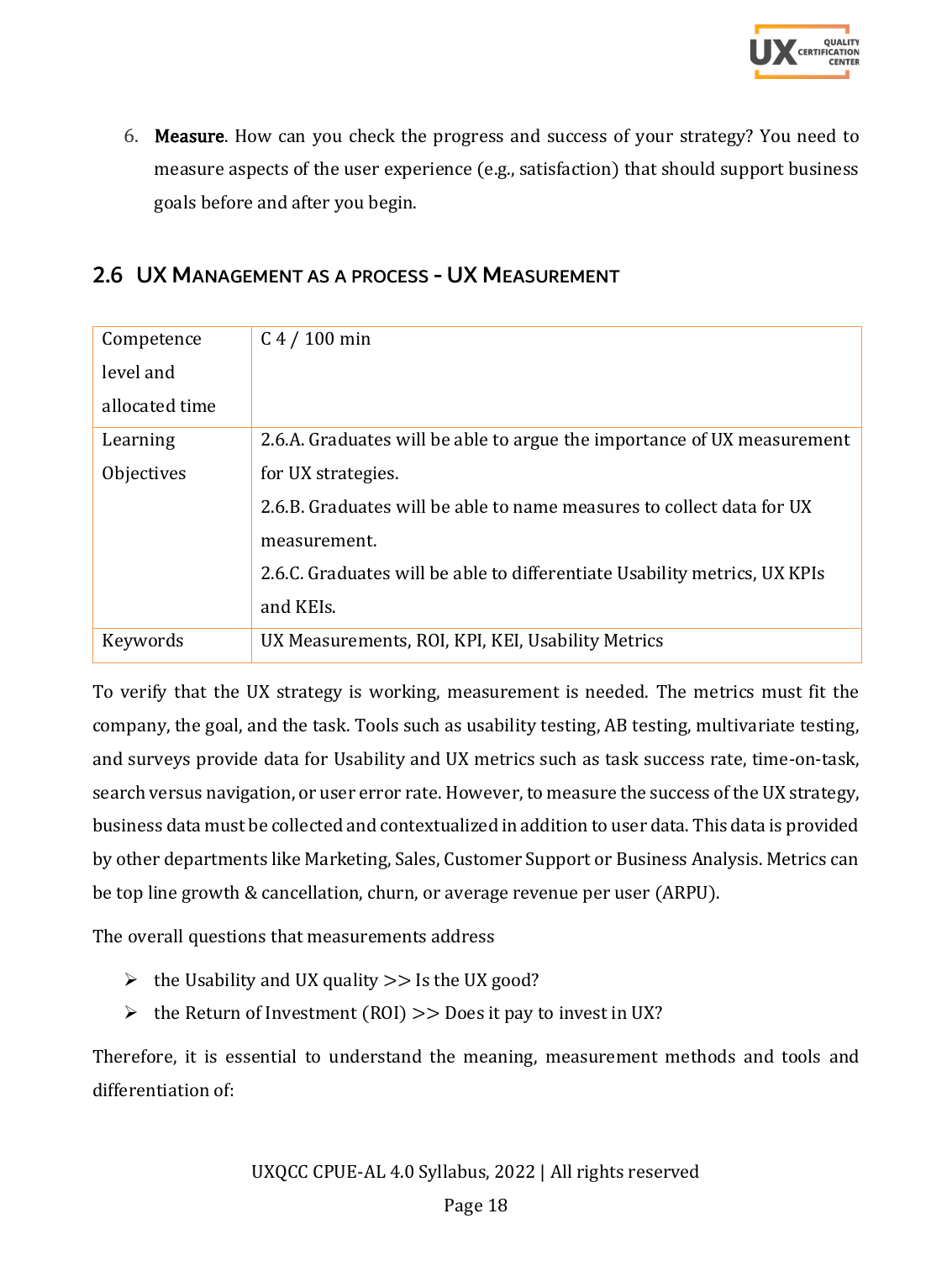

- ➢ Usability Metrics
- $\triangleright$  Key performance indicators (KPIs)
- $\triangleright$  Key experience indicators (KEI)

A good user experience is clearly good for business. Studies show that companies that invest in UX lower customer acquisition costs, lower support costs, increase customer retention and increase market share. On average, every dollar invested in UX yields \$100 in return. (Source Forester Research)

#### Key ROI areas from UX that save money and time:

- Overall revenue / conversion boost (loyalty)
- Lower support calls (cost)
- Customer retention / increase customer satisfaction (also B2B) (revenue)
- Development time / Team productivity (efficiency)
- Development costs / reduced development waste (quality)
- Reduces the risk of building the wrong thing!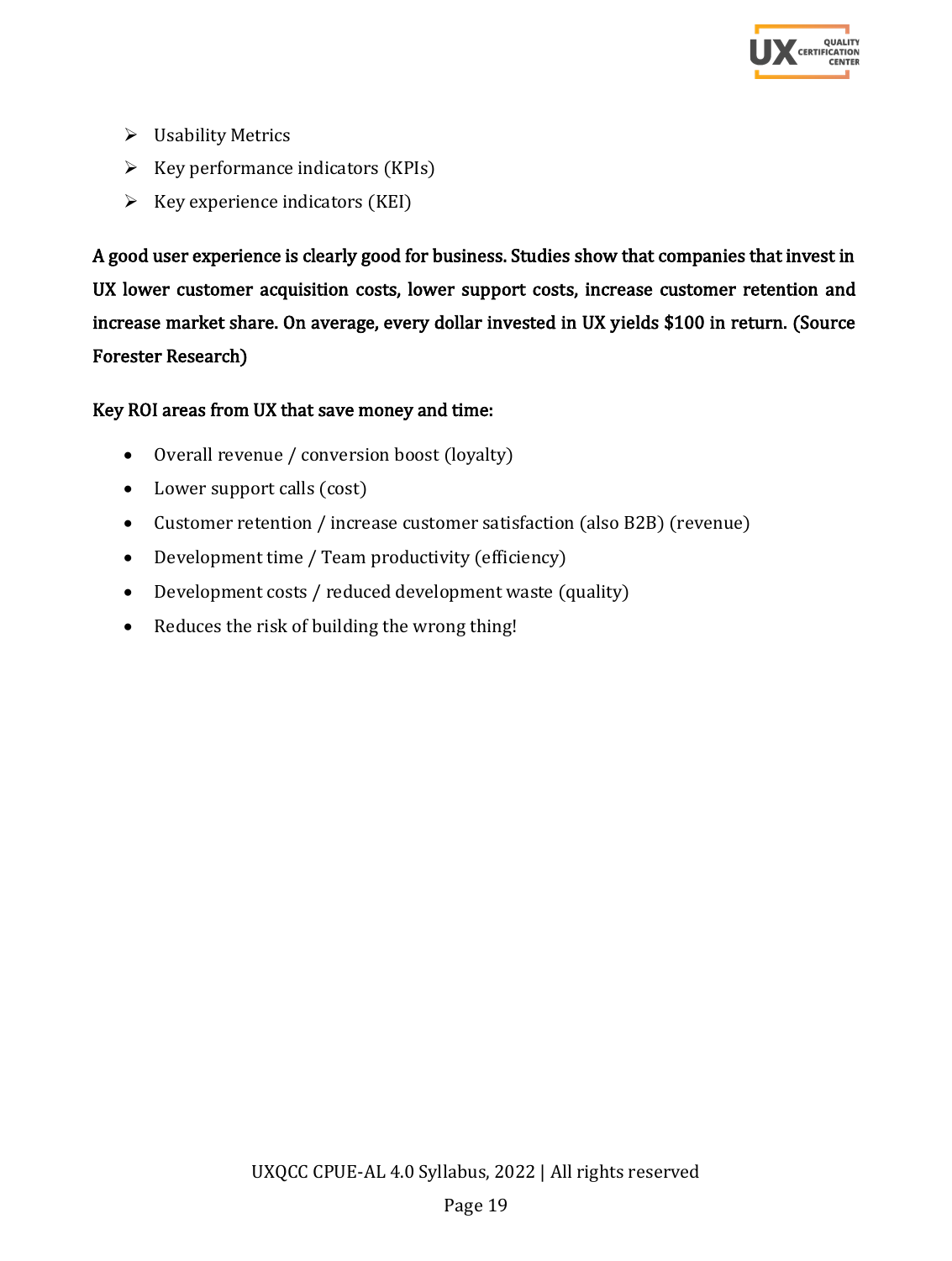

# <span id="page-19-0"></span>3 UX Software Development

### <span id="page-19-1"></span>3.1 SOFTWARE DEVELOPMENT OVERVIEW

| Competence     | K4 / 90 min                                                             |
|----------------|-------------------------------------------------------------------------|
| level and      |                                                                         |
| allocated time |                                                                         |
| Learning       | 3.1.A. Graduates are able to name classical software development life   |
| Objectives     | cycle (SDLC) models                                                     |
|                | 3.1.B. Graduates are able to explain the advantages and disadvantages   |
|                | of classical software development life cycle (SDLC) models              |
|                | 3.1.C. Graduates are able to name agile software development life cycle |
|                | (SDLC) models                                                           |
|                | 3.1.D. Graduates are able to explain the advantages and disadvantages   |
|                | of agile software development life cycle (SDLC) models                  |
| Keywords       | Software engineering, Software development processes, Software          |
|                | development life cycle (SDLC) models                                    |

Software engineering basics are not part of this syllabus. Intermediate knowledge of software engineering methodologies like the waterfall model and agile frameworks are prerequisites for this level.

Software development life cycle (SDLC) is a planned process that consists of a series of activities to develop or modify software systems. In recent decades companies have implemented different types of SDLCs. These SDLC all aim to produce a high-quality software.

High quality software: Software that meets or exceeds customer expectations and reaches completion within times and cost estimates.

SDLCs are also called "software development processes" and are frameworks defining tasks performed at each step in the software development process.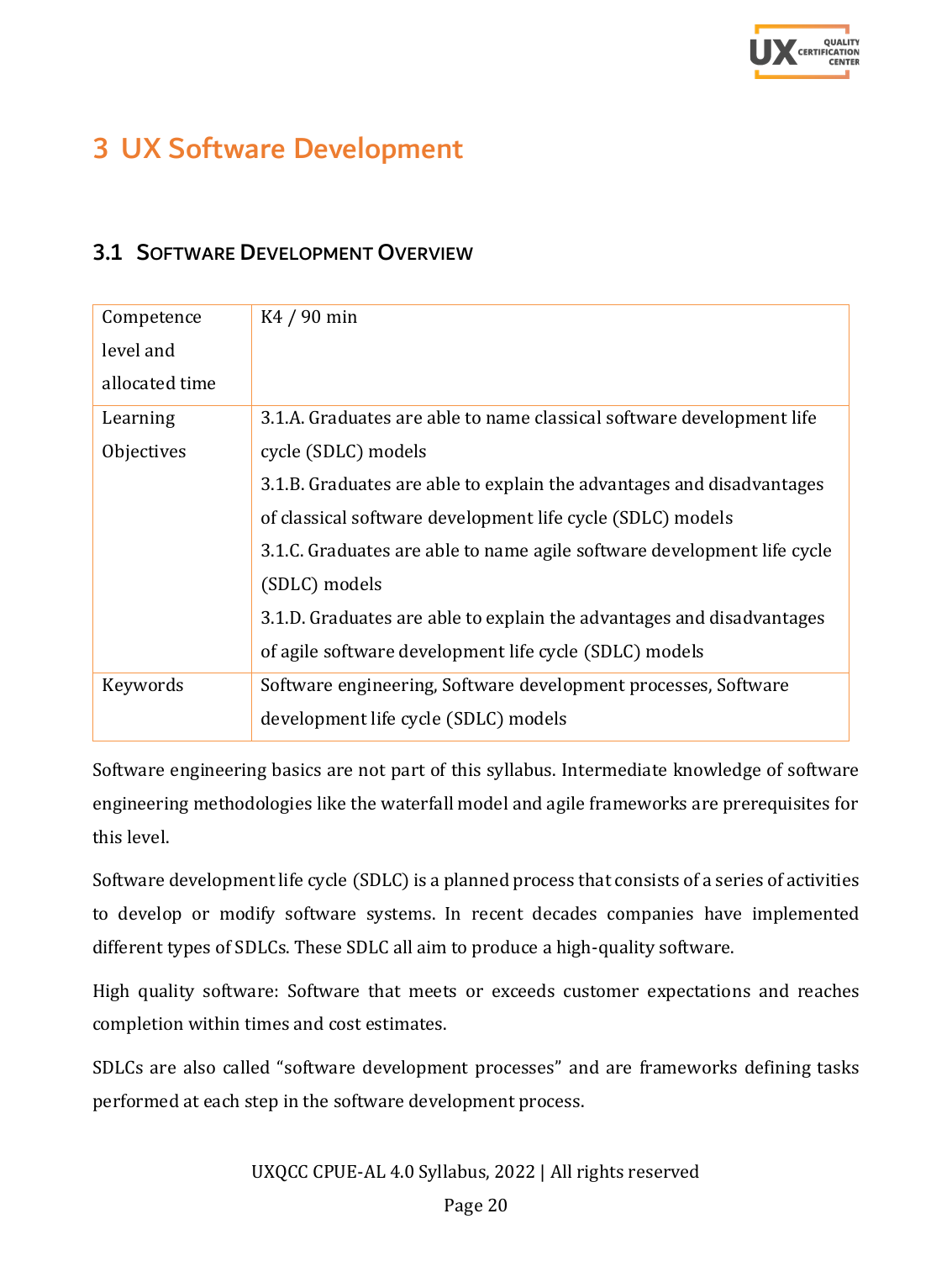

The international standard for the software life-cycle processes is the ISO/IEC 12207 that defines tasks required for developing and maintaining software.

### <span id="page-20-0"></span>3.1.1 OVERVIEW "CLASSICAL" SDLCS

Commonly used classical SDLCs include:

| Waterfall model | linear sequential flow<br>$\bullet$                                                 |
|-----------------|-------------------------------------------------------------------------------------|
|                 | the earliest SDLC approach for software<br>$\bullet$                                |
|                 | the following phase starts only after completion of the previous phase<br>$\bullet$ |
|                 | easy to learn<br>٠                                                                  |
|                 | difficult to use<br>$\bullet$                                                       |
| V-model         | execution of processes happens in a sequential manner<br>$\bullet$                  |
|                 | Verification and validation model<br>$\bullet$                                      |
|                 | extension of the waterfall model<br>$\bullet$                                       |
|                 | for every single phase in the development cycle, there is a directly<br>٠           |
|                 | associated testing phase                                                            |
|                 | the following phase starts only after completion of the previous phase<br>$\bullet$ |
| Iterative model | starts with the implementation of a small set of software requirements<br>$\bullet$ |
|                 | iteratively enhances the evolving versions<br>$\bullet$                             |
|                 | does not attempt to start with a full specification of requirements<br>$\bullet$    |
|                 | the development begins with specifying and implementing a small part<br>٠           |
|                 | of the software                                                                     |
|                 | it is reviewed to identify further requirements<br>$\bullet$                        |
|                 | the process is repeated<br>٠                                                        |
|                 | a new version of the software at the end of each iteration of the model             |
|                 | is produced                                                                         |
| Spiral model    | combines iterative development with aspects of the waterfall model<br>$\bullet$     |
|                 | high emphasis on risk analysis<br>٠                                                 |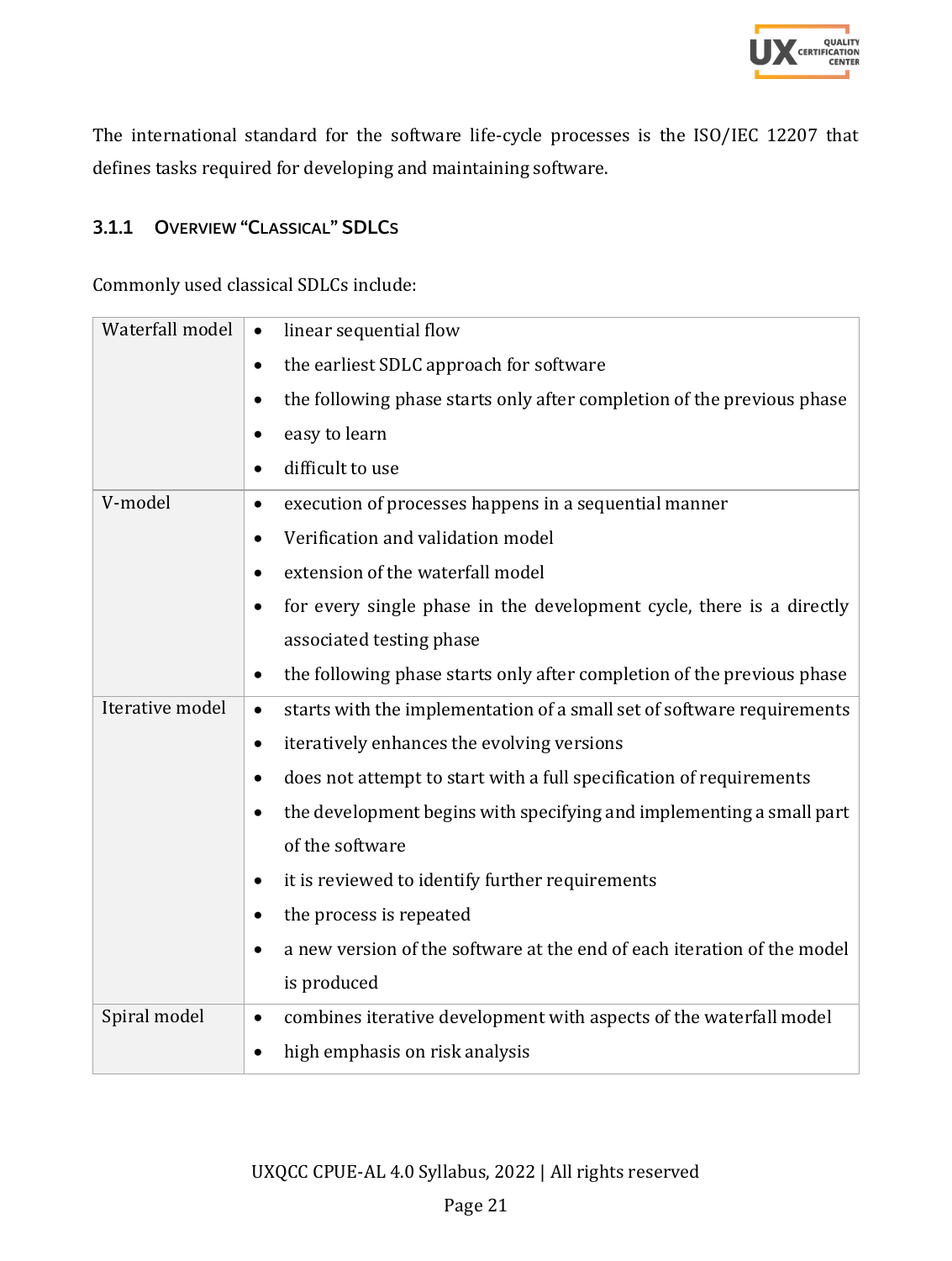

|  | incremental releases or refinements through each iteration around a |
|--|---------------------------------------------------------------------|
|  | spiral                                                              |

#### <span id="page-21-0"></span>3.1.2 OVERVIEW "AGILE" SDLCS

Agile SDLCs have become very popular recently. Agile ideas ("lightweight methods") started early in software development due to its flexibility and adaptability.

History of agile methods:

- o 1991: Rapid Application Development (RAD)
- o 1994: Rational Unified Process (UP)
- o 1994: Dynamic Systems Development Method (DSDM)
- o 1995: Scrum
- o 1996: Extreme Programming
- o 1997: Feature-Driven Development (FDD)
- o 2001: Agile Manifesto

Commonly used agile SDLCs include:

| Lean software<br>development | Eliminate waste<br>$\bullet$<br>Amplify learning<br>٠<br>Decide as late as possible<br>٠<br>Deliver as fast as possible<br>٠                                               |
|------------------------------|----------------------------------------------------------------------------------------------------------------------------------------------------------------------------|
|                              | Empower the team<br>Build integrity in<br>Optimize<br>٠                                                                                                                    |
| Kanban                       | Uses specific metrics to measure team capacity and estimate<br>project length<br>Team velocity defines how many tasks a team can deliver in<br>٠<br>a given period of time |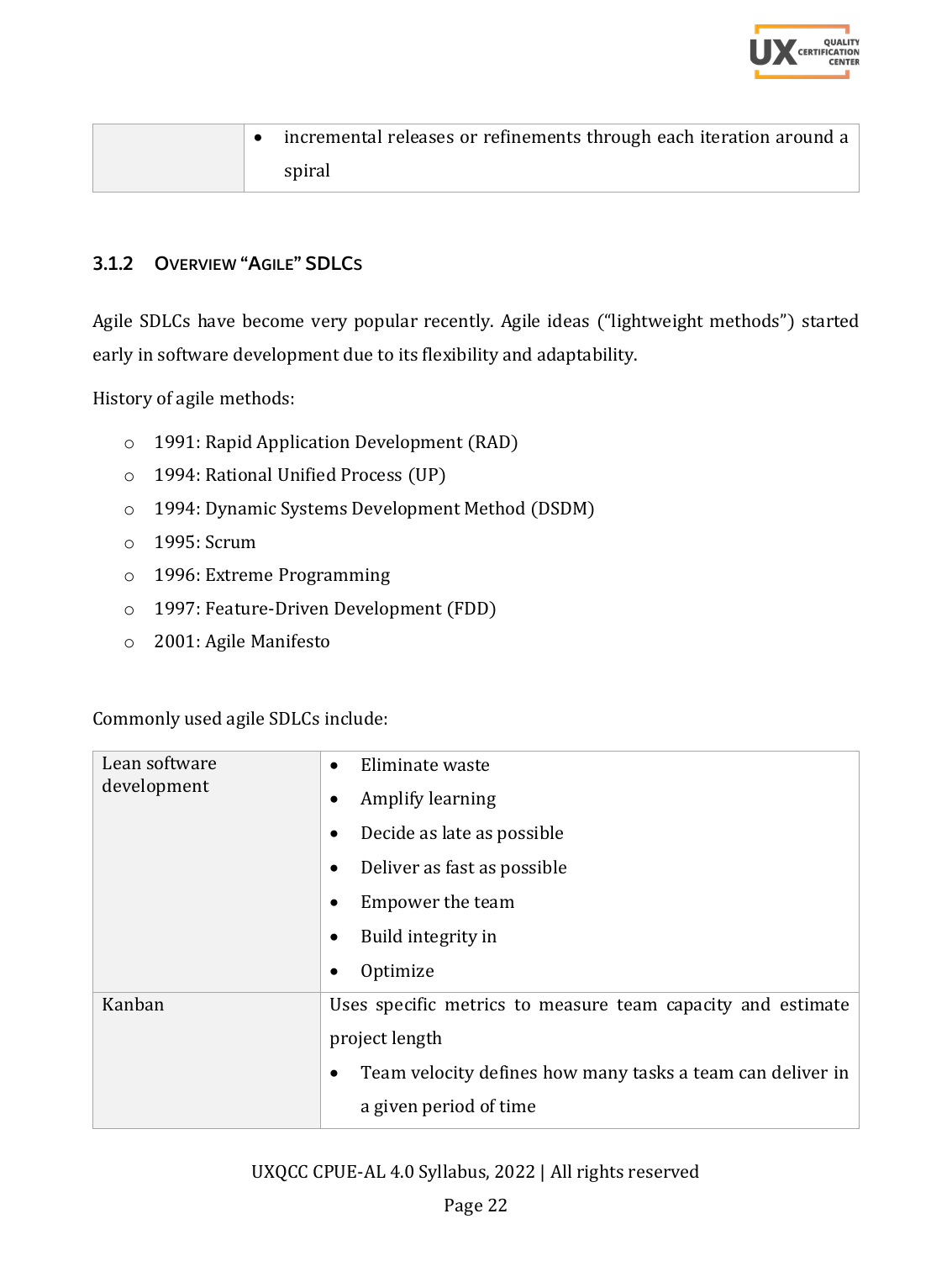

|       | Lead time is used to understand how long a client has to wait      |
|-------|--------------------------------------------------------------------|
|       | for their product                                                  |
|       | Cycle time is used to understand how fast the team produces        |
|       | a product                                                          |
|       | Actionable Agile metrics use cycle time to better predict          |
|       | when each project item is going to be finished                     |
|       | Manages workflow directly on the Kanban Board                      |
|       | visualizes the work of the development team (the features<br>٠     |
|       | and user stories).                                                 |
|       | captures WIP limits for development steps: the circled values      |
|       | below the column headings that limit the number of work            |
|       | items under that step.                                             |
|       | documents policies, also known as done rules                       |
|       | Shows performance of individual team members                       |
| Scrum | Scrum is an agile framework for developing, delivering, and<br>٠   |
|       | sustaining complex products with an initial emphasis on            |
|       | software development                                               |
|       | Scrum is used in other fields like research, sales, marketing<br>٠ |
|       | and advanced technologies                                          |
|       | Scrum is designed for teams of ten or fewer members.               |
|       | Work is scheduled in goals that can be completed within            |
|       | time-boxed iterations, called sprints                              |
|       | Sprints length is between one month and one week                   |
|       | The Scrum Team track progress in short (15 minutes) time-          |
|       | boxed daily meetings, called daily scrums.                         |
|       | At the end of the sprint, the team holds                           |
|       | sprint review, to demonstrate the work done<br>O                   |
|       | sprint retrospective to improve continuously.<br>$\circ$           |
|       |                                                                    |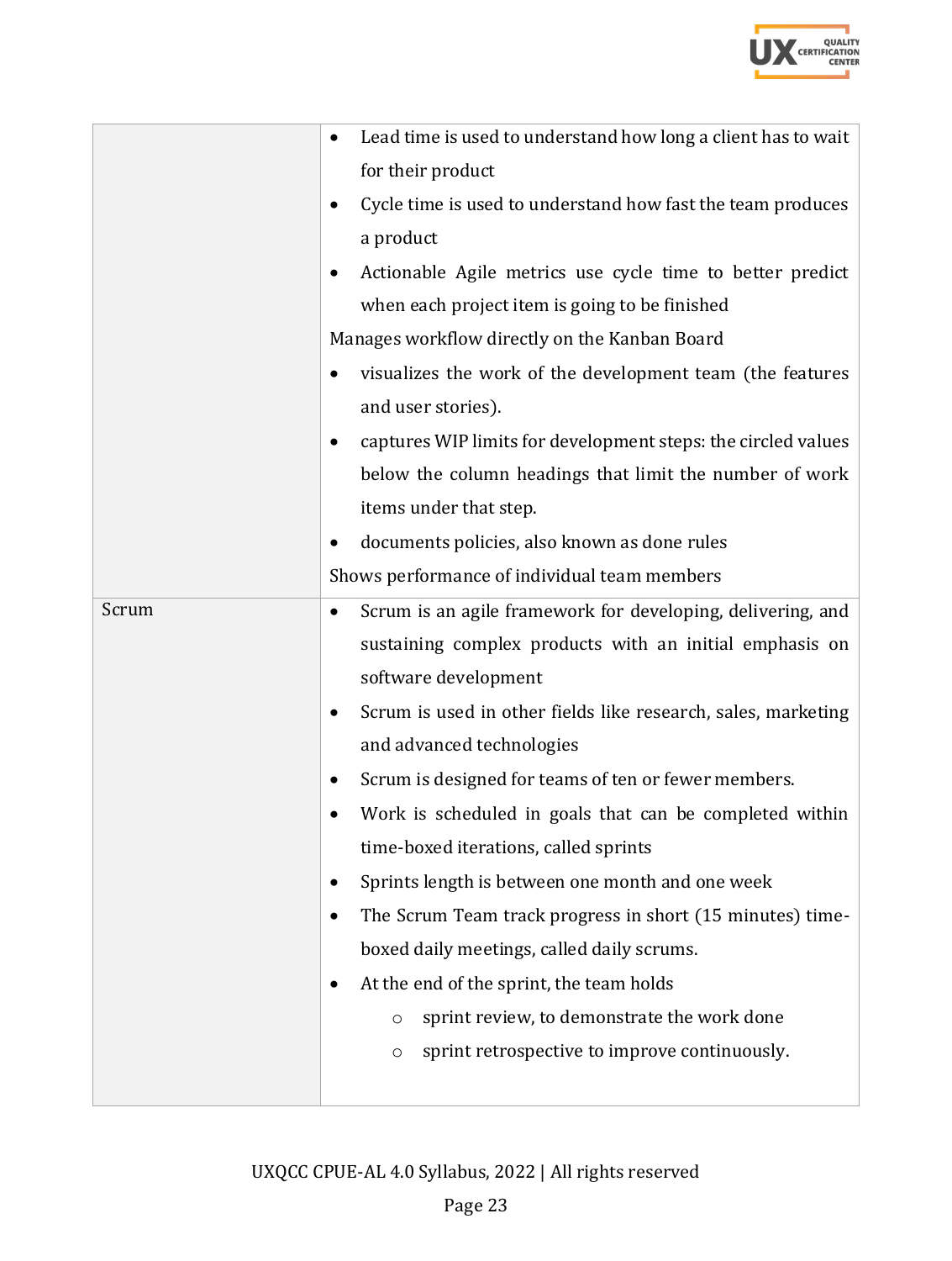

| Large-Scale Scrum (LeSS) | multiple teams who work together on a single product.<br>$\bullet$     |
|--------------------------|------------------------------------------------------------------------|
|                          | apply the principles and ideals of scrum in a large-scale<br>$\bullet$ |
|                          | enterprise                                                             |
|                          | 10 principles of LeSS                                                  |
|                          | Large-Scale Scrum is Scrum<br>$\circ$                                  |
|                          | Empirical process control                                              |
|                          | Transparency                                                           |
|                          | More with less<br>٠                                                    |
|                          | Whole product focus                                                    |
|                          | Customer-centric                                                       |
|                          | Continuous improvement towards perfection                              |
|                          | Systems thinking                                                       |
|                          | Lean thinking                                                          |
|                          | Queuing theory                                                         |
|                          |                                                                        |
| SAFe (scaled Agile       | The Scaled Agile Framework® (SAFe®) is a system for<br>$\bullet$       |
| Framework <sup>®</sup> ) | implementing Agile, Lean, and DevOps practices at scale.               |
|                          | The Scaled Agile Framework is one of the most popular                  |
|                          | frameworks for leading enterprises.                                    |
|                          | 10 Principles of SAFe                                                  |
|                          | 1 - Take an economic view<br>$\circ$                                   |
|                          | 2 - Apply systems thinking<br>$\circ$                                  |
|                          | 3 - Assume variability; preserve options<br>$\circ$                    |
|                          | 4 - Build incrementally with fast, integrated learning<br>$\circ$      |
|                          | cycles                                                                 |
|                          | 5 - Base milestones on an objective evaluation of<br>$\circ$           |
|                          | working systems                                                        |
|                          | 6 - Visualize and limit WIP, reduce batch sizes, and<br>O              |
|                          | manage queue lengths                                                   |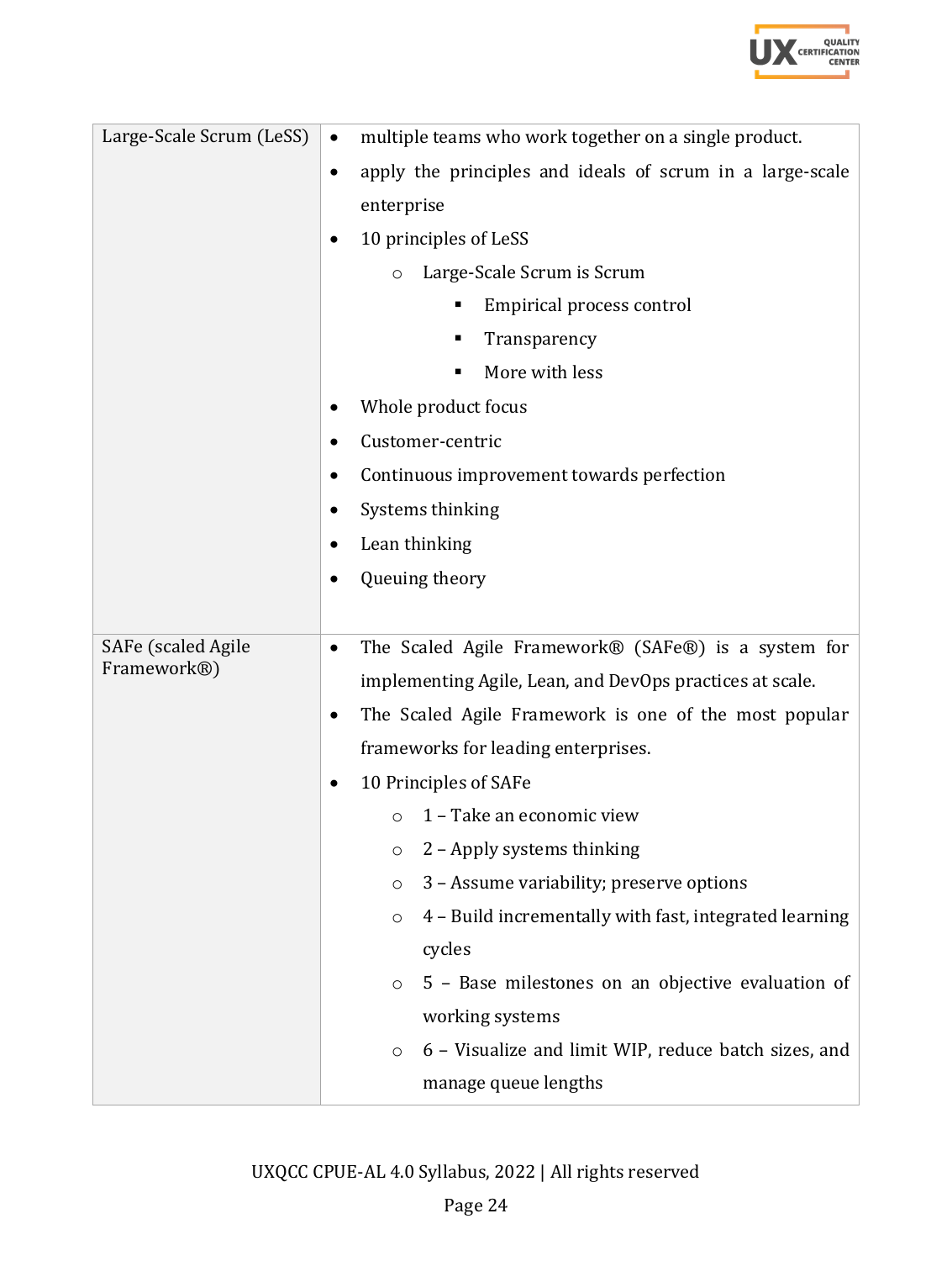

|  | $\circ$ 7 – Apply cadence, synchronize with cross-domain |
|--|----------------------------------------------------------|
|  | planning                                                 |
|  | $\circ$ 8 – Unlock the intrinsic motivation of knowledge |
|  | workers                                                  |
|  | $\circ$ 9 – Decentralize decision-making                 |
|  | $\circ$ 10 – Organize around value                       |

# <span id="page-24-0"></span>3.1.3 OTHER SDLCS

Other commonly used SDLCs include:

| Big Bang model    | No specific process                                                |
|-------------------|--------------------------------------------------------------------|
|                   | starts with the assumed required budget and efforts<br>٠           |
|                   | the output is the produced software which may or may not           |
|                   | meet customer requirements                                         |
|                   | allows the customer to be vague about what exactly<br>$\circ$      |
|                   | he wants                                                           |
|                   | requirements are implemented on the fly without<br>O               |
|                   | much analysis                                                      |
|                   | very commonly used<br>$\circ$                                      |
|                   | positive results can be expected in small projects only<br>$\circ$ |
|                   | (one to two developers)                                            |
| Rapid Application | prototyping and iterative development<br>٠                         |
| Development (RAD) | no specific planning                                               |
|                   | customer requirements assess in workshops and/or focus             |
|                   | groups                                                             |
|                   | testing of the prototypes by the customer                          |
|                   | continuous integration and rapid delivery                          |
|                   | use in projects in which clear modularization is possible          |
|                   | reuse of the existing prototypes and components                    |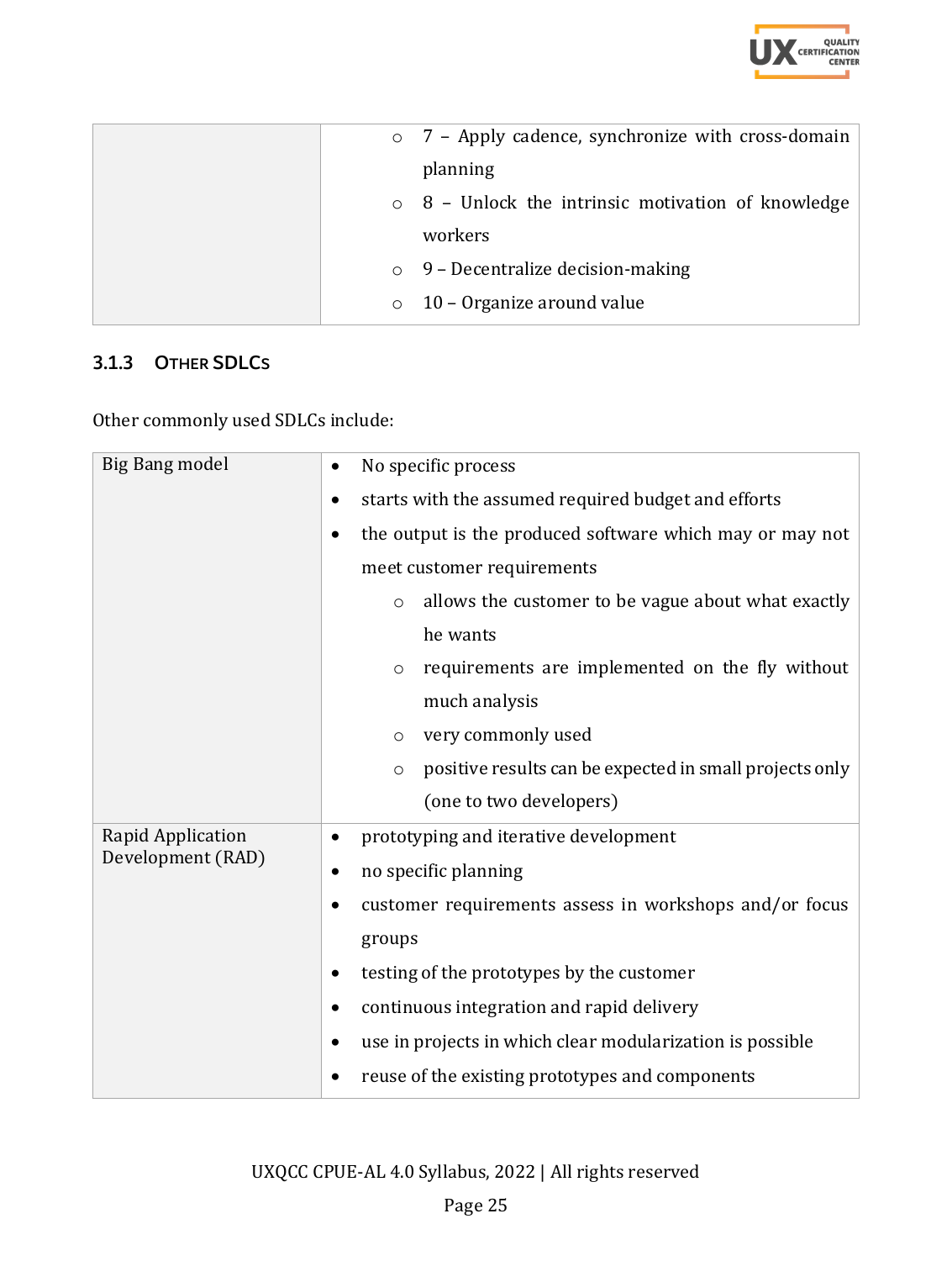

# <span id="page-25-0"></span>3.2 SDLCS AND UX

| Competence     | K <sub>3</sub> / 150 min                                            |
|----------------|---------------------------------------------------------------------|
| level and      |                                                                     |
| allocated time |                                                                     |
| Learning       | 3.2.A. Graduates can explain the need for cross-functional teams    |
| Objectives     | 3.2.B. Graduates can explain how "Agile" and "UX" can be integrated |
|                | 3.2.C. Graduates can explain the "Agile Ceremonies"                 |
|                | 3.2.D. Graduates can explain how Dual Track Agile works             |
| Keywords       | Cross-functional Teams, Agile, Agile Ceremonies, Dual Track Agile   |

Software Development Processes and User Experience Design are difficult to combine. The main

causes for this often-observed fact can be found among the following.

- UX Teams do not understand the needs of software engineers
- Software Engineers do not understand the needs of UX Teams
- Software Engineering Processes do not include UX Design Processes nor User Research
- User Research and UX Design Processes are stand-alone Processes and poorly integrate with SDLCs
- Efficient Teams are more than a group of people

#### <span id="page-25-1"></span>3.2.1 U OR T SHAPED SKILL PROFILES

U or T shaped skill profiles solve many of these problems. Cross-functional teams need to have basic skills in all disciplines involved. Make sure all UX people have basic knowledge of Software Engineering; all Software Engineers have basic skills in UX design.

#### <span id="page-25-2"></span>3.2.2 AGILE SOFTWARE DEVELOPMENT & UX

Today the most used agile methodology in software engineering is SCRUM. SCRUM comes in different flavors and is adapted to the specific needs of teams. The exact way how SCRUM is implemented is not fully defined. Therefore, SCRUM might differ a lot, depending on the team.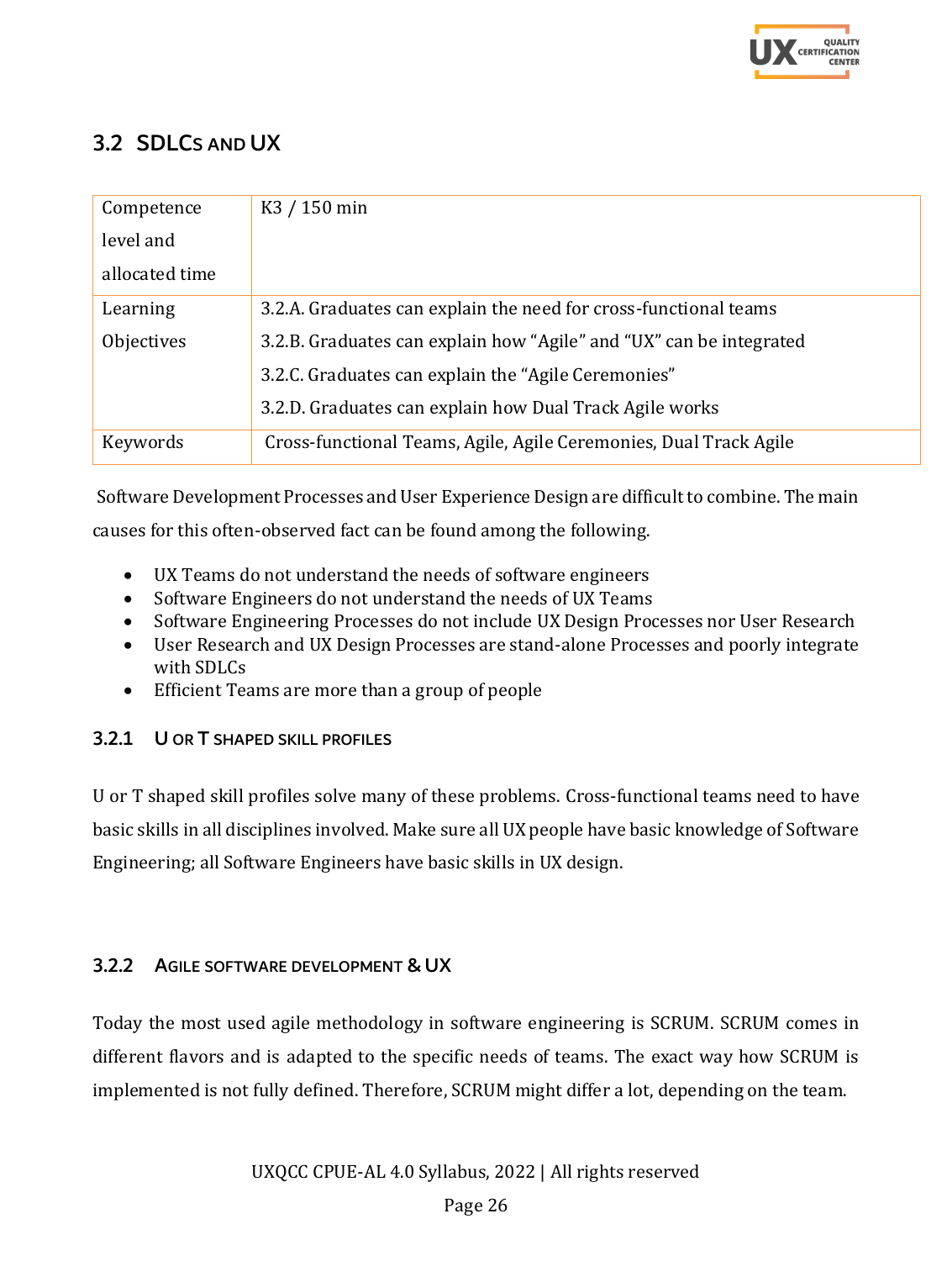

In the concept of SCRUM, there was no role defined for UX/UI. Developers are the ones responsible for the UX/UI. Without user research, creating the UI of an application often results in an inferior user experience.

Many teams experience challenges when combining SCRUM and UX design. Agile methodologies are focused on developers. The main objective of SCRUM is to get software engineering done, usability and UX are not part of SCRUM. The UX design process is more similar to the waterfall method.

Guidelines for integrating UX into SCRUM

- UX people need to be included from the onset of the project.
- Only if the value of UX is fully understood, UXers can become part of a decentralized team supporting
- When requirements are defined and the roadmap is created UX has to work in close cooperation with the product team and the stakeholders
- The ideation or discovery phase will help define the problem and bring together different teams' perspectives into a vision
- Don´t try to answer all user research questions at the beginning. This leads to SCRUM waterfall and has to be avoided.
- UXers need to learn to focus on the right amount of research that will support their assumption for a concept or a feature.
- At least one dedicated UX person needs to be part of the team
- Customer exposure hours for the whole team
- Cross-functional participation in learning activities
- Changing and evolving requirements
- Incremental and iterative development
- Products have to be available quickly
- Products are developed with the customer as a stakeholder
- UX roles in the process
- UX researchers & designers need to be involved from the beginning of the project.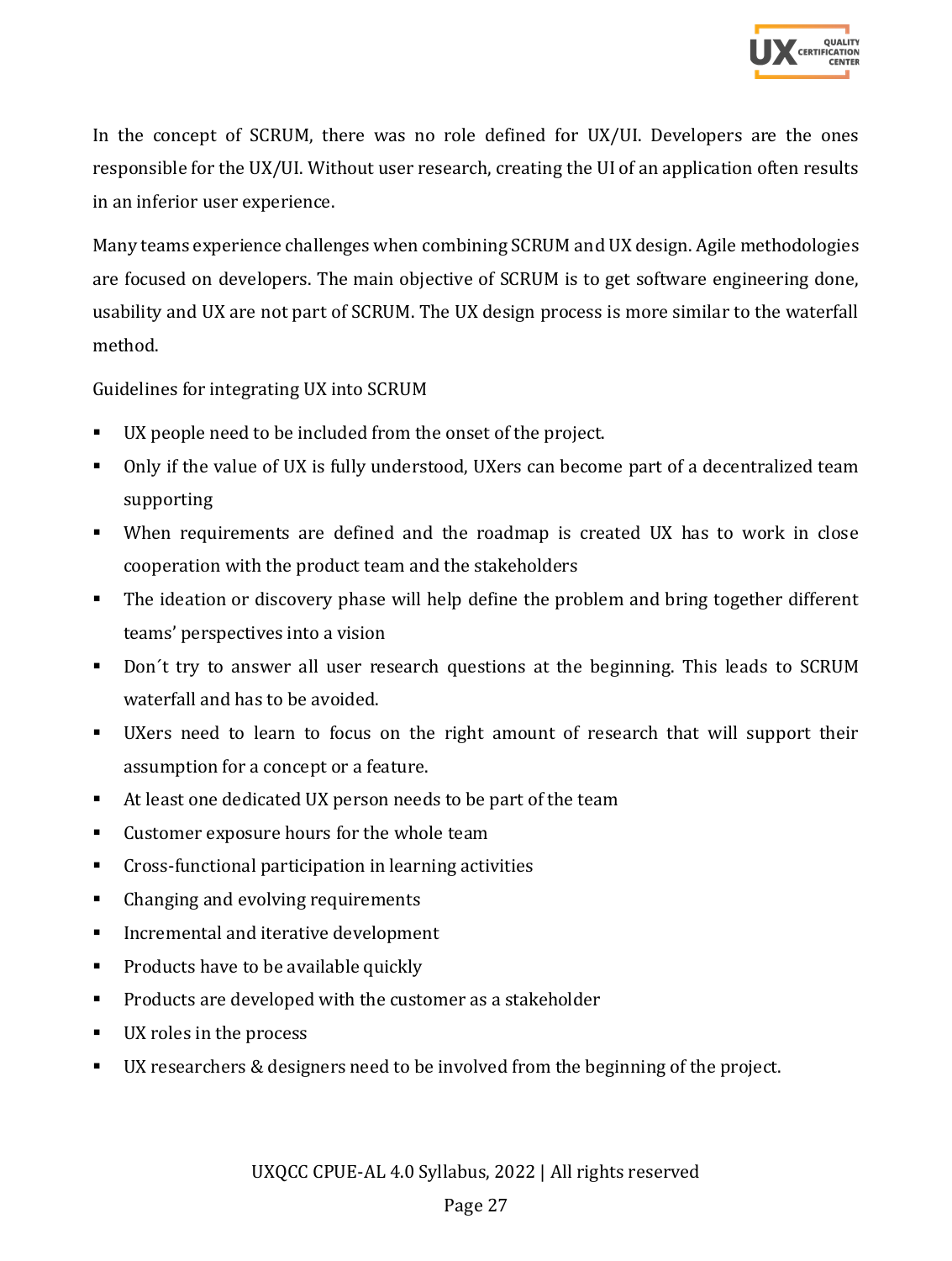

- The idea or research phase helps to define the problem and bring the perspectives of different teams together into one vision
- When defining requirements, UX must work in close collaboration with the developing product team and stakeholders.
- Understanding and acceptance: Only when the value of UX is fully understood, UX specialists can become part of a decentralized team that supports them.

Jeff Godhelf (Author of "Lean UX") says:

- A) The product backlog contains the pieces of the broader vision that are not going to be worked on in the current sprint. High-level items, vision, and many assumptions live here. To inform the product backlog, activities like Design Sprints, Research (qualitative, all types) and hypothesis writing help inject both reality and a customer-centric focus to these items.
- B) Sprint planning is the day-to-day level planning effort for the team. Questions like "What will it look like?", "How will the product flow from screen to screen?", "What are the exceptions we'll need to deal with?" can be answered with design tools like Collaborative Sketching (aka "Design studios", "charettes" etc) and other group brainstorming activities that UX designers are particularly good at facilitating.
- C) The tactical Design work (capital D to serve as an umbrella for the various facets of product design) has to go into the tactical backlog — the sprint backlog — and is then executed by designers, primarily, but also in collaboration with the rest of the scrum team. The key is to prioritize this work in a way that allows all team members to work in parallel.
- D) Critically missing from the core scrum team, and necessary for the integration of UX design, is a full-time designer on the team. The only way the tactics in #3 can happen in parallel collaboration with developers, product managers, and scrum masters is if there is a full-time designer on the team.
- E) Sprint review is an opportunity to take a look, together as a team, at the output the team generated during the sprint. This is also an opportunity to review what we have learned during the sprint (aka the outcomes). Activities like design reviews,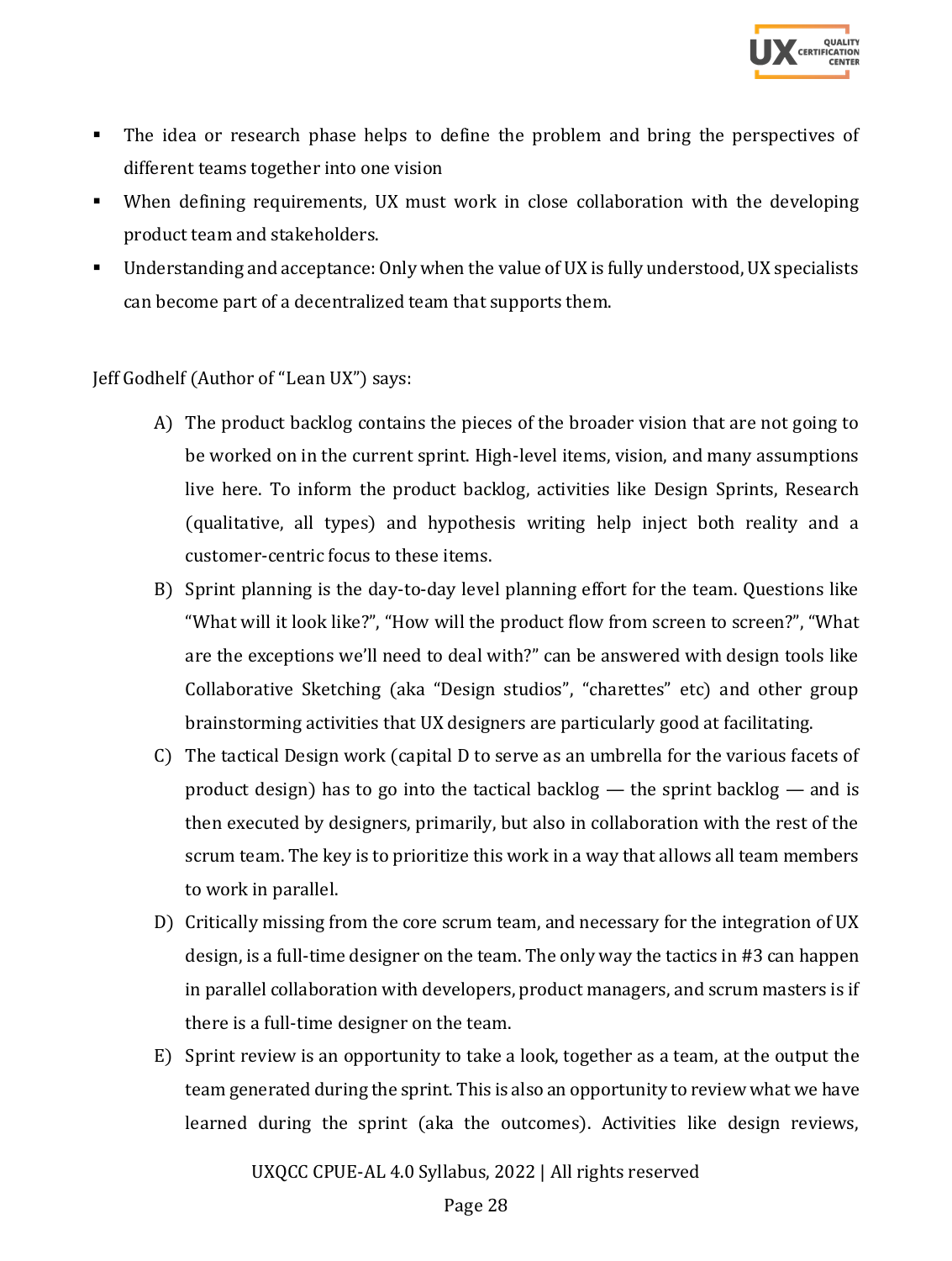

discussion, and debate of research synthesis and quantitative analysis inform the work we are considering pushing live and help us focus our next round of both product and sprint backlog prioritization.

F) It is critical to point out that none of this can happen without a dedicated designer role assigned to the scrum team. The UX designer ensures that relevant activities are proposed, prioritized and implemented. If the design work is outsourced to a designer outside of the team (regardless if that designer is in-house or not) then the team finds itself back in the "Big Design Up Front" style of working also known as waterfall or the "sprint ahead" method — all of which reduce collaboration, shared understanding and trust between team members.

#### <span id="page-28-0"></span>3.2.3 UX TODO'S AT CEREMONIES

Product Backlog: Bringing UX aspects into the definition of epics and user stories, defining UX stories

Sprint Backlog: Selection of the UX stories and coordination of the UX stories with the software development epics and user stories. Define increment

Daily standup: Status info of the work, urgent UX relevant aspects bring in. Not always required

Sprint Planning: Coordination of UX & software development stories

Sprint review: Product review, present evaluation results, etc.

Sprint Retrospective: Addressing UX aspects in the software engineering process

Unplanned Meetings: UX needs to be involved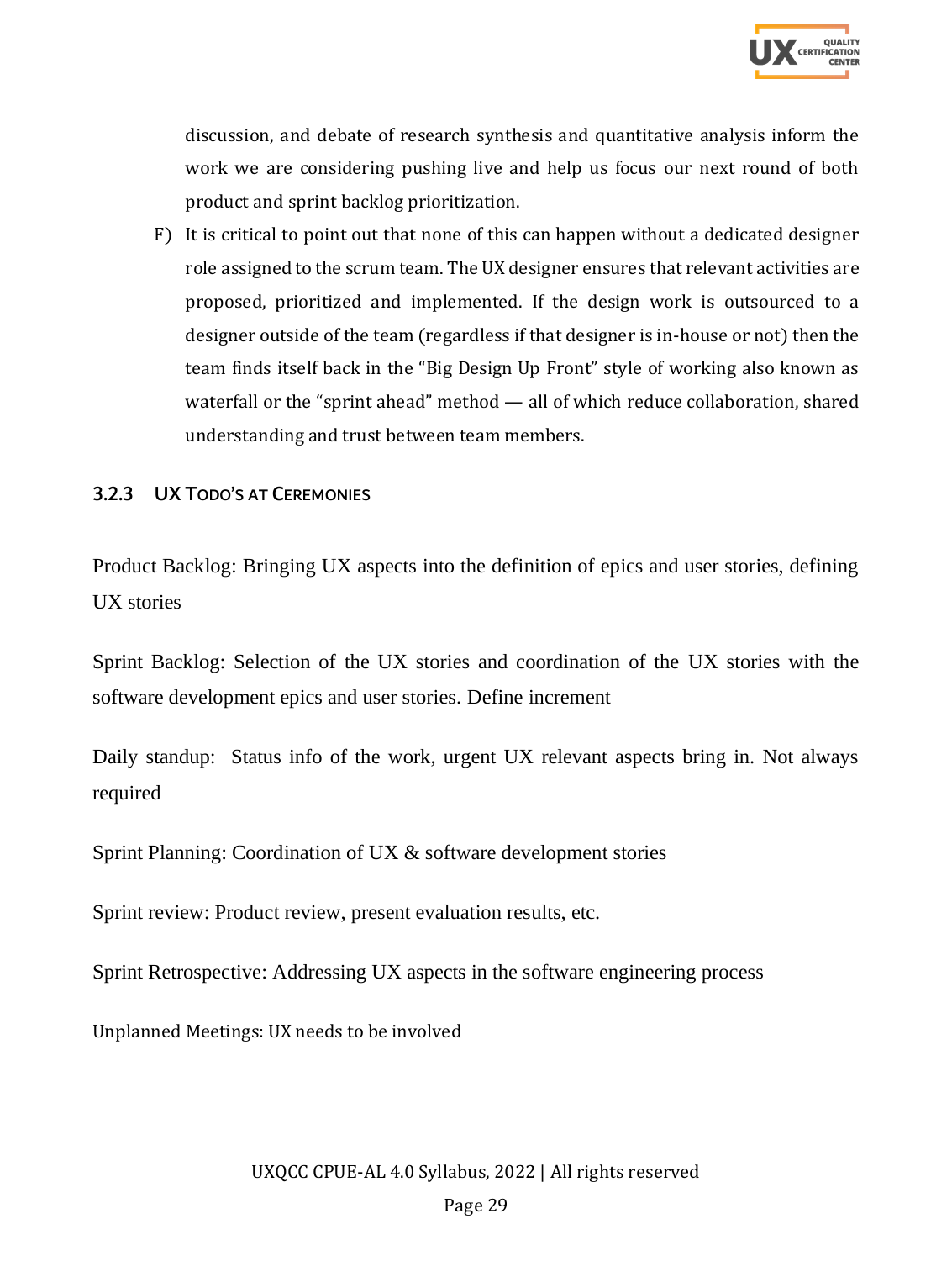

#### <span id="page-29-0"></span>3.2.4 DUAL-TRACK AGILE

Widely used method to combine UX and Scrum.

- Cycle 1 does not yet have any design input from the "other track" and therefore begins with
	- $\circ$  basic technical work or implementation of fundamentals and inexpensive (possibly easily changeable) UI aspects
- From cycle 2 onwards, the design inputs defined in the previous cycles in the UX design track are implemented.

Crucial for success:

- Understanding of the design inputs ("no interpretation")
- Openness, communication, inquiries
- UI and interaction design skills of the developer (e.g. button logic)
- Dual track (agile) development
- Cycle 1 has input from cycle 0
- Design for implementation in cycle 2
- From cycle 2 onwards
- (tested the implemented designs from the previous cycle)
- Developed the design for implementation in the next cycle.
- UX research activities, user requirements determined for the next but one cycle.
- Crucial for success: communication, exchange between design and development
- Understanding of the UX designer for the technical limits and possibilities
- Understanding of the developer for the UX design tasks
- No "throwing over the fence" of a specification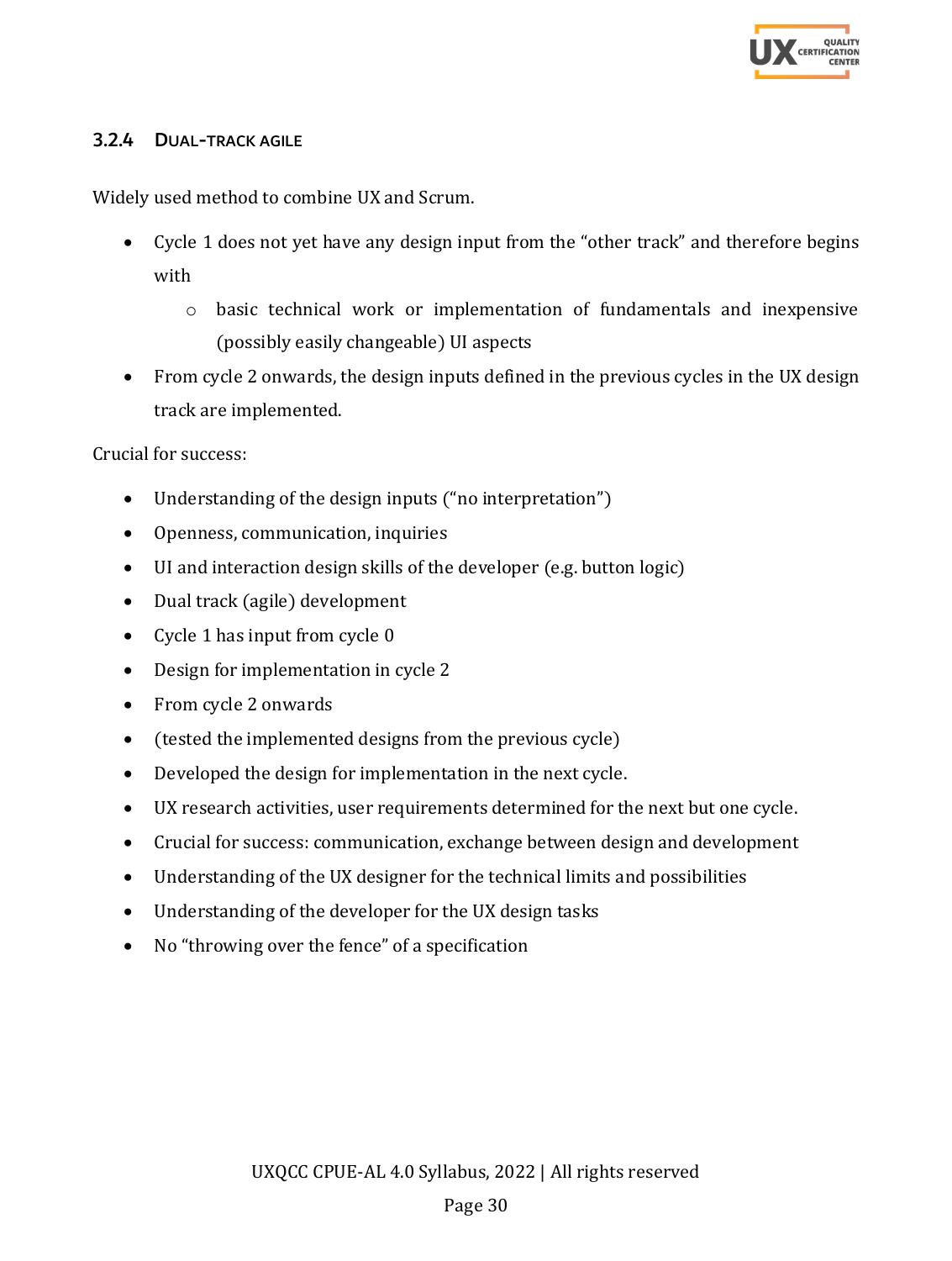

# <span id="page-30-0"></span>4 UX Research and Evaluation

### <span id="page-30-1"></span>4.1 DEFINITION UX RESEARCH AND DIFFERENTIATION TO EVALUATION

| Competence     | $C3 / 15$ min                                                             |
|----------------|---------------------------------------------------------------------------|
| level and      |                                                                           |
| allocated time |                                                                           |
| Learning       | 4.1.A. Graduates will be able to define and differentiate UX research and |
| Objectives     | Evaluation activities.                                                    |
| Keywords       | Design thinking double diamond, UX research, Evaluation                   |

The purpose of every system development is to solve problems of businesses and people by the means of enabling or supporting specified tasks of its users. The critical core of any development is to validly identify and describe these problems, so that solutions can be worked on. For the design of systems, that solve problems, it is important to "design the right things" as well as "design the things right" (from Design Thinking Double Diamond). Therefore, it is important to carry out UX Research activities (design the right things) as well as Usability and UX Evaluation activities (design the things right).

The Double Diamond model visualizes this very comprehensible.

https://commons.wikimedia.org/wiki/File:Double\_diamond.png#/media/File:Double\_diamon d.png

- UX research describes the systematic **study** of target users, their requirements as well as the contextual aspects of use, to add realistic insights to design processes.
- UX Evaluation describes a variety of available methods, tools, and respective skills to assess how users subjectively perceive a system before, during and after using it.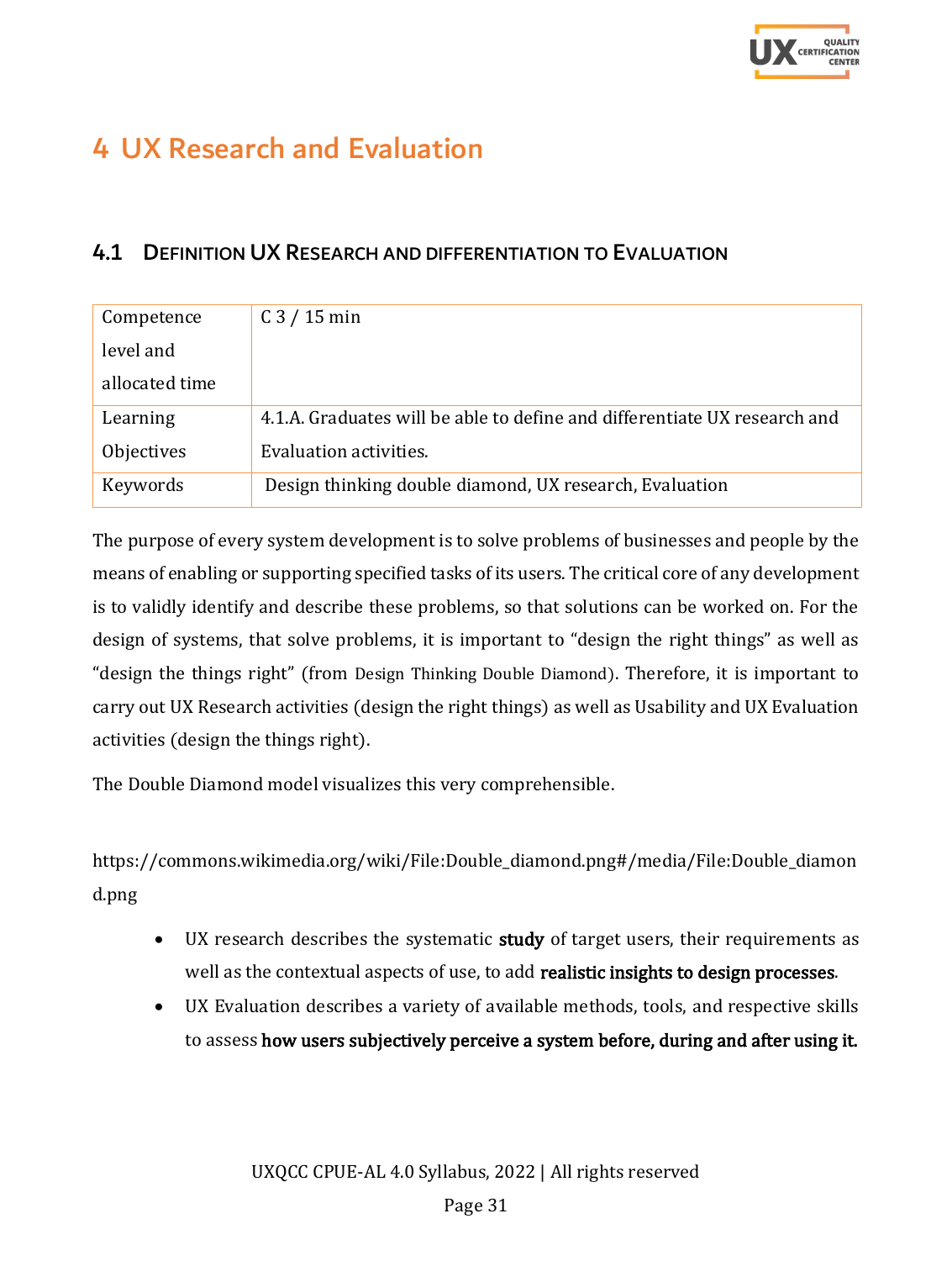

• Usability Evaluation describes a variety of available methods, tools, and respective skills to assess how efficient, effective, and satisfactory a system can be used (worked with) by specific users in a given context.

Research (as well as evaluation) activities must be planned, conducted, and analysed considering the quality criteria validity, reliability, and objectivity (see Foundation Level). Therefore, the selection of the right method is crucial for the success of research activities. A wrong method can lead to seemingly valid data, although it did not uncover any truths or answer any research questions correctly.

E.g., Merely asking somebody how often he/she unlocked his/her phone within the last 2 days will lead to an estimation, which is by no means valid. Logging usage data would be the valid method.

E.g., Observing users while they buy a train ticket at a ticketing machine can decrease reliability if different observers focus on different aspects of the process. A criteria catalogue can solve the issue (best combined with an open observation beforehand to identify criteria for the catalogue).

| Competence     | $C3 / 30$ min                                                           |
|----------------|-------------------------------------------------------------------------|
| level and      |                                                                         |
| allocated time |                                                                         |
| Learning       | 4.2.A. Graduates will be able to describe the process of setting up UX  |
| Objectives     | research activities.                                                    |
|                | 4.2.B. Graduates will be able to describe the criteria for successfully |
|                | conducting each step.                                                   |
| Keywords       | Overall program question, assumptions, methods, items, criteria         |
|                | catalogue                                                               |

### <span id="page-31-0"></span>4.2 PLANNING RESEARCH ACTIVITIES

When research questions are developed, they are mainly derived from preliminary assumptions. Such assumptions exist in every system development, they express the ideas of what a system (respectively its users) will achieve, what problems it will solve. Such preliminary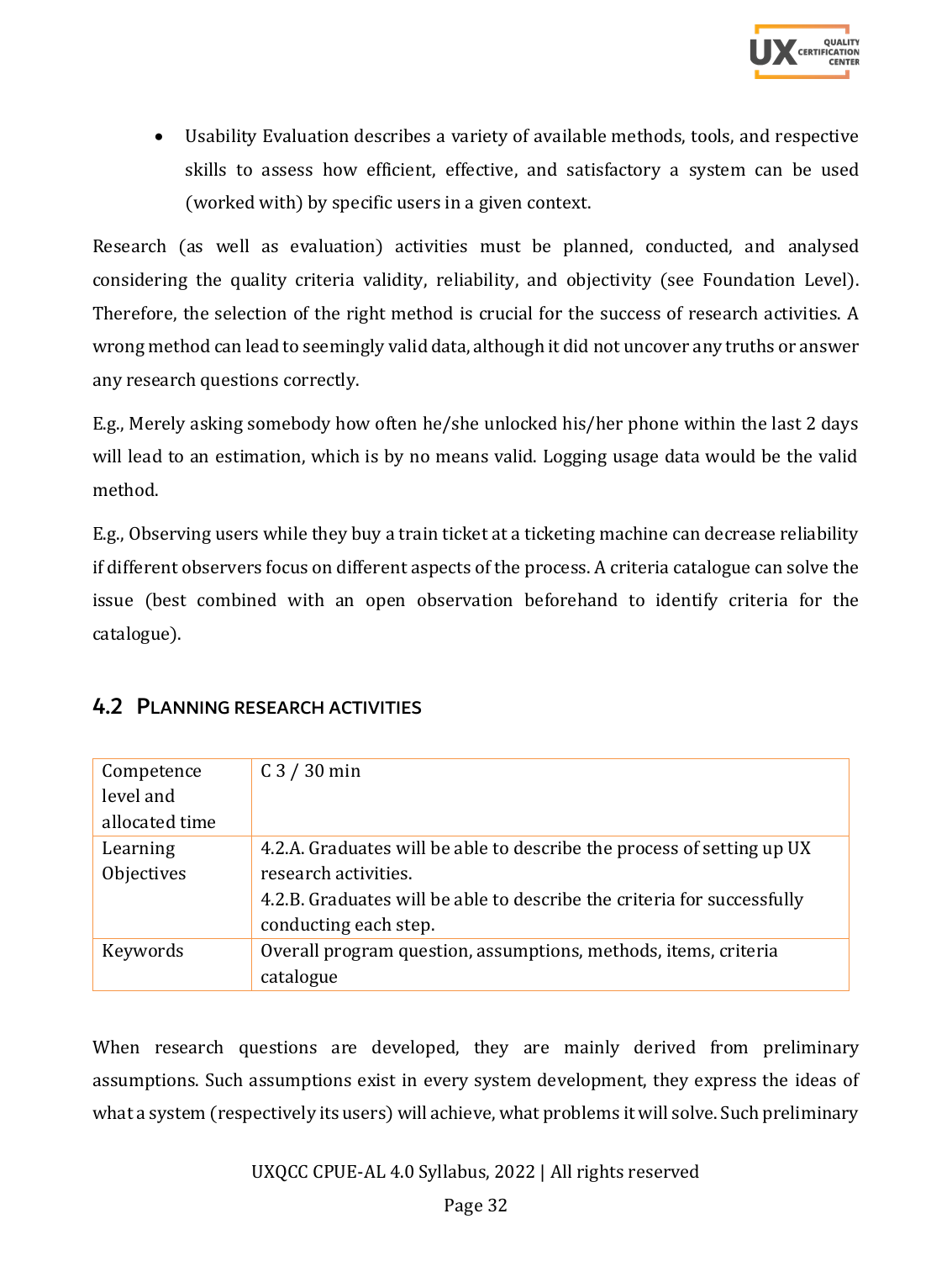

assumptions are mostly made by business strategists, marketing people or other stakeholders. A critical error that often occurs is that such assumptions are wrongly understood as facts, rather than as a starting point for research activities. Only thorough research can validate (or falsify) the hypotheses that describe an assumptions characteristic.



Based upon the assumptions, overall research questions are developed (step 1) that facilitate their validation (or falsification). To practically carry out respective research activities, more detailed research questions need to be derived from the overall research questions (step 2). Once the detailed research questions are known the best method(s) can be selected, that is/are valid and feasible (step 3). Finally, the concrete items (criteria catalogues etc.) can be developed (step 4). After the research activities have been carried out, the assumptions (meaning the describing hypotheses) can be validated, readjusted or need to be falsified.

<span id="page-32-0"></span>

| 4.3 STRUCTURE OF RESEARCH AND EVALUATION METHODS WITH USERS |  |
|-------------------------------------------------------------|--|
|-------------------------------------------------------------|--|

| Competence     | $C3 / 60$ min                                                             |
|----------------|---------------------------------------------------------------------------|
| level and      |                                                                           |
| allocated time |                                                                           |
| Learning       | 4.3.A. Graduates will be able to explain basic types of surveys,          |
| Objectives     | observations, workshops, and data analysis approaches for UX means.       |
|                | 4.3.B. Graduates will be able to describe the methodological benefits and |
|                | drawbacks of these methods.                                               |
| Keywords       | Survey (Ethnographic, Narrative, Episodic, Focused, Problem oriented)     |
|                | (Structured, Semi-structured, Unstructured)                               |
|                | Question types (Factual question, Knowledge question, Attitude /          |
|                | opinion question, Behavioral question)                                    |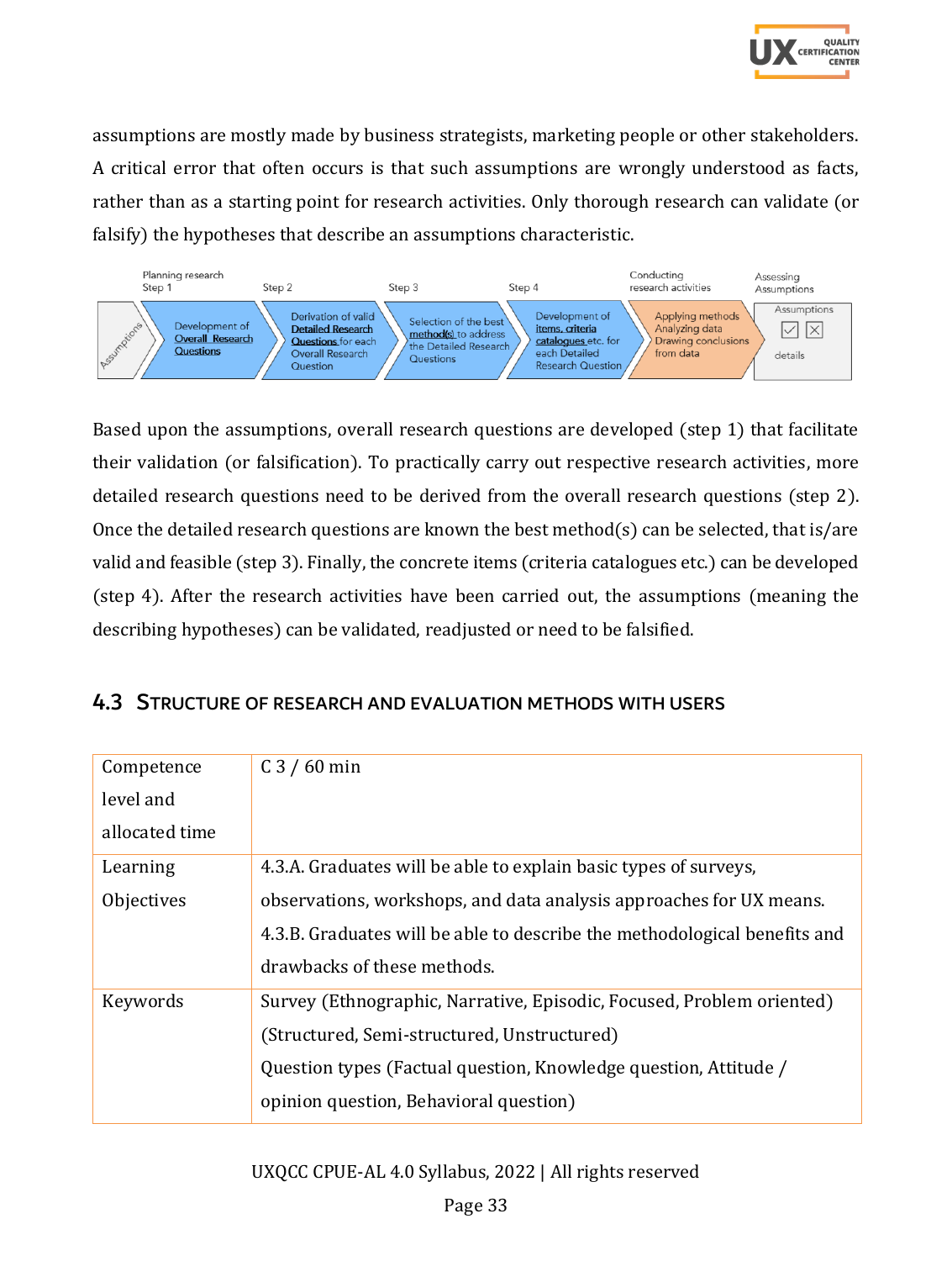

Observation (Introspection, External observation, Overt, Covered, Participatory, Laboratory Context

All research questions that need to be addressed or hypotheses that need to be validated require valid user perspectives. In order to gather these, the right method has to be chosen and applied correctly. The graphic below provides an overview of the most important basic methods every UX researcher needs to know and differentiate. For timely reasons, the Advanced Level does not cover any creative research methods.

Surveys cover interviews as well as questionnaires. It is self-explanatory that some of the descriptive elements only apply to one of these.

| Survey                      | Description                                                                                                                                                                                                                                                                    | Application                                                                                                                                                                                                  |
|-----------------------------|--------------------------------------------------------------------------------------------------------------------------------------------------------------------------------------------------------------------------------------------------------------------------------|--------------------------------------------------------------------------------------------------------------------------------------------------------------------------------------------------------------|
| Ethnographi<br>$\mathbf{C}$ | Gives insights into the world and<br>everyday life of people and their<br>values. For example, consumers are<br>observed in their natural environment<br>or in their everyday setting (at home,<br>in the vehicle, on the street) and asked<br>about their habits and needs.   | Exploring, getting to know the<br>context of use and the user's<br>behavior within                                                                                                                           |
| Narrative                   | Provides a narration of the<br>interviewee's own biography, his own<br>perspective is captured in the form of<br>the subjective contexts constructed by<br>him. Narrators should not be<br>interrupted, and they should, if<br>possible, only tell, not evaluate, or<br>argue. | Getting to know people's<br>perspectives on systems, problems<br>or tasks in detail and also learning<br>about wordings, terms, and mental<br>models without providing a guide<br>or frame for the narration |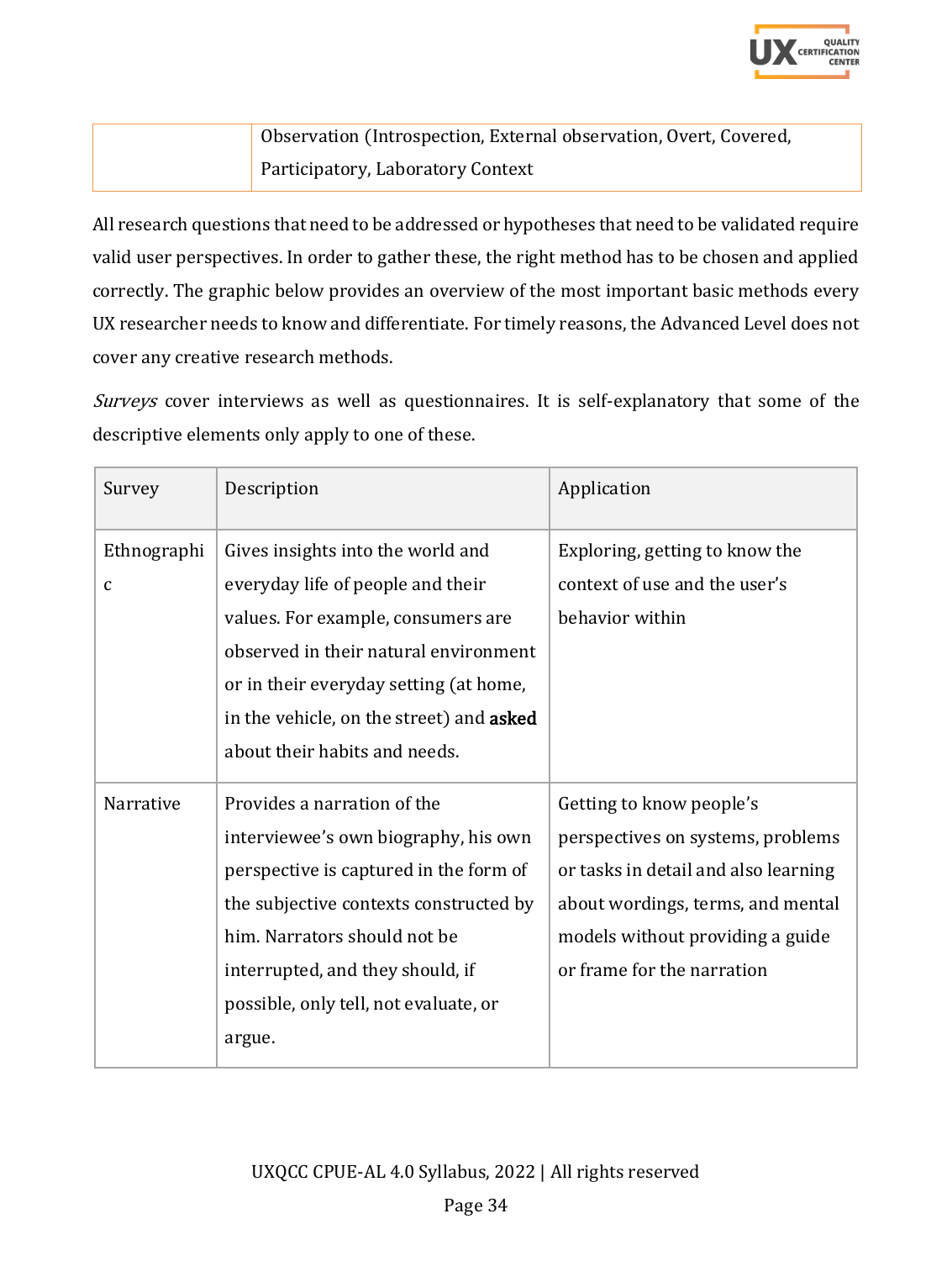

| Episodic            | Combines questioning and narration.<br>It is therefore a questioned or<br>controlled narration, a survey that<br>stands between a guide and a<br>narrative survey.                                                                                                                                                                     | Like narrative, but only the<br>direction and framing of the user's<br>narration (answers) is provided.                                     |
|---------------------|----------------------------------------------------------------------------------------------------------------------------------------------------------------------------------------------------------------------------------------------------------------------------------------------------------------------------------------|---------------------------------------------------------------------------------------------------------------------------------------------|
| Focused             | A clearly defined topic or input forms<br>the stimulus for the survey. Based on<br>specific questions at the beginning, the<br>reactions and interpretations are<br>discussed. Then the respondent should<br>express himself as freely as possible,<br>even if these aspects are not expected<br>or planned.                           | If the topic of a survey is already<br>more closely defined and the user<br>shall not drift away from a main set<br>of questions / a topic. |
| Problem<br>oriented | The<br>respondents'<br>subjective<br>perceptions and experiences of a<br>specific problem complex are recorded.<br>Open-ended questions are asked so<br>that the respondents can tell their<br>experiences as freely as possible. If<br>necessary, the interviewed person can<br>be repeatedly led back through specific<br>questions. | If a well-defined problem is the core<br>of the survey and the user shall<br>clearly stick to the problem and not<br>go beyond that.        |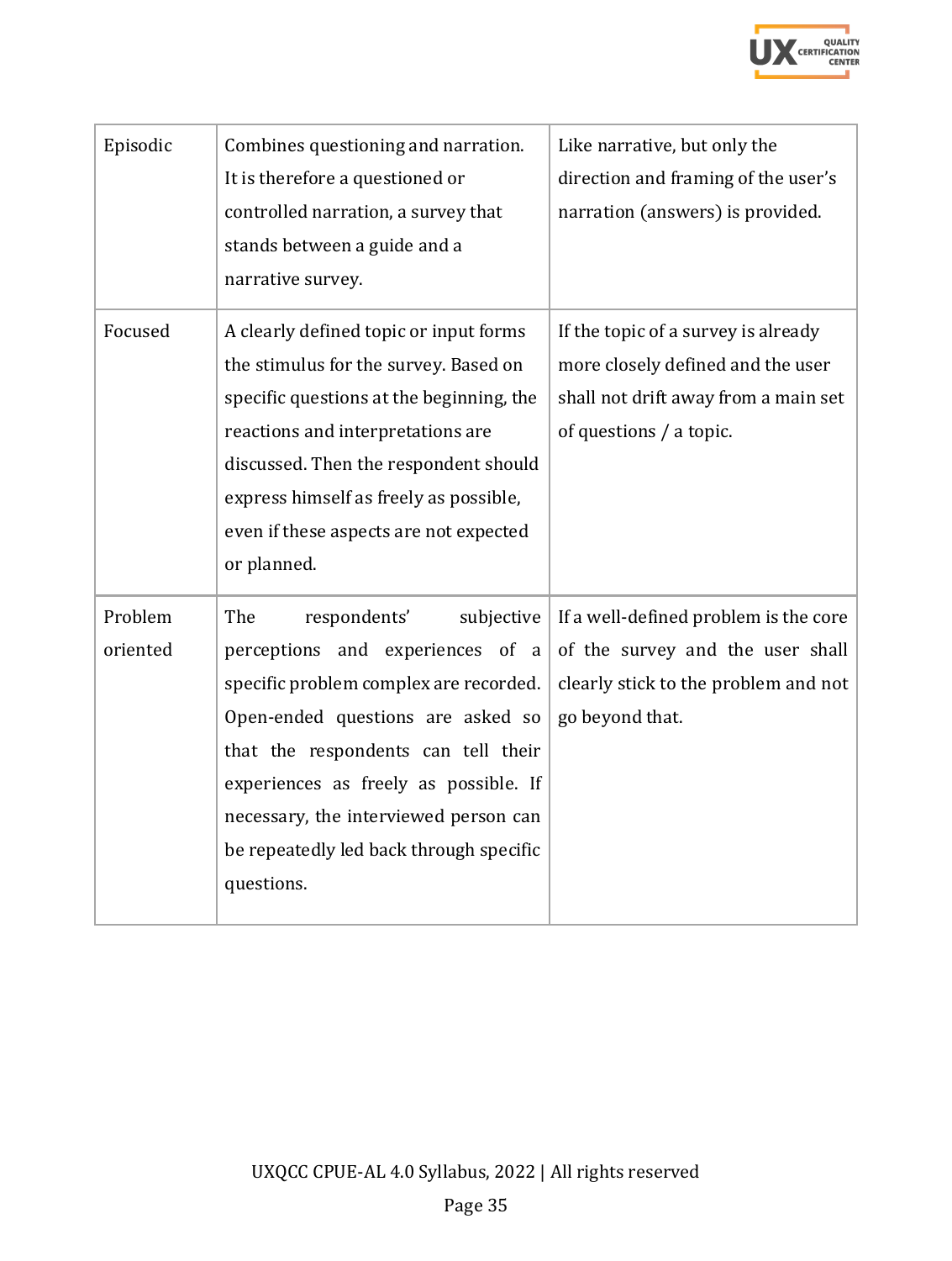

# Level of Structuring

| Surveys         | Description                                                                                                                                                                                                                                   | Advantage / Disadvantage                                                                                                                                                                                                                          |
|-----------------|-----------------------------------------------------------------------------------------------------------------------------------------------------------------------------------------------------------------------------------------------|---------------------------------------------------------------------------------------------------------------------------------------------------------------------------------------------------------------------------------------------------|
| Structured      | A structured survey is linked to<br>a fixed catalogue of questions.<br>The guidelines also provide a<br>number of possible answers.<br>Questions define a closed<br>answer room (variety of<br>possible answers).                             | Advantage:<br>Efficient data analysis and evaluation<br>of good quality criteria to be met.<br>High comparability<br>Disadvantage:<br>Valuable insights / findings can<br>remain undiscovered,<br>possibly bias due to limited answer<br>options. |
| Semi-structured | In a semi-structured survey,<br>some of the questions asked<br>are determined in advance,<br>others arise spontaneously.<br>The order in which the<br>questions are asked is flexible<br>and the respondents can<br>answer completely freely. | See the advantages and<br>disadvantages of structured /<br>unstructured surveys.                                                                                                                                                                  |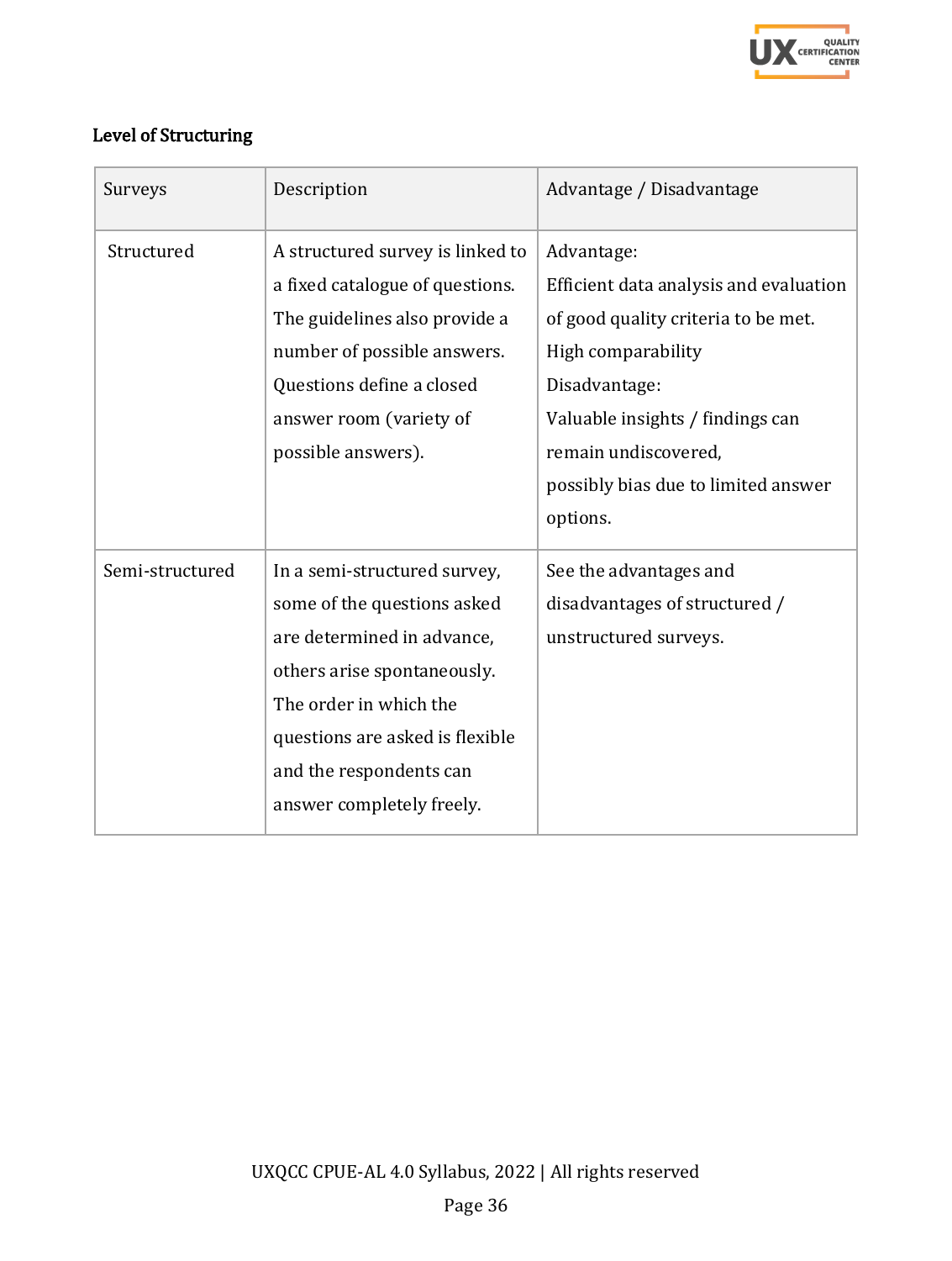

| Unstructured | In an unstructured survey, the  | Advantage:                           |
|--------------|---------------------------------|--------------------------------------|
|              | interviewer asks questions that | Insights / findings are widely       |
|              | have not been planned in        | discovered.                          |
|              | advance. Instead, questions     | Motivation of participants high      |
|              | arise spontaneously in a free-  | because they feel really addressed.  |
|              | flowing conversation, which is  | Disadvantage:                        |
|              | why different people are        | Low comparability and reliability    |
|              | confronted with different       | Resource-intensive for data analysis |
|              | questions.                      | and evaluation.                      |
|              |                                 |                                      |

#### Written versus verbal

| Description                           | Advantage / Disadvantage              |
|---------------------------------------|---------------------------------------|
| Written questions are presented       | Advantage:                            |
| that the respondent reads and         | Large numbers of participants can be. |
| fills out himself. (Online, offline / | included efficiently.                 |
| paper).                               | High reliability and comparable data  |
| With or without a supervisor /        | Pretests of questionnaires support    |
| moderator present.                    | methodological validity.              |
|                                       | Disadvantage:                         |
|                                       | Limited answers room (variety of      |
|                                       | possible answers) or resource-        |
|                                       | intensive data analysis               |
|                                       | Risk of comprehension bias            |
|                                       | Clarifying unclear answers,           |
|                                       | completeness check, observation of    |
|                                       | behavior when filling out, only if a  |
|                                       | moderator is present.                 |
|                                       |                                       |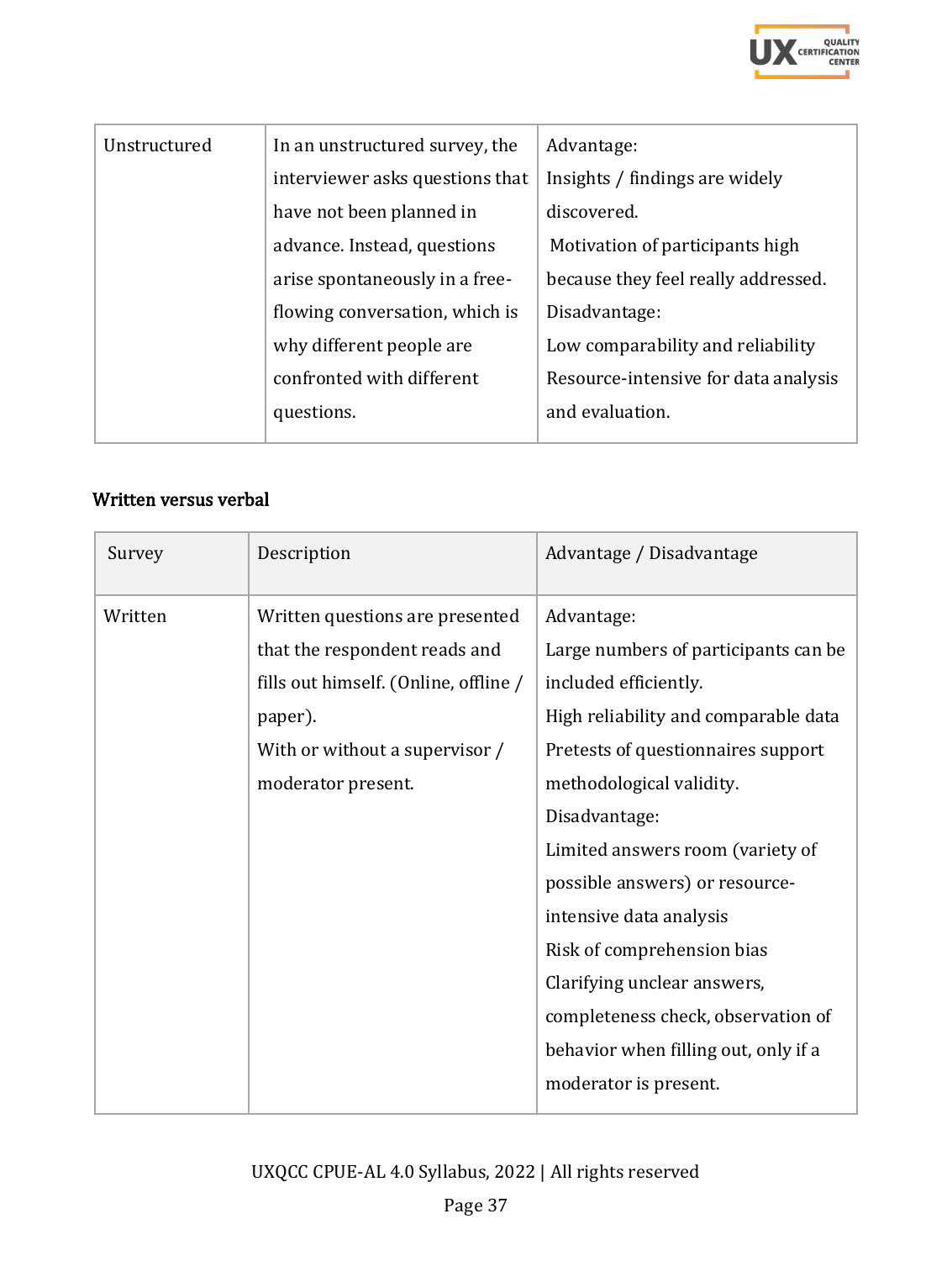

| Verbal         | In the form of oral               | Advantage:                               |
|----------------|-----------------------------------|------------------------------------------|
|                | communication (in person, via     | Clarifying unclear answers and           |
|                | video tool or telephone).         | observation of participants' behavior    |
|                | In the presence of third parties? | are possible.                            |
|                | Inquiries, completeness check,    | Participants are (mostly) more           |
|                | observation of behavior when      | willing to give detailed answers.        |
|                | filling out possible.             | Disadvantage:                            |
|                |                                   | Reliability depends on interviewers'     |
|                |                                   | skills (comparability of results at risk |
|                |                                   | due to her/his influences).              |
|                |                                   | Resource-intensive for data analysis     |
|                |                                   | and evaluation.                          |
|                |                                   |                                          |
| Combination of | Combination of both. (in person,  | See written /verbal                      |
| verbal and     | via video tool).                  |                                          |
| written survey | Objectively / professionally      |                                          |
|                | justified depending on the        |                                          |
|                | answer type, complexity or        |                                          |
|                | number of answer options, or      |                                          |
|                | integrated templates (e.g.        |                                          |
|                | photos).                          |                                          |
|                | Inquiries, completeness check,    |                                          |
|                | observation of behavior when      |                                          |
|                |                                   |                                          |
|                | filling out possible.             |                                          |

# Question types

| Factual question | Do you have a smartphone? | Reliability of answer: high |
|------------------|---------------------------|-----------------------------|
|                  |                           |                             |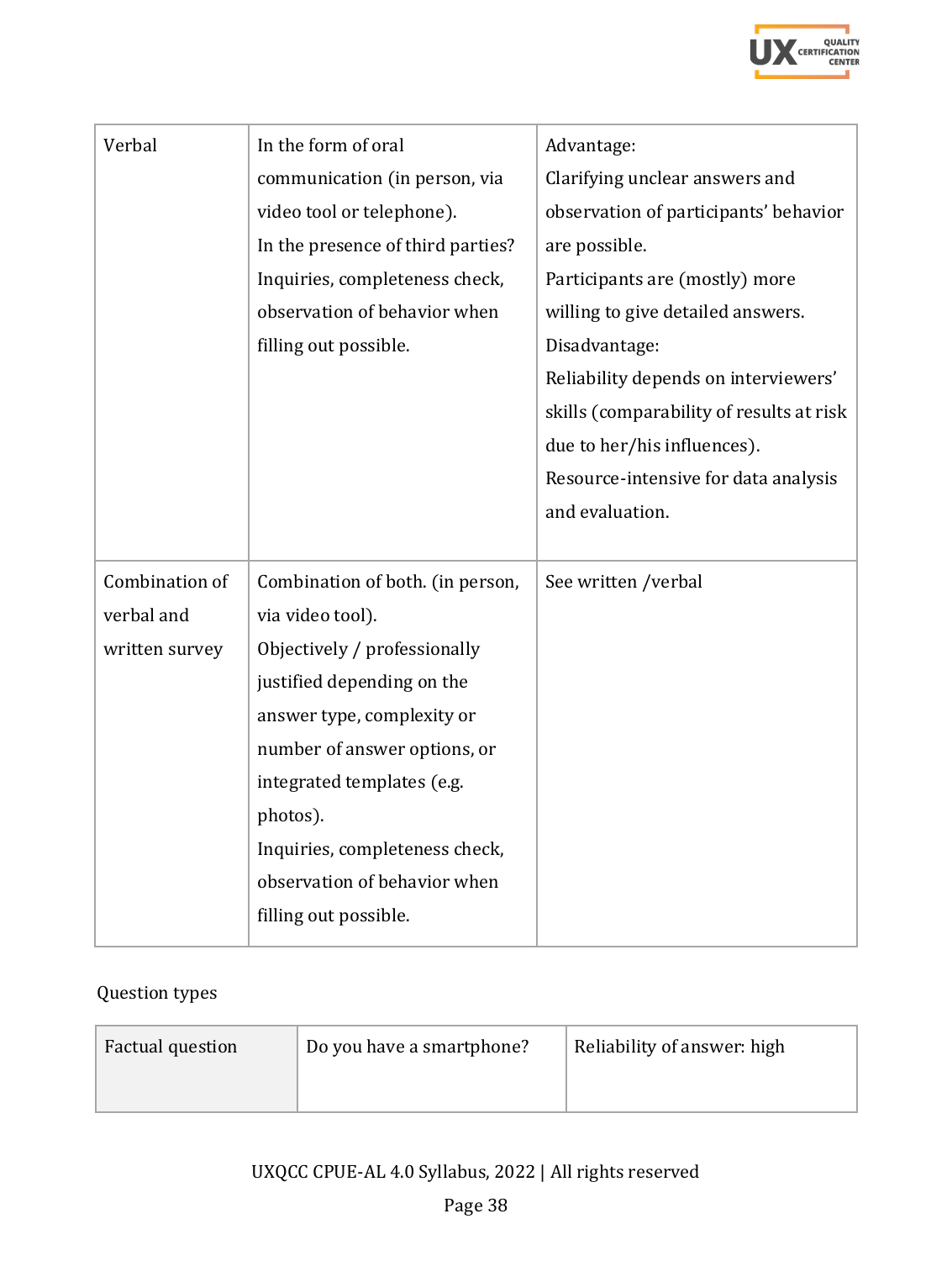

| Knowledge question             | Who was the founder of<br>Apple?              | Reliability of answer: high                                                                       |
|--------------------------------|-----------------------------------------------|---------------------------------------------------------------------------------------------------|
| Attitude / opinion<br>question | What do you think of the new<br>US President? | Reliability of answer: medium<br>Best supported by real context<br>scenarios                      |
| <b>Behavioral question</b>     | Would you buy this product<br>again?)         | Reliability of answer: low<br>Best validated through large data<br>sets that level out deviations |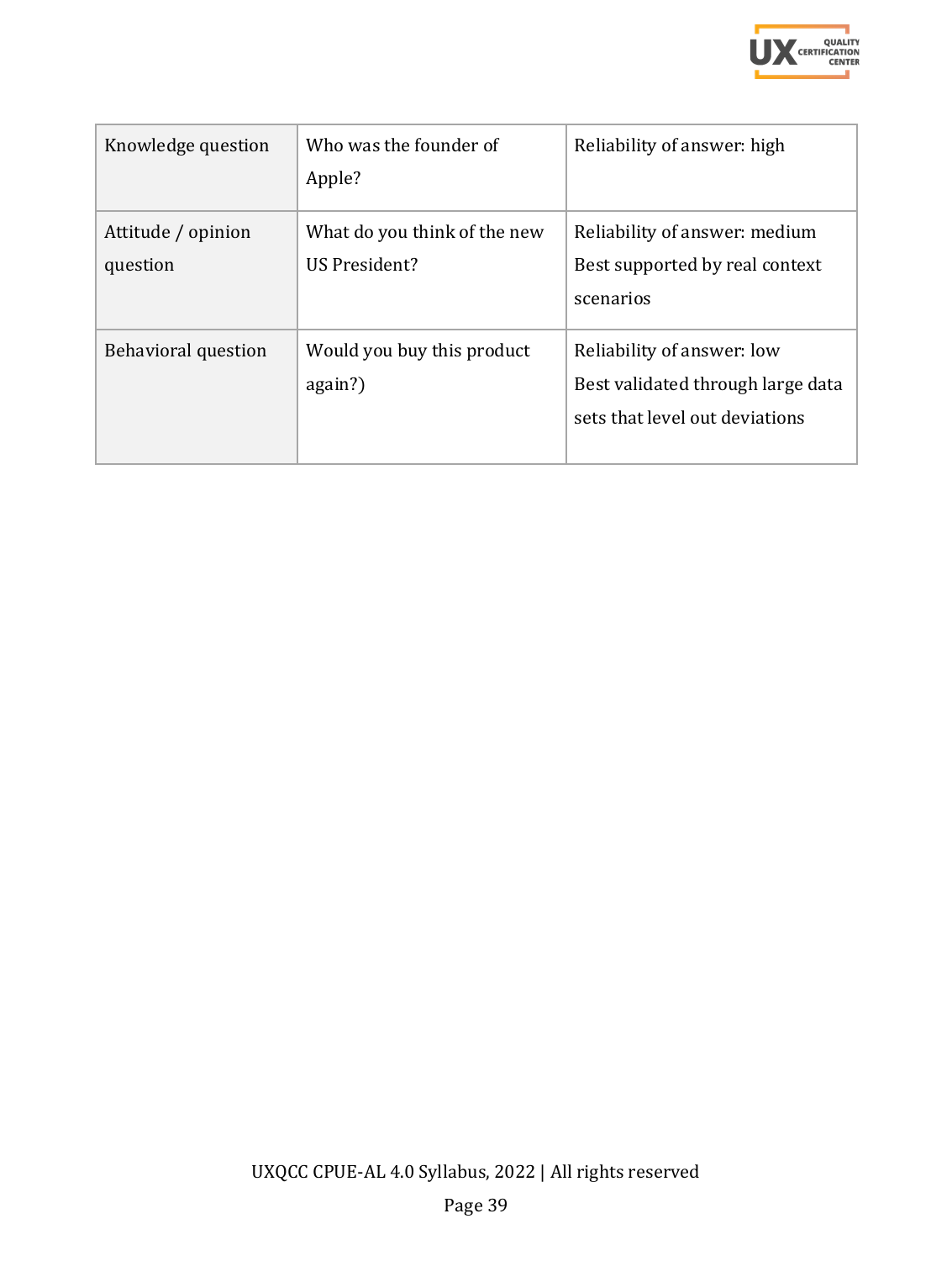

# Question / answer types

| Open or closed answer room | variety of possible answers           |
|----------------------------|---------------------------------------|
| <b>Scales</b>              | Likert scales, semantic differentials |
| Single Choice              | Yes / No; A or B or C                 |
| Multiple choice            | $A - B - C -  n$                      |
| Free expression            | textual / verbal                      |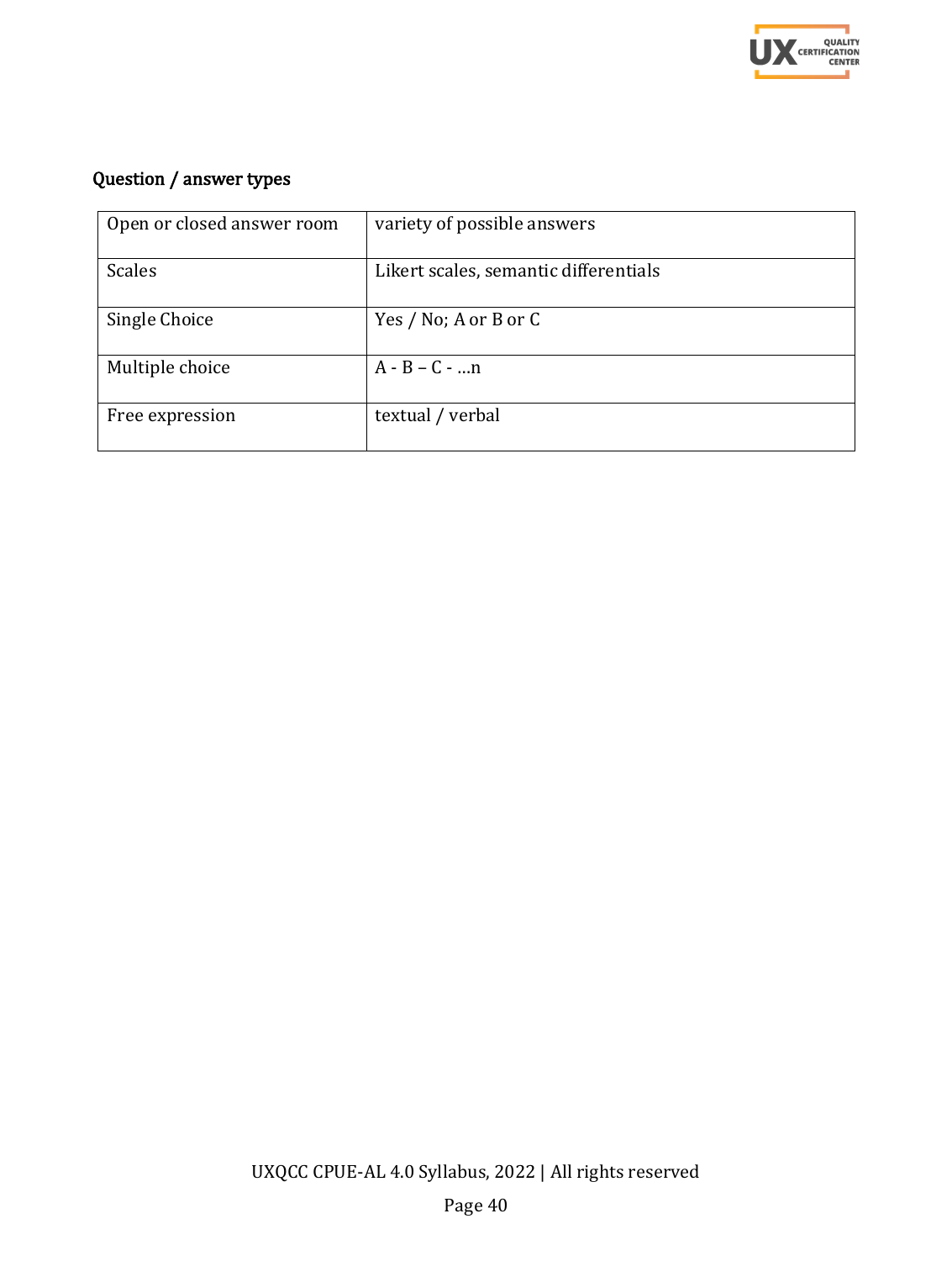

### **Observations**

|                                                                                                                                                        | Description                                                                                                                                                                                                                                                                                                          | Important for conduction                                                                     |
|--------------------------------------------------------------------------------------------------------------------------------------------------------|----------------------------------------------------------------------------------------------------------------------------------------------------------------------------------------------------------------------------------------------------------------------------------------------------------------------|----------------------------------------------------------------------------------------------|
| Introspection                                                                                                                                          | Every "questioning" about internal<br>processes requires introspection.<br>UX area: e.g. diaries, photo diaries,<br>tally sheets                                                                                                                                                                                     | Reactivity of this process:<br>the fact that you observe<br>yourself influences<br>behavior. |
| <b>External observation</b><br>Overt: participants                                                                                                     | Can provide precise information about<br>external conditions. Cannot deliver                                                                                                                                                                                                                                         | If participants know that<br>they are observed, they                                         |
| know they are being<br>observed                                                                                                                        | any information about their subjective                                                                                                                                                                                                                                                                               | automatically change                                                                         |
| Covered: participants<br>do not know they are<br>being observed<br>Participatory: observer<br>is part of the group /<br>activity (overt or<br>covered) | meaning or corresponding inner<br>curtains (decision-making processes,<br>motivations, etc.). A supplementary<br>survey is absolutely necessary here.<br>UX area: e.g. by observing UX<br>researchers, video (attention to data<br>protection and personal rights),<br>logging / tracking of technical<br>constructs | their behavior. (Mostly<br>adapt it to what is<br>socially appropriate/<br>expected)         |
| Criteria catalogue                                                                                                                                     | Observers have a list of criteria, that<br>they must take notes or capture<br>numeric aspects of. Anything outside<br>of the criteria is ignored.                                                                                                                                                                    | High reliability of the<br>results, but interesting<br>behaviors /insights<br>might go lost. |
| Open (no criteria)                                                                                                                                     | Observers have no criteria, they take<br>notes of everything they find<br>interesting.                                                                                                                                                                                                                               | Results show a low<br>reliability but they<br>provide a wide range of<br>insights.           |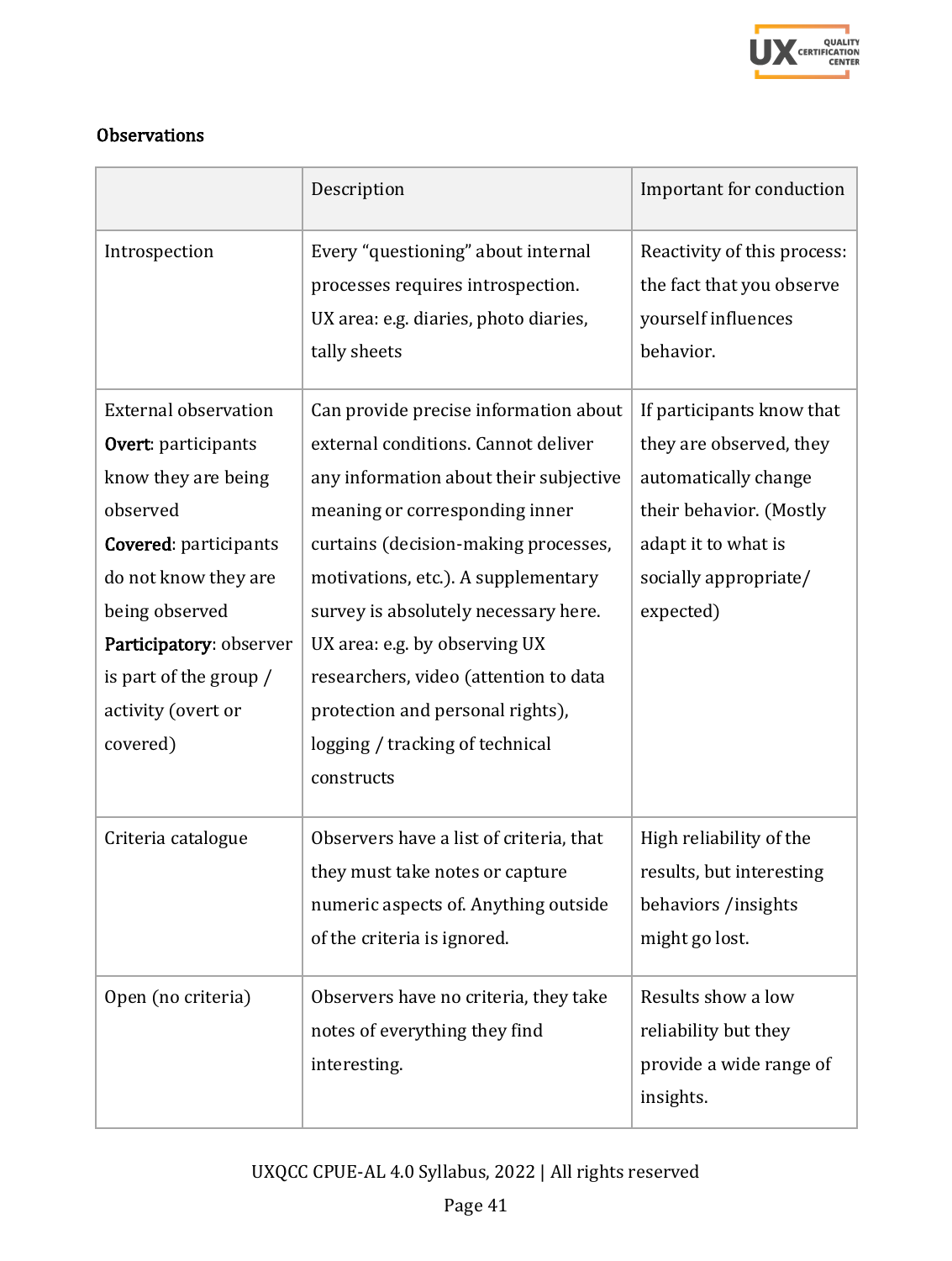

| Laboratory               | A context is set up, that allows | Standardization of           |
|--------------------------|----------------------------------|------------------------------|
|                          | a moderator and a test           | influencing factors is       |
|                          | participant to concentrate on a  | possible.                    |
|                          | task at hand fully. As many      | Unnatural context:           |
|                          | influences on the participant    | influences behavior, results |
|                          | are eliminated or actively       | are not optimally valid      |
|                          | shaped.                          |                              |
|                          | UX area: e.g. usability tests    |                              |
| Context (real context of | Users are observed while         | It is not possible to        |
| use)                     |                                  | standardize influencing      |
|                          |                                  | factors.                     |
|                          |                                  | Natural context: largely     |
|                          |                                  | unaffected behavior, results |
|                          |                                  | show a high validity.        |
|                          |                                  |                              |

# Observation laboratory versus in the Context of use (in the field)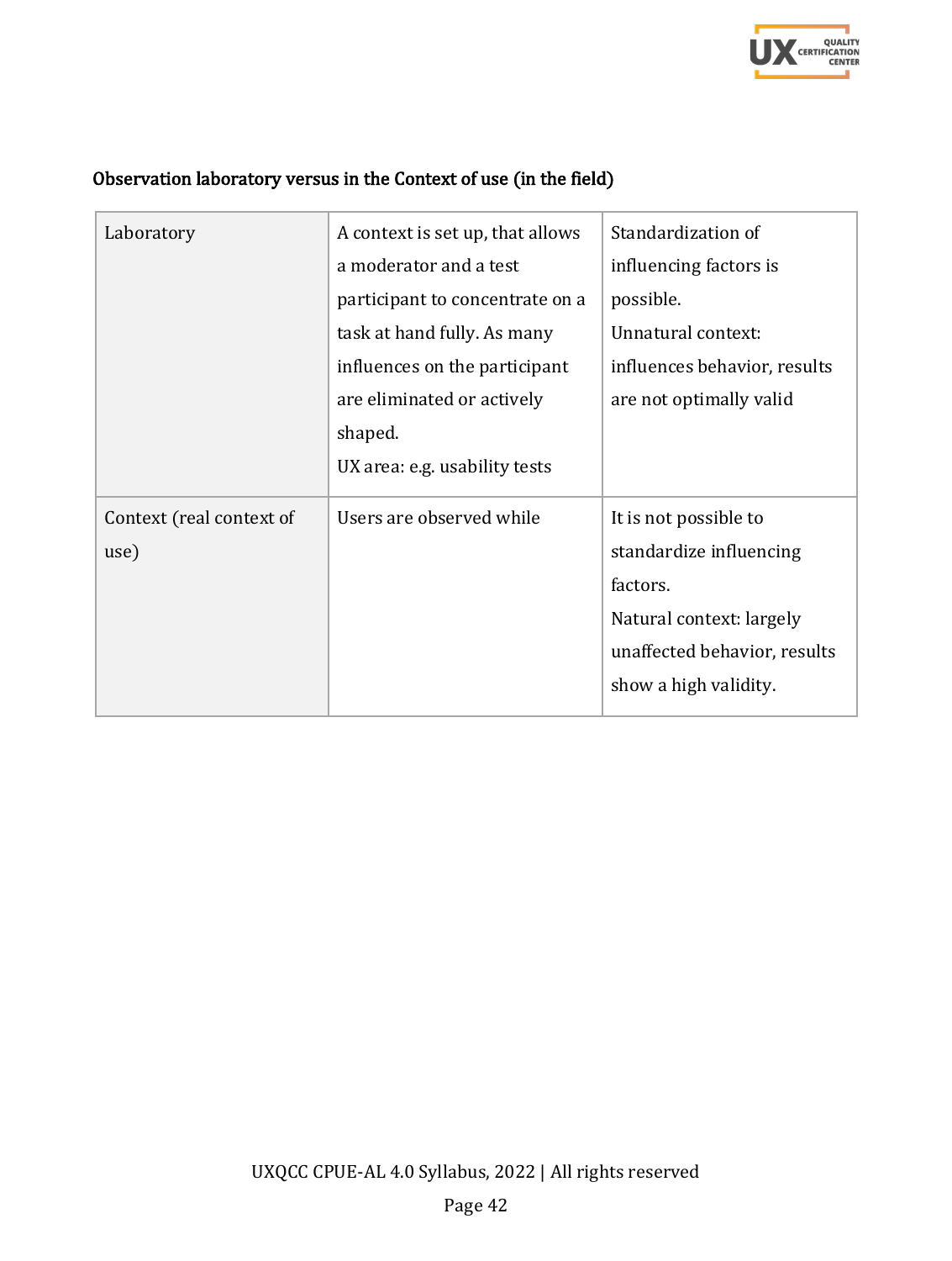

# (Big) Data analysis

|                              | Description                                                                                                                                                                                                                                   | Important for conduction                                                                                     |
|------------------------------|-----------------------------------------------------------------------------------------------------------------------------------------------------------------------------------------------------------------------------------------------|--------------------------------------------------------------------------------------------------------------|
| Quantitative                 | Extensive data sets: web analytics,<br>market research, business analytics,<br>$A / B$ tests, etc.<br>Information about "what" users do,<br>rarely "why" they do it.<br>The amount of data can compensate<br>for various influencing factors. | If the available data is<br>derived from valid sources<br>and enough to run statistical<br>analysis.         |
| Qualitative                  | Smaller "narrative" data: customer<br>center, support, trainer,<br>Shedding light on where problems<br>lie, good guesswork as to why.                                                                                                         | The frequency of detected<br>issues / problems can only be<br>validated with appropriate<br>numerical data.  |
| Snapshot of a given<br>state | Existing data sets are analyzed "we<br>look at what is there" (e.g., use<br>Google Analytics)<br>Good starting point to start creating<br>the first hypothesis.                                                                               | The quality and validity of<br>any included data must be<br>assessed beforehand.                             |
| Planed period                | It is planned in advance what data<br>shall be collected and analyzed at<br>time $t + x$ (e.g., A / B test)<br>Data can address and clarify specific<br>questions.                                                                            | Challenge: Which data is the<br>right one to answer a given<br>question or validate/falsify a<br>hypothesis? |

# Workshops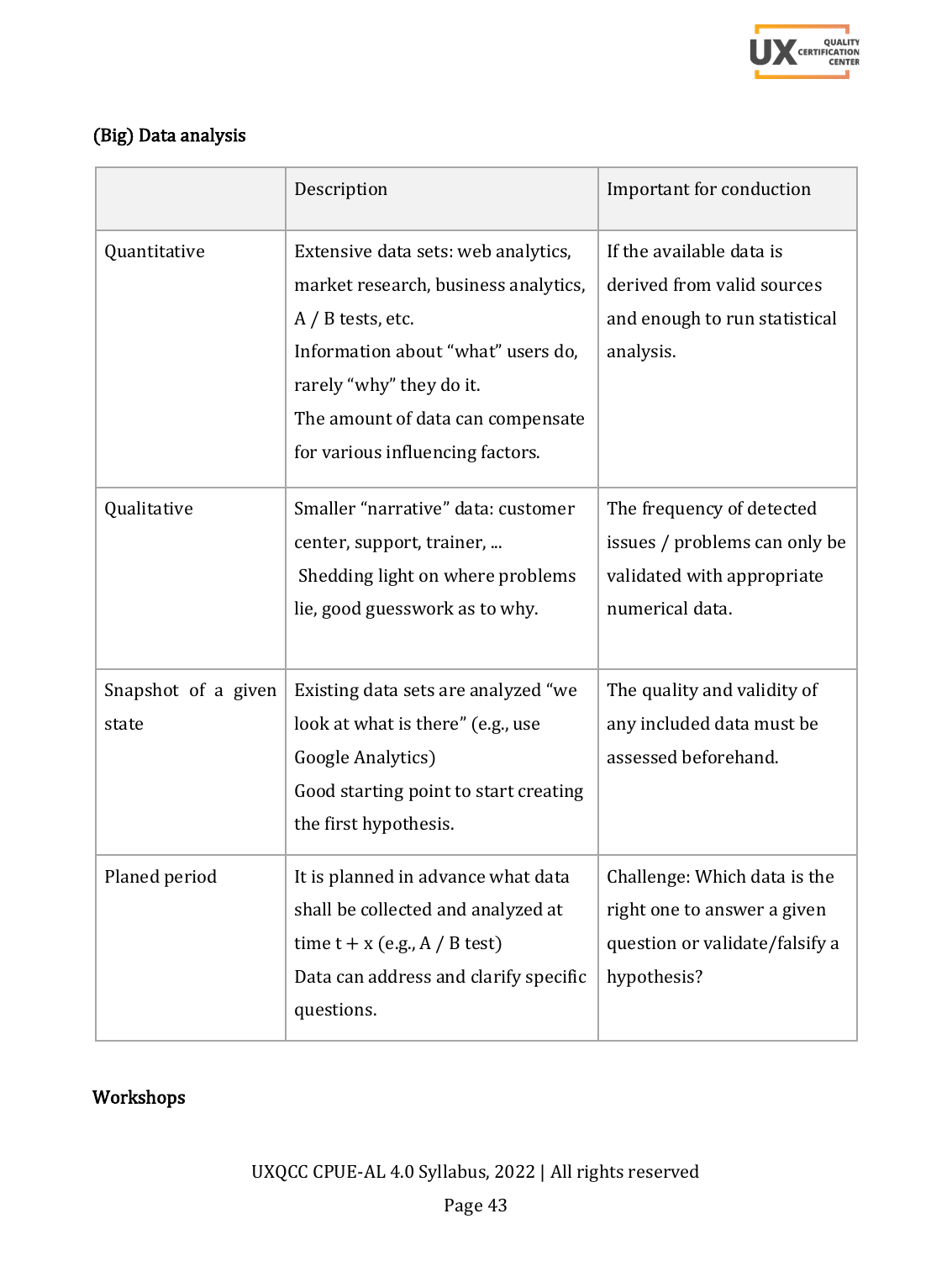

|                     | Description                                                                                                                                                                                                                 | When to apply                                                                                                                                                                                 |
|---------------------|-----------------------------------------------------------------------------------------------------------------------------------------------------------------------------------------------------------------------------|-----------------------------------------------------------------------------------------------------------------------------------------------------------------------------------------------|
| Develop hypothesis  | Getting to know a complex topic,<br>problem area, field of application or<br>groups of people.<br>Moderated open conversation,<br>narrative character, picture / video<br>material often helpful in context,<br>group work. | If the topic in question is still<br>undefined (often paired with<br>ethnographic studies).                                                                                                   |
| Validate hypothesis | Assessing existing hypotheses and<br>ideas for a system or any relevant<br>aspect of it.<br>Strictly moderated conversation,<br>narrative character, image / video<br>material often helpful in the<br>expected context.    | If hypotheses have already<br>been created on topics,<br>problem areas, fields of<br>application or groups of<br>people that need to be<br>checked or questioned (can<br>they be falsified?). |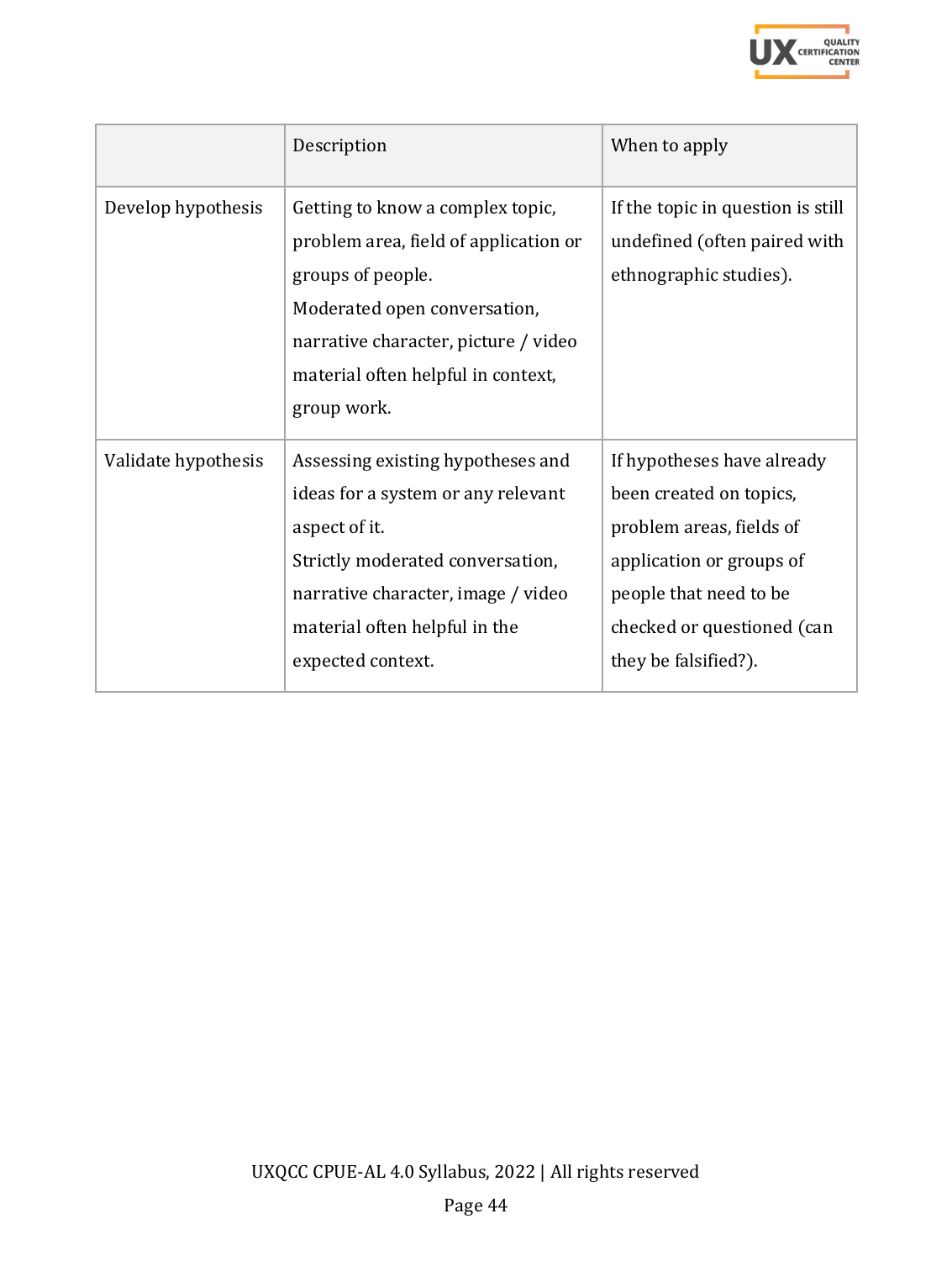

#### <span id="page-44-0"></span>4.4 BASICS OF DEVELOPING VALID SURVEYS

| Competence     | $C3 / 25$ min                                                       |
|----------------|---------------------------------------------------------------------|
| level and      |                                                                     |
| allocated time |                                                                     |
| Learning       | 4.4.A. Participants will be able to name the relevant criteria of   |
| Objectives     | developing survey items.                                            |
| Keywords       | Scales, semantic differential, Likert scale, monotony, Bias, answer |
|                | options, attributes, dimensions, introductory barriers,             |

Putting down a question in writing does not make it an objective inquiry. Putting down many questions in writing does not make a valid questionnaire. It is very important for people working in UX to understand the accuracy with which questionnaires must be developed. A badly made questionnaire puts a project at risk, because stakeholders think they have collected data they can build decisions upon, although the data is invalid. (The same accounts for interviews and observations, but here the effect seems to be more obvious to stakeholders.)

These are the most important basic aspects that need to be covered:

| Issue                                         | Result, effect if not developed accurately   |
|-----------------------------------------------|----------------------------------------------|
| Interest in the inquired topics is very high  | Attention, willingness to invest time and    |
| for the development team but mostly just a    | think thoroughly, understanding of the       |
| short activity for the participant            | importance of contents.                      |
| Each question influences all consecutively    | Introducing bias if sequence is not designed |
| provided ones                                 | accurately                                   |
| Level of Face validity (see Foundation Level) | Conscious or unconscious nudging of          |
| has to be explicitly decided upon, otherwise  | answers towards socially appreciated         |
| it causes bias                                | behaviour or towards reactance               |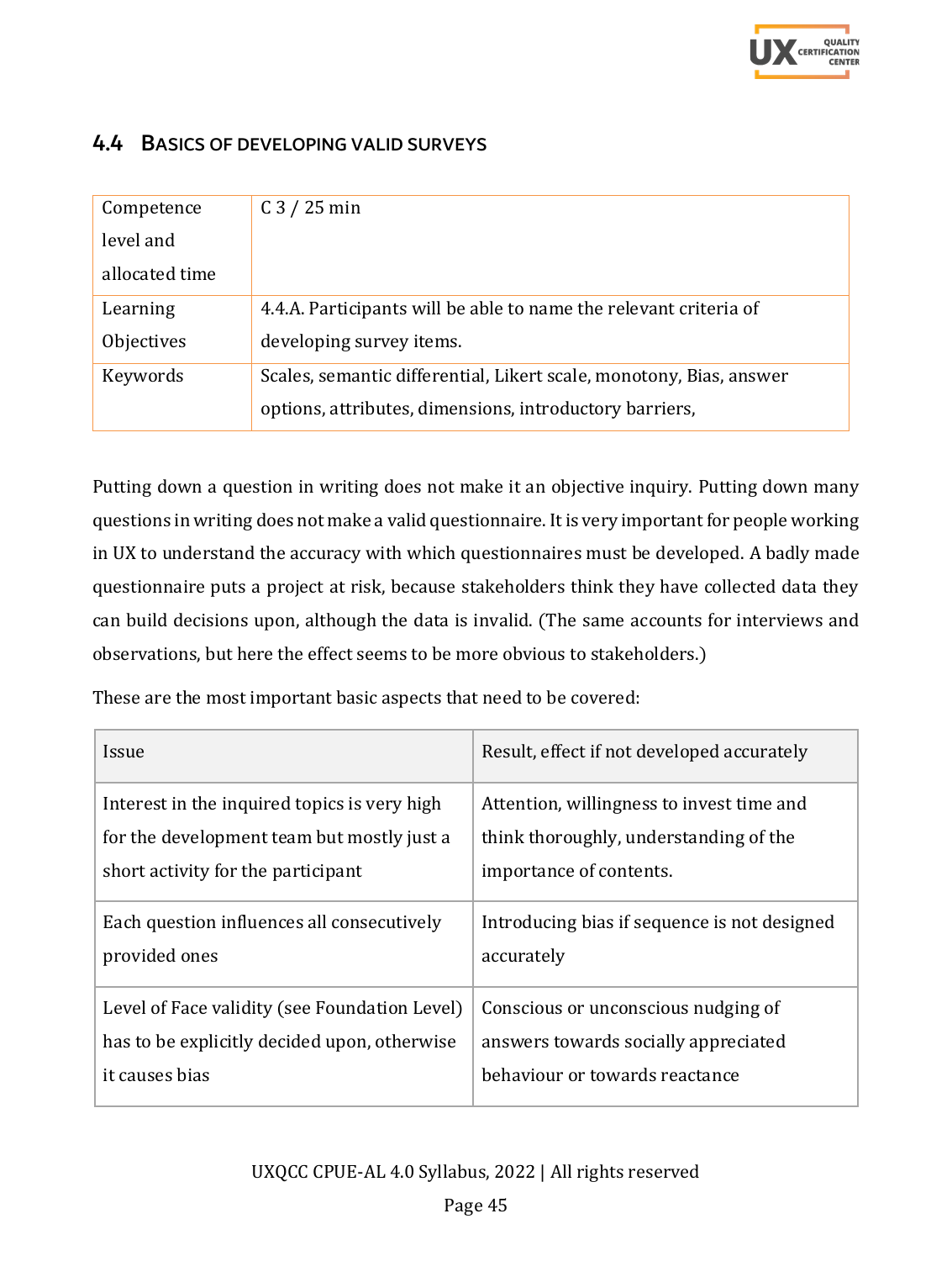

| Usage of Scales, semantic differential, Likert   | Wrong application introduces bias; in                                                                                   |
|--------------------------------------------------|-------------------------------------------------------------------------------------------------------------------------|
| scale                                            | answering as well as statistical analysis.                                                                              |
|                                                  | Bias of forcing choice of direction.                                                                                    |
| Using an Even number of options in scales        | Miscomprehension bias                                                                                                   |
| Invalid opposite attributes                      | Wrong statistical scale level bias                                                                                      |
| Invalid scaling dimensions                       |                                                                                                                         |
| Definition of attributes, choices                | Questionnaire developer's mental model<br>effect                                                                        |
| Dealing with "no answer" and "not<br>applicable" | Effect on the whole questionnaire; respective<br>questionnaire now invalid, Data analysis and<br>interpretation problem |
| Handling introductory barriers                   | <b>Motivation bias</b>                                                                                                  |
| Questioning past numerical incidents             | Memory bias                                                                                                             |
| Direct versus indirect questions                 | Face validity and miscomprehension bias                                                                                 |

# <span id="page-45-0"></span>4.5 JOURNEY MAPPING (CUSTOMER JOURNEYS AND USER JOURNEYS)

| Competence     | $C3 / 40$ min                                                          |
|----------------|------------------------------------------------------------------------|
| level and      |                                                                        |
| allocated time |                                                                        |
| Learning       | 4.5.A. Participants will be able to explain the benefits of journey    |
| Objectives     | mapping.                                                               |
|                | 4.5.B. Graduates will be able to name the components of a journey map. |
|                | 4.5.C. Graduates will know how to develop and interpret a journey map. |
|                | 4.5.D. Graduates will be able to describe the two different approaches |
|                | towards developing a journey map.                                      |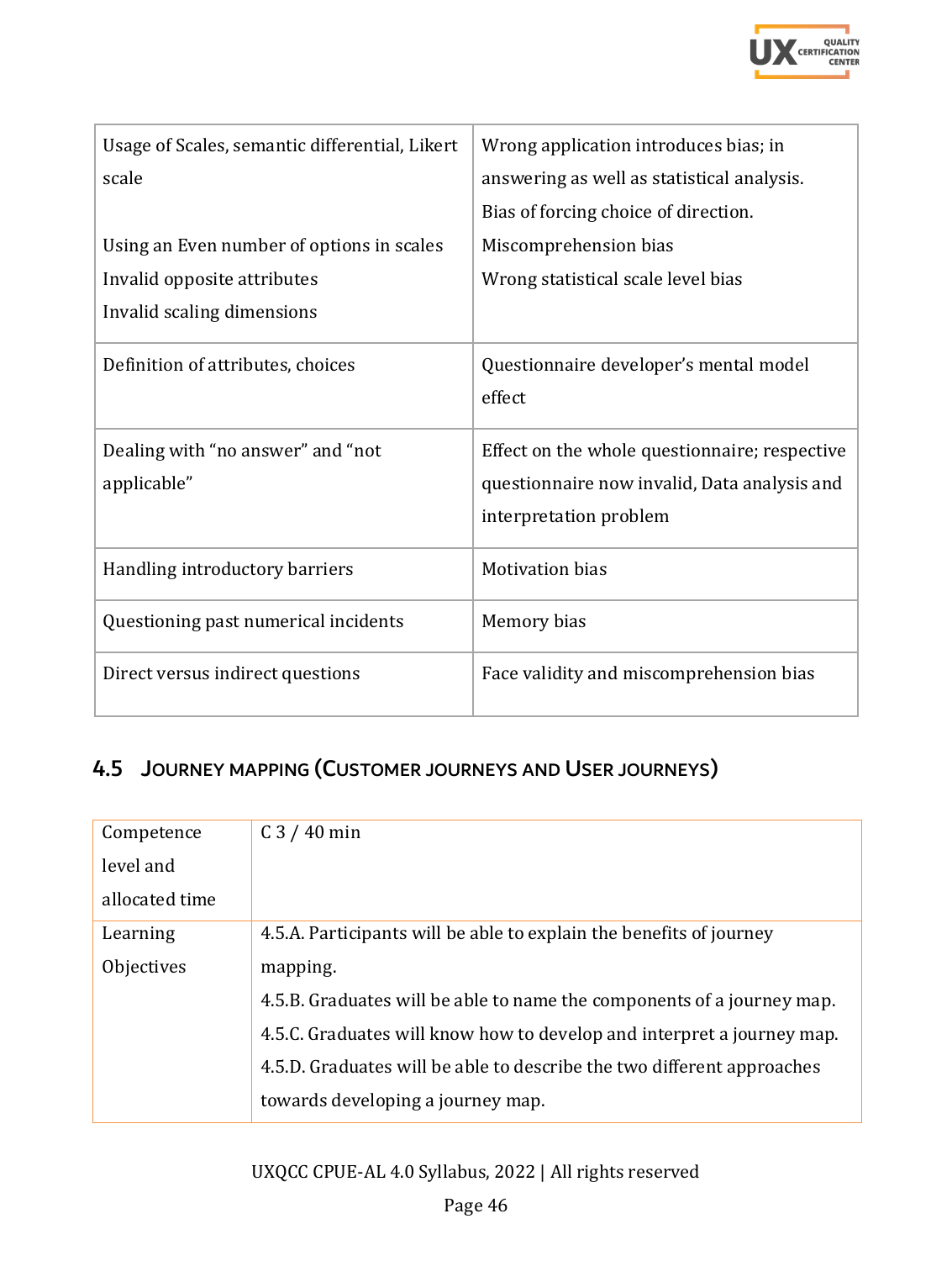

| Keywords | Journey map, journey mapping, Journey Phases, Actions, Mindsets, and |  |
|----------|----------------------------------------------------------------------|--|
|          | <b>Emotions, Opportunities</b>                                       |  |

A journey map graphically presents the interaction points that a person experiences when dealing with a system or organization. A user journey map targets the interaction points with a system, a customer journey map the ones with an organization. The points are needs and pain points.

Definition: A journey map is a visualization of the process that a person goes through in order to accomplish a goal. (see NNg Nielsen Norman group)

#### <span id="page-46-0"></span>4.5.1 PURPOSE AND PARTICIPANTS OF A JOURNEY MAPPING

Journey maps facilitate effective communication within an organization or design team. They make sure the team / organization can focus team effort on the right outcomes (not outputs!) by the means of decreasing miscomprehensions and aligning knowledge and perspectives. The practice of journey mapping itself is often the most valuable part of the process, not the resulting visualization itself. Therefore, the mapping should be a collaborative activity.

Journey mapping ideally includes the people / insights from marketing, customer services, sales, and related areas. These hold important knowledge about the journey one plans to map. It is very beneficial to include respective people and not just data, because reports do not narrate a story as people do. It is always valuable to include executives and senior management in the process. They have the authority to make changes, still they very often have the least experience with the customer/user or his needs.

#### <span id="page-46-1"></span>4.5.2 STRUCTURE OF A JOURNEY MAP

Typically journey maps include 3 zones:

- $\geq$  a lens that provides focus and context for the journey being mapped
- $\triangleright$  an area depicting the user's experience,
- $\geq$  a third zone for insights derived from analyzing the journey.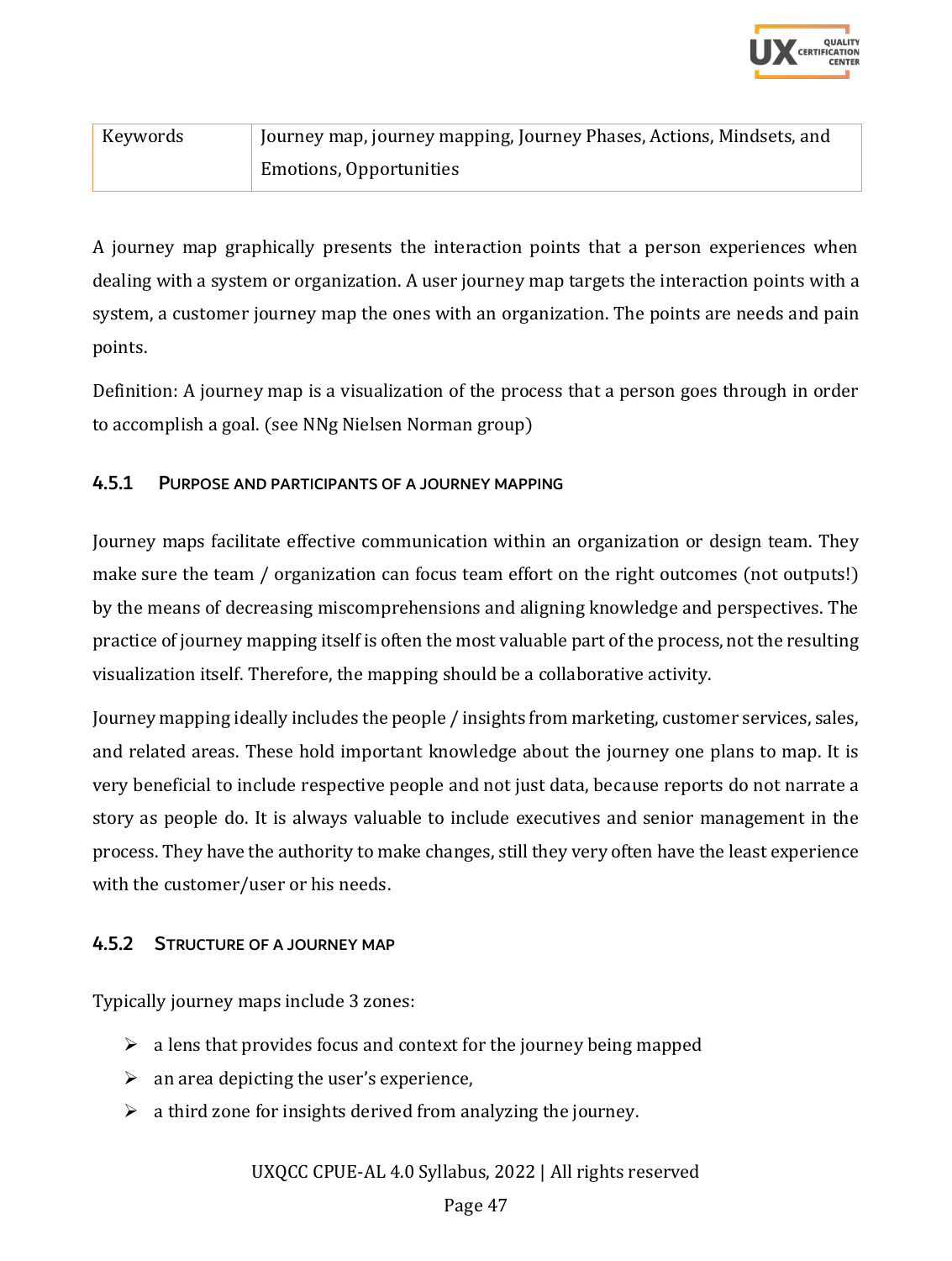

Zone A: The lens provides constraints for the map by assigning (1) a persona ("who") and (2) the scenario to be examined ("what").

Zone B: The heart of the map is the visualized experience, usually aligned across (3) chunkable phases of the journey. The (4) actions, (5) thoughts, and (6) emotional experience the user has throughout the journey can be supplemented with quotes or videos from research.

Zone C: The output should vary based on the business goal the map supports, but it could describe the insights and pain points discovered, and the (7) opportunities to focus on going forward, as well as (8) internal ownership.

Source: NNG https://www.nngroup.com/articles/customer-journey-mapping/

There are two major benefits of journey maps:

- $\triangleright$  The process of developing a journey map facilitates the alignment of mental models and the understanding of the respective system or service. This is crucial for the success of a systems and service design, because mostly, it is no one's explicit responsibility to look at the entire experience from the user's standpoint.
- $\triangleright$  The resulting map can be used to communicate an understanding of users and services to all people involved in the process of development, including various stakeholders. Journey maps can convey information in a memorable and concise way.

#### <span id="page-47-0"></span>4.5.3 KEY COMPONENTS OF A JOURNEY MAP

Journey maps can have endless variations in visual presentation and sizes. Still, they all encompass the following 5 key elements:

| Actor | The actor is the protagonist of the journey - the persona or user who      |
|-------|----------------------------------------------------------------------------|
|       | experiences it. It is crucial to always have one persona in a map in order |
|       | to build a strong, clear narrative. If within one map, several different   |
|       | personas are "used" (considered), the mental model and empathy that        |
|       | the team should develop is at stake and no common understanding will       |
|       | arise.                                                                     |
|       |                                                                            |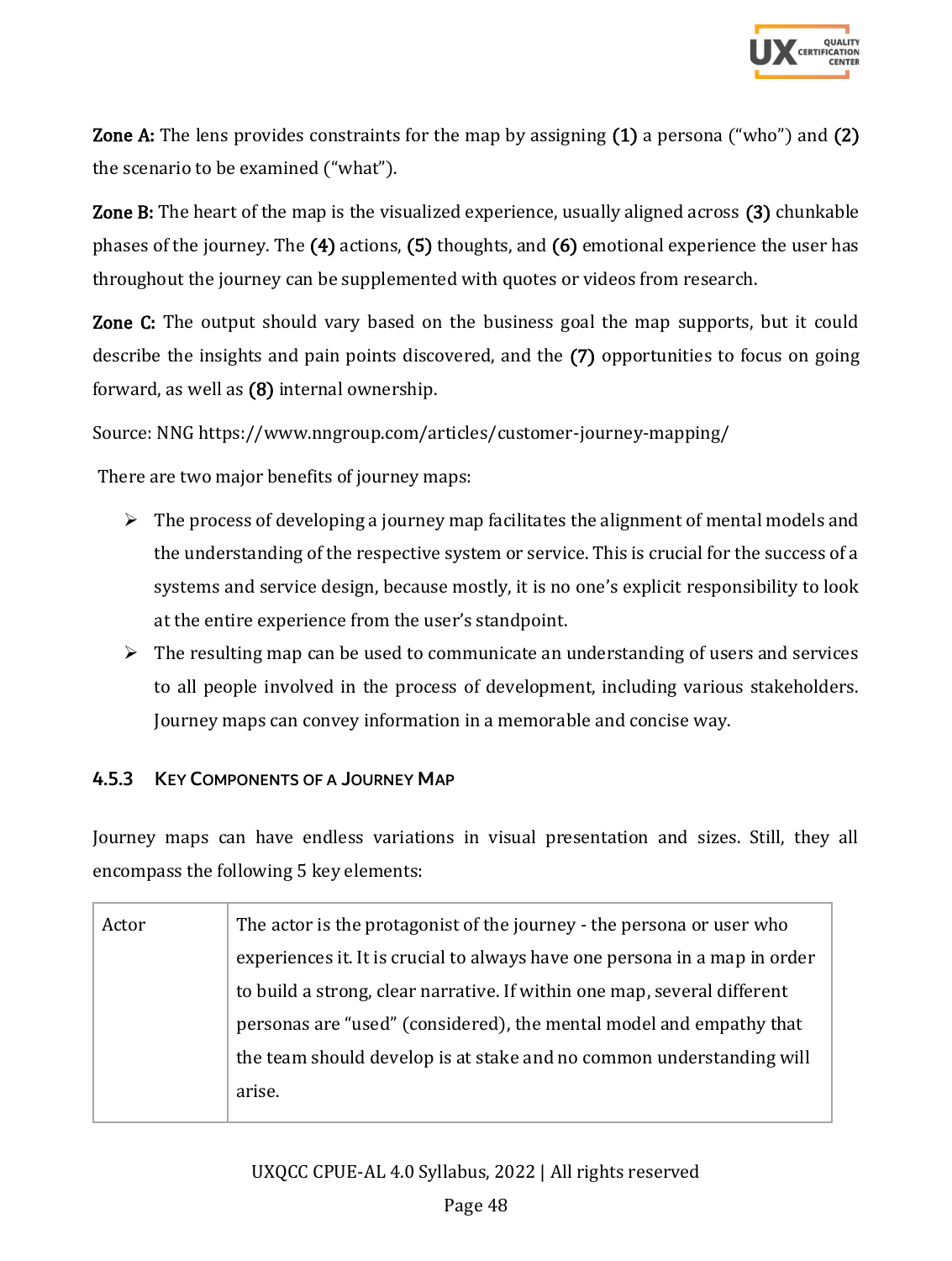

| Scenario and<br>Expectations          | The scenario describes the situation that the journey map addresses. It<br>includes the actor's goal or need and expectations. Scenarios can be<br>described for existing products and services or for anticipated ones, for<br>products that are yet in the design stage.<br>Journey maps are best for scenarios that encompass a sequence of<br>events or steps (such as shopping) or describe a process.                                                                                                                                                                                                                          |
|---------------------------------------|--------------------------------------------------------------------------------------------------------------------------------------------------------------------------------------------------------------------------------------------------------------------------------------------------------------------------------------------------------------------------------------------------------------------------------------------------------------------------------------------------------------------------------------------------------------------------------------------------------------------------------------|
| Journey<br>Phases                     | Journey phases are the different overall stages that the actor runs<br>through during his journey. Such phases are necessary to structure the<br>information in the journey map (actions, thoughts, and emotions). The<br>phases vary from scenario to scenario because they depend on the<br>service / product that it is about. For example, phases for a shopping<br>app can be Engage, Search, Evaluate, Decide, Buy.                                                                                                                                                                                                            |
| Actions,<br>Mindsets, and<br>Emotions | The behaviors, thoughts, and feelings of the actor are mapped to the<br>journey's points within each of the journey phases.<br>Actions are the actual behaviors and steps taken by users, described in a<br>narrative way rather than a step-by-step log.<br>Mindsets are the users' thoughts, motivations and information needs at<br>different stages in the journey.<br><b>Emotions</b> are plotted as single dots (connected to a line) across the<br>actor's journey. In this way, the emotional experiences - positive "ups"<br>and negative "downs" - throughout the actors journey are clearly<br>outlined in the final map. |
| Opportunities                         | Opportunities are insights gained from mapping, the outcome that the<br>method is targeting at. Depending on the set up of the journey map - the<br>kind of addressed opportunities - they help draw knowledge from the<br>map.                                                                                                                                                                                                                                                                                                                                                                                                      |

Difference of Journey Map and User Story Map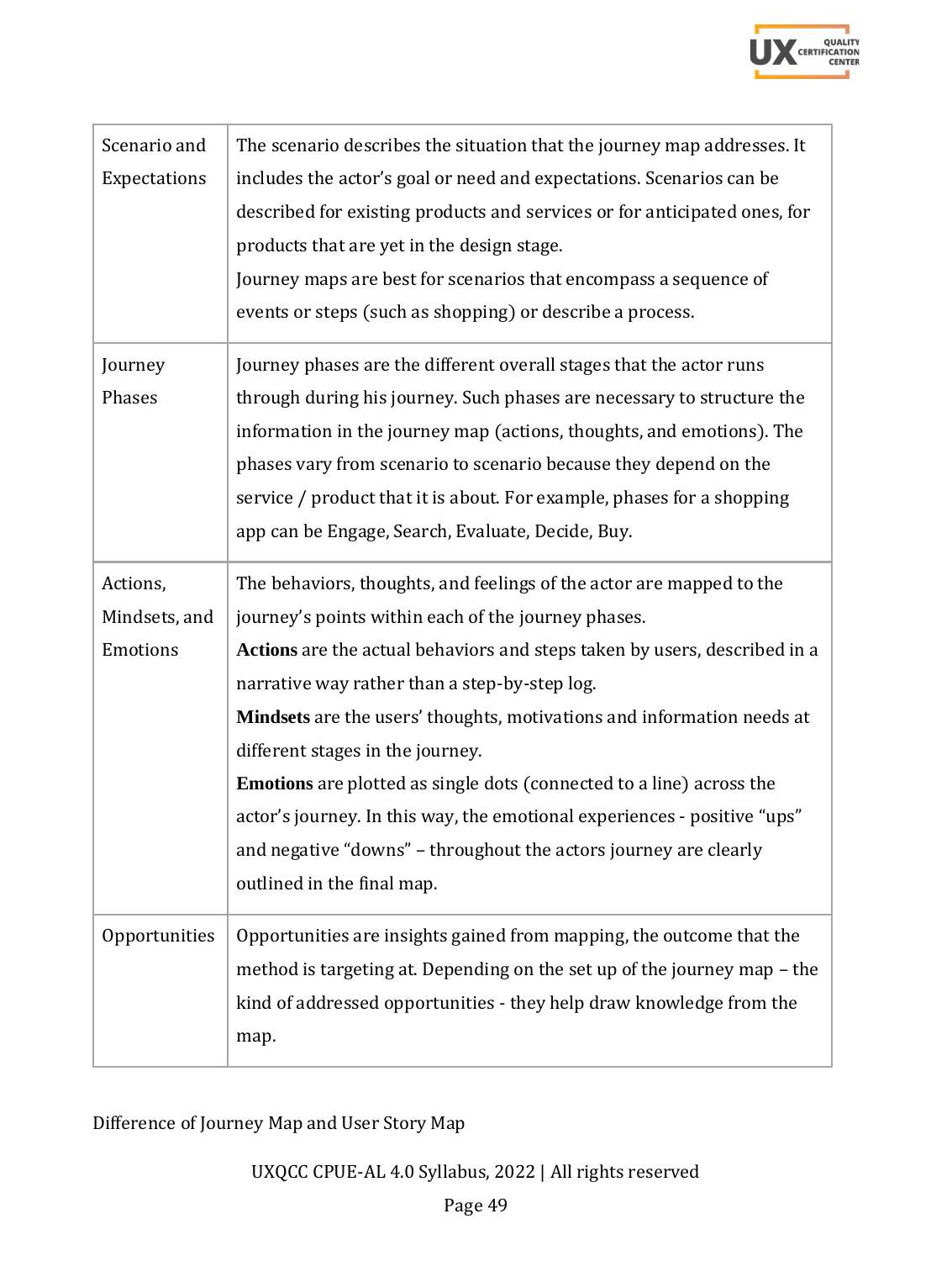

User stories are used in Agile to plan features or functionalities. Each user story describes a task (or a set of connected tasks that have an overall goal) in a narrative way. A user story map is a visual version of a user story. A user story map may look like a journey map, but journey maps are meant for broad discovery and thorough understanding (big picture), while user story maps are for planning and implementation (narrow task view).

#### 2 Types of approaches to journey mapping

Research-first approach: Deep customer insights are gathered before mapping the customer journey.

Hypothesis-first approach: A workshop with internal stakeholders results in a hypothesis journey map. This is based on existing knowledge and assumptions only! Then these maps are assessed and questioned with valid research. The inevitably detected discrepancies between hypothesis and reality lead to a revised version of the map.

### <span id="page-49-0"></span>4.6 TEST METHODS – REMOTE TESTING

| Competence     | $C3 / 40$ min                                                             |
|----------------|---------------------------------------------------------------------------|
| level and      |                                                                           |
| allocated time |                                                                           |
| Learning       | 4.6.A. Graduates will be able to decide upon the most suitable testing    |
| Objectives     | option for a given project and its context.                               |
|                | 4.6.B. Graduates will be able to explain the advantages and disadvantages |
|                | of moderated and unmoderated remote tests.                                |
| Keywords       | Remote usability testing, Moderated versus unmoderated testing            |

#### <span id="page-49-1"></span>4.6.1 BASICS OF REMOTE USABILITY TESTING

Remote usability testing is a usability testing method, where the test participant (user) is dislocated from the test moderator. It does not mean, the test person is in another room within a laboratory, but in a completely different location, e.g., his home, his office, or any other appropriate site. This remote site very often is the real context of use, that the user would be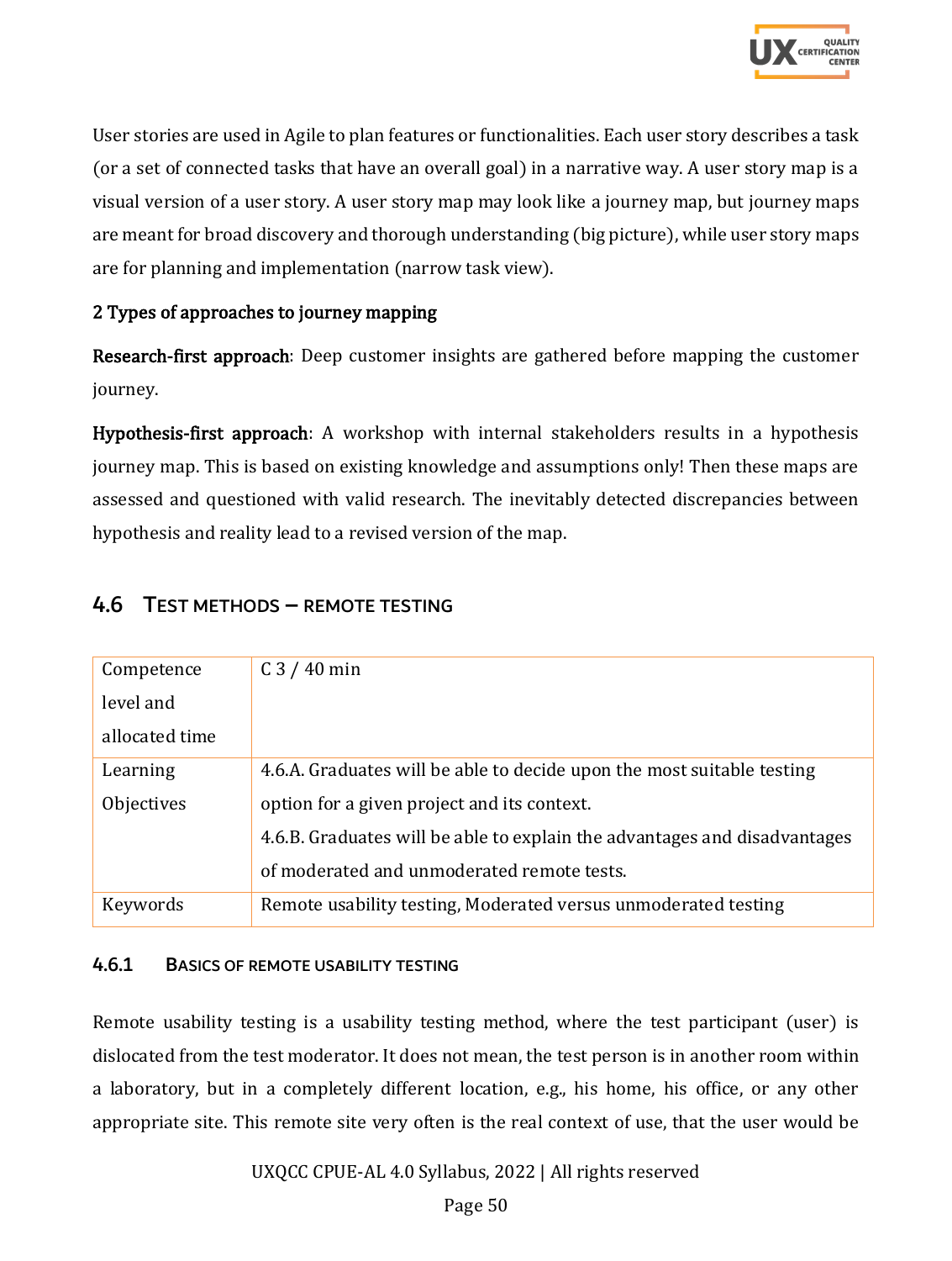

using the system in (e.g., in a museum, in a fitness center or in public transport). Whilst the user is working on his given tasks the following things are recorded: the screen he is working on (showing his interactions), his voice and sometimes his face.

It does not necessarily require a specific remote-usability-testing-tool. Many collaborations or video conferencing tools that are available on the market can be used. There are specific tools for usability testing, but not having these shall not keep from carrying out a remote usability test.

To carry out a remote usability test, what you need is the possibility to:

- Make the respective system available/accessible on the user's computer /device.
- Share the users screen and his voice with a moderator (if it is a moderated test) or produce a recording of these.
- Make a questionnaire accessible to the user directly after the test.

The basic structure of a remote usability test is the same as if the test participant were onsite. When the remote test is moderated, the questionnaires can be exchanged or supplemented with an interview.

1. Test participant is introduced to the test.

2. In some tests a questionnaire is provided before the start of the task (e.g., demographics or questions that need to be addressed before the test person gets to know the system).

3. Test participant carries out the predefined tasks, one after the other, using a written task instruction for each task.

4. Test participant is given a closing questionnaire.

#### Important difference of remote testing versus "on site" testing

Test participants selection:

One very important aspect of remote tests, that needs to be considered very closely, is the selection of the test participants. Despite all other user characteristics that need attention, it is crucial to address the technical setup of a test and its implications. A test participant who has the technical skills to take care of everything that needs to be done on the test participant's side,

UXQCC CPUE-AL 4.0 Syllabus, 2022 | All rights reserved

Page 51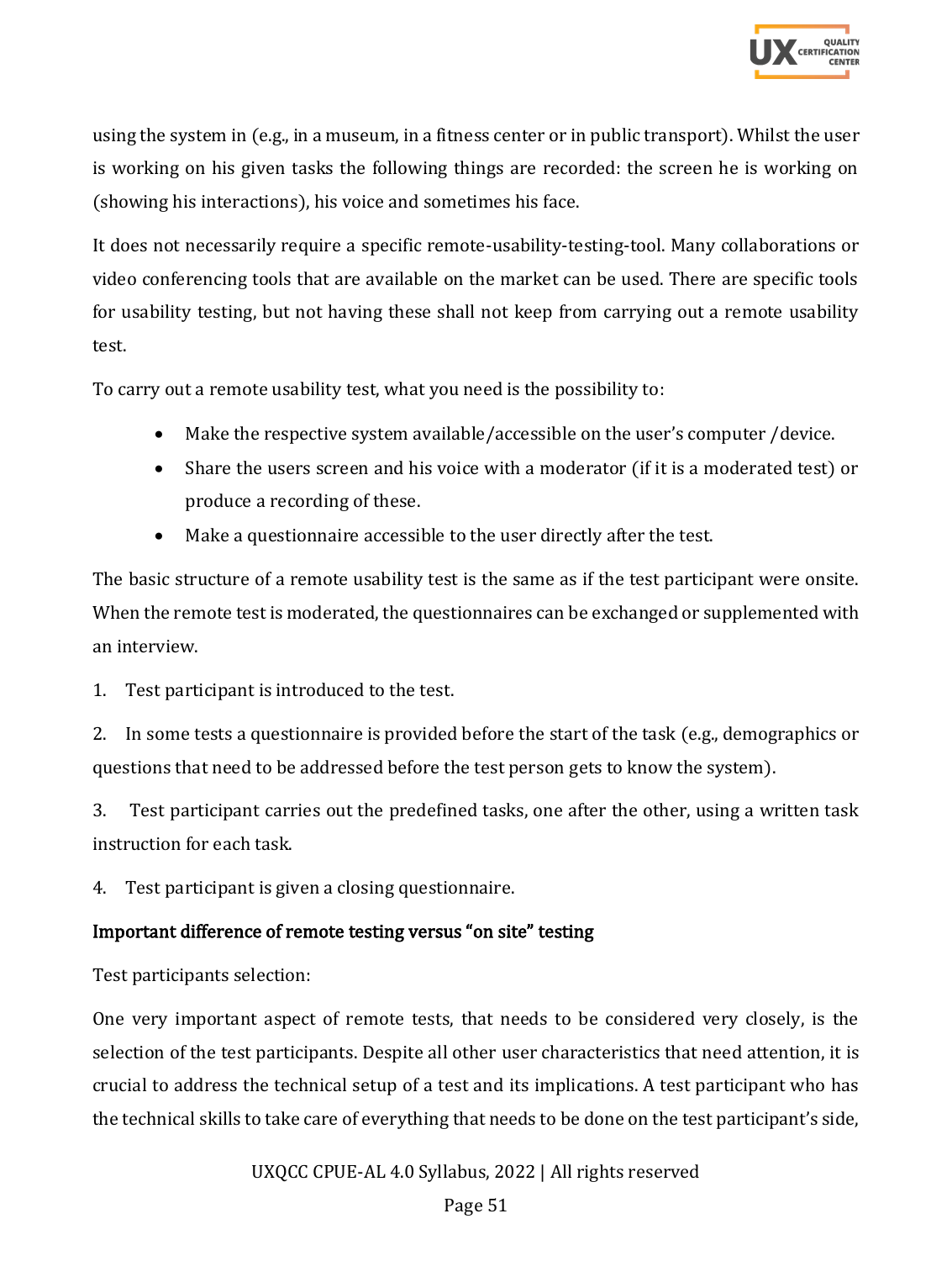

belonging to a user group, should be seen as technically advanced. (Even though it does not seem to be complicated, a very large group of potential users might not have the know-how to do so.) So, such a test can only target a respective user group. Otherwise, a bias is introduced, that can invalidate the whole test.

#### Scheduling:

Scheduling of test participants is easier, because test participants very often find a time slot during the day, because they do not have to include travel time. Also, it is often possible, to get test participants in their real context of use (e.g., office, fitness center or hiking). One drawback of real context of uses might be, that users are more often distracted. Although this might be the reality, it is not always beneficial in a test.

#### <span id="page-51-0"></span>4.6.2 MODERATED VERSUS UNMODERATED REMOTE USABILITY TESTING

A remote usability test can either be carried out with a moderator, a person accompanying the test participant, or without such support. Both methods have their advantages and disadvantages as well as their best scope of use. An unmoderated remote usability test is often referred to as crowd testing.

#### Moderated remote usability testing

In moderated usability testing, a moderator (real person) is available for the test participant throughout the test. The moderator and participant are communicating and sharing screens via a respective tool (e.g., MS Teams, Zoom, GoTo Meeting). The moderator is there to help facilitate (i.e., moderate) the test. He guides the test participant through the study and is there to answer questions in case the participant encounters any challenges while completing their tasks.

Advantages of moderated remote testing

- Prototypes with limited functionality, a complicated process or concept can also be tested, because you can naturally interact with the user.
- The test moderator can probe a participant for more information if he seems stuck or confused.
- The test moderator can help with following a predefined schema.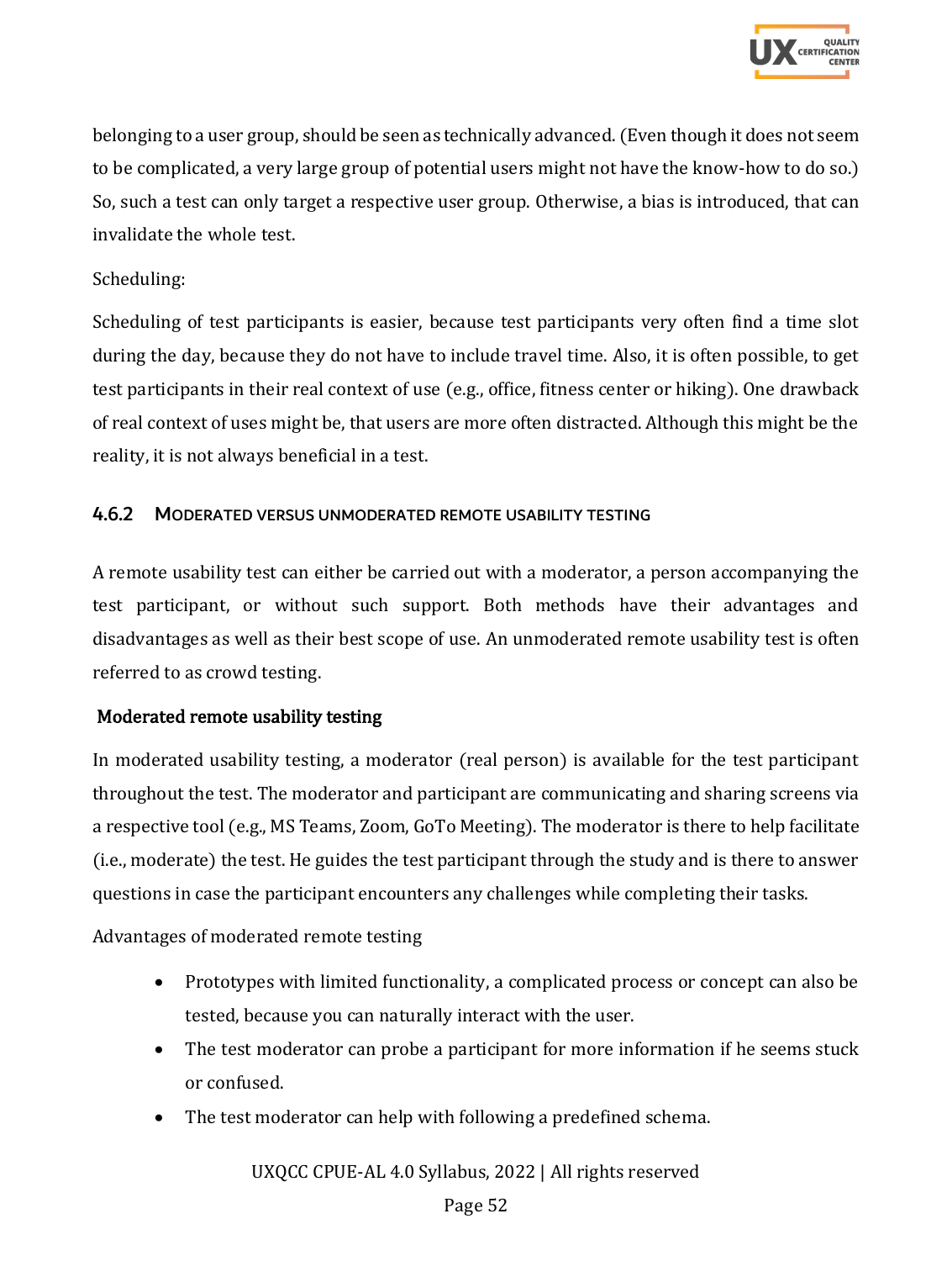

- The test moderator can (partly) observe body language and pick up on subtle behaviours and responses.
- The test moderator can change the procedure (e.g., leave out or add additional tasks) when appropriate.
- Test participant feels more important because a real person is devoting time to his participation.
- Test participant is probably more motivated and concentrated.
- The collected insights can be more representative of a wider population because the geographical location can be more diverse.

Disadvantages of moderated remote testing

- Scheduling requires the consideration of the time of a moderator.
- Due to the additional time and resources, moderated testing costs more than unmoderated testing.

#### Unmoderated remote usability testing (crowd testing)

In an unmoderated usability testing, the test participant is not guided, so no one else is present during the study. The participant completes the tasks and answers questions at their own pace, on their own time, at a time and location of their choosing. Depending on the set up, the time a participant can spend on each task can be limited. Such a test can be conducted by the developing company, a usability service provider or via a respective online service. Such online services also include the recruiting of test participants, they usually have huge databases of potential participants, who are then selected based upon your user criteria.

Advantages of unmoderated remote testing

- Suitable for validating concepts and designs cheap and quickly with a diverse group of participants.
- Great if a large sample size is required.
- Can be done anytime, anywhere, and feedback is typically available within a couple of days if not sooner.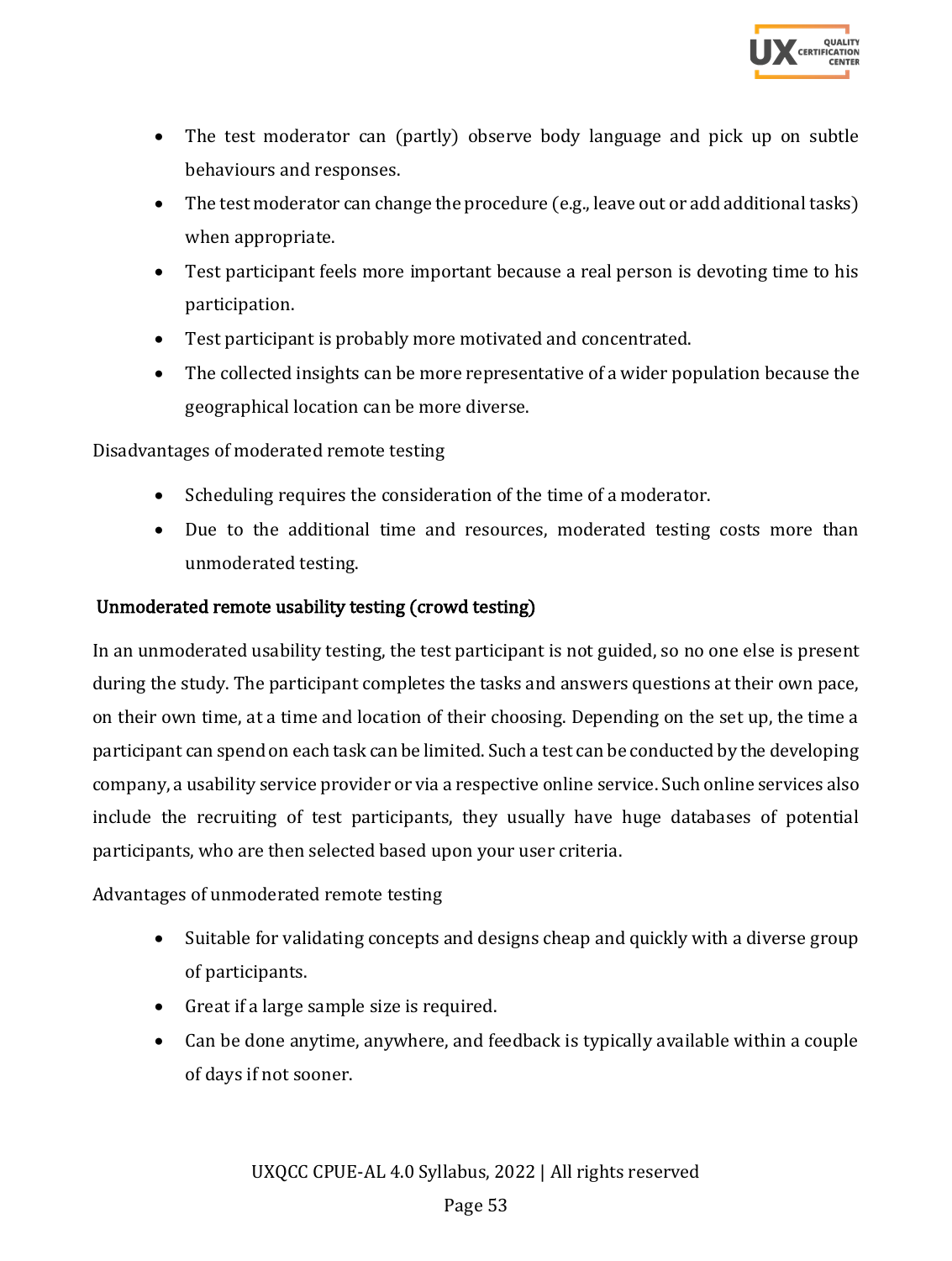

- Users often do not complete an activity in one sitting (or through one channel). In a remote test it is possible to [evaluate such omni-channel experience.](https://www.usertesting.com/blog/remote-omnichannel-studies/)
- If you use a respective service platform, you can outsource the recruitment of your test participants.

Disadvantages of unmoderated remote testing

- It requires a fixed set of questions and tasks for participants to complete.
- It does not allow for follow up questions or clarification.
- If participants have technical difficulties or do not understand the tasks or questions, you will not have the ability to help them.
- If the participants are recruited via a platform, you might introduce a bias concerning the (technical) interests or the attentiveness of your users.
- The test results and the resulting data (video, face, voice) need to be carefully interpreted by the development team. This easily leads to fallacy and bias if not conducted very thoroughly.

# <span id="page-53-0"></span>4.7 QUESTIONNAIRES

| Competence     | C <sub>2</sub> / 30 min                                                     |
|----------------|-----------------------------------------------------------------------------|
| level and      |                                                                             |
| allocated time |                                                                             |
| Learning       | 4.7.A. Graduates will be able to describe which questionnaires address      |
| Objectives     | different criteria or characteristics of a system.                          |
|                | 4.7.B. Graduates will be able to name question aires that are given to      |
|                | users at a specific point of time.                                          |
|                | 4.7.C. Graduates will be able to describe what <b>timely efforts</b> can be |
|                | required by questionnaires.                                                 |
| Keywords       | Hedonistic and pragmatic characteristics, post task questionnaire, post     |
|                | study questionnaire                                                         |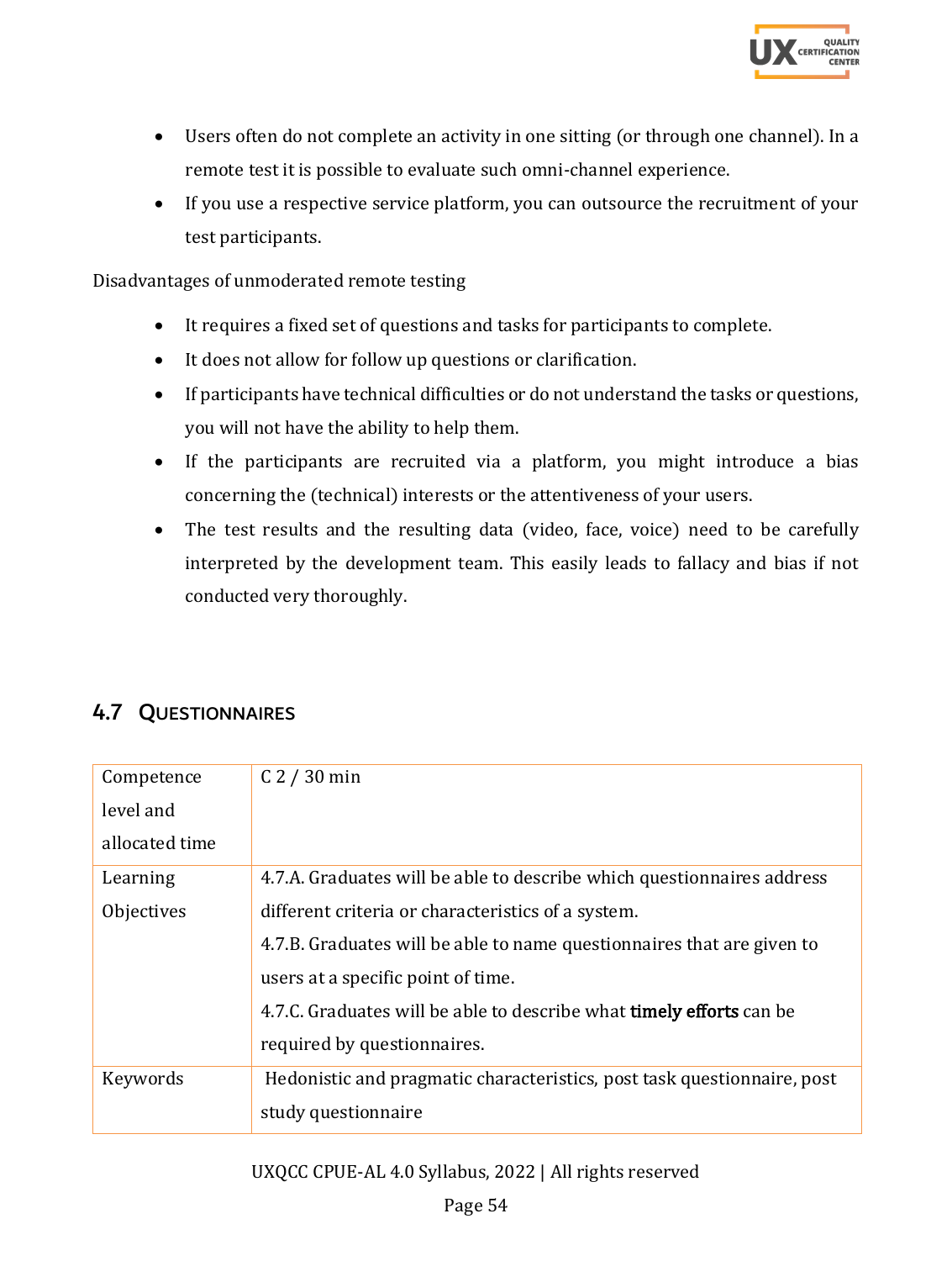

There is a broad variety of questionnaires available to assess UX. They

(A) Address different criteria or characteristics of a system (hedonistic and pragmatic characteristics).

(B) Are given to users at different points of time (e.g., post-study or post-task).

(C) Require different timely efforts, from just a couple of seconds to half an hour or more.

For the certification, participants shall be able to choose from characteristics (A) as well as methodological aspects (B and C) to regard a given systems and/or context. The list of questionnaires below provides a good overview of what is state of the art.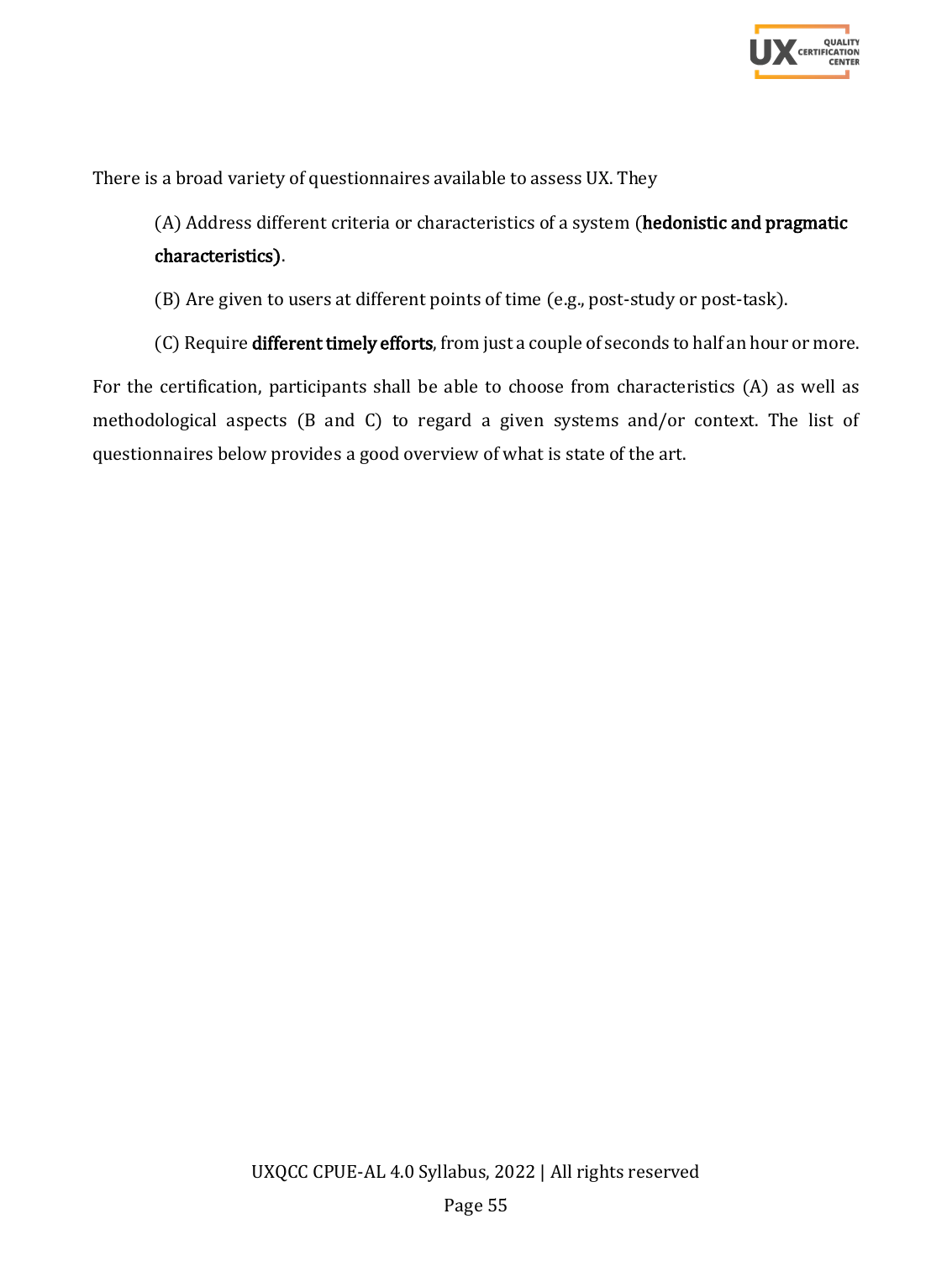

- ➢ SUS System Usability Scale
- ➢ CSUQ Computer System Usability Scale
- ➢ PSSUQ Post Study Usability Questionnaire
- ➢ UMUX /lite Usability Metric for User Experience
- ➢ USE Usefulness, Satisfaction Ease of Use- Questionnaire
- ➢ QUIS Questionnaire for User Interaction Satisfaction
- ➢ SUMI Subjective Usability Measurement Inventory
- ➢ SUPR-Q Standardized User Experience Percentile Rank Questionnaire
- ➢ UEQ User Experience Questionnaire
- ➢ WAMMI Website Analysis and Measurement Inventory
- ➢ AttrkDiff Subjective Impression of handling and appearance
- ➢ meCUE Subjective Impression of key aspects of user experience
- ➢ ISO Metrics ISO 9241 110 assessment
- ➢ NPS Net Promoter Score
- ➢ SEQ Single Ease Question
- ➢ ASQ After Scenario Questionnaire
- ➢ TLX Task Load Index
- ➢ SMEQ Subjective Mental Effort Question
- ➢ ATI Affinity for Interaction Technology Scale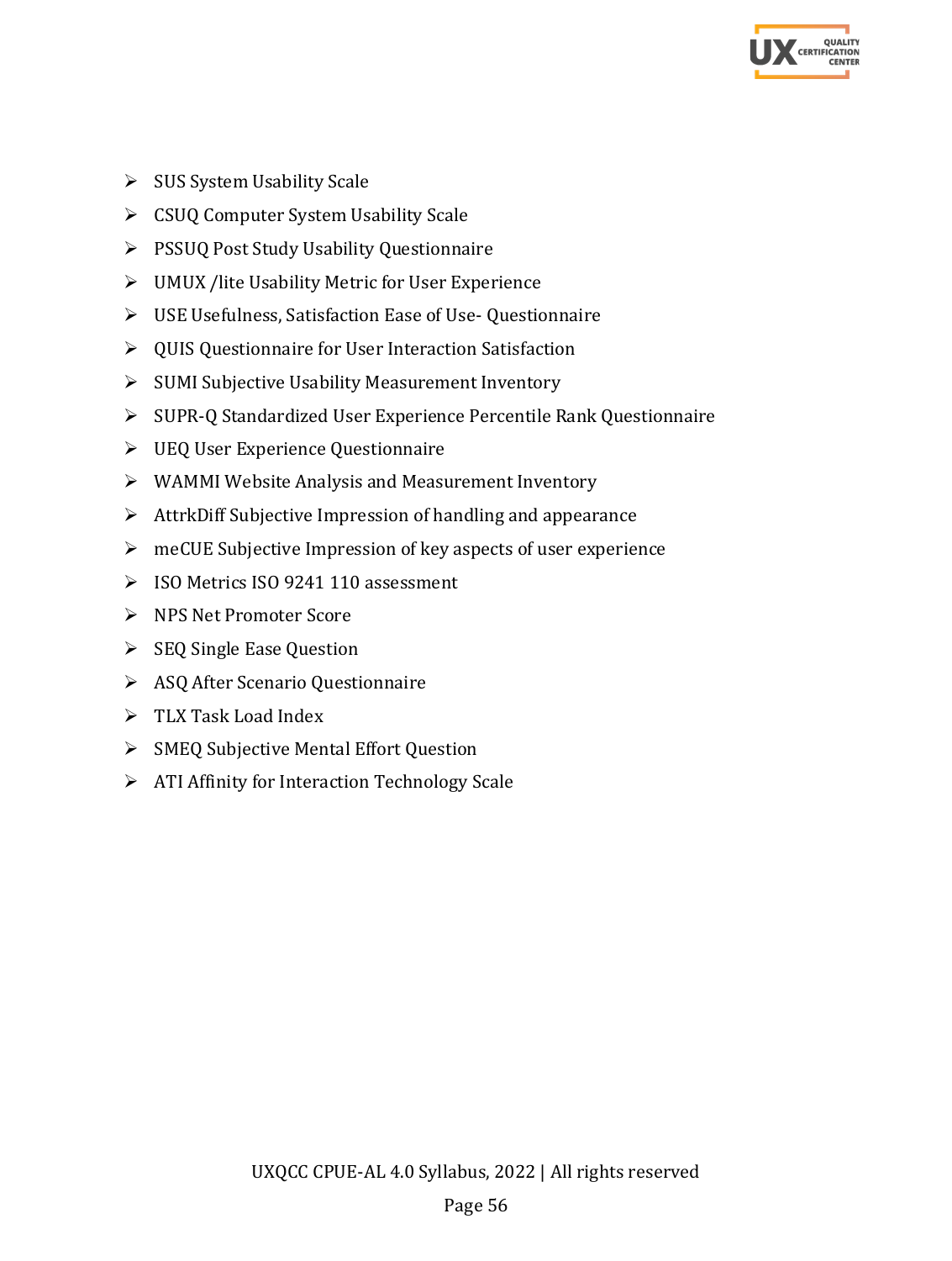

# <span id="page-56-0"></span>5 UX Psychology Insights for Design

| Competence     | $C_3$ / 240 min                                                                                                                                                                                                                                                                                          |
|----------------|----------------------------------------------------------------------------------------------------------------------------------------------------------------------------------------------------------------------------------------------------------------------------------------------------------|
| level and      |                                                                                                                                                                                                                                                                                                          |
| allocated time |                                                                                                                                                                                                                                                                                                          |
| Learning       | 5.1.A. Graduates will be able to explain the listed psychological effects.                                                                                                                                                                                                                               |
| Objectives     | 5.1.B. Graduates will be able to illustrate examples for each of the effects.                                                                                                                                                                                                                            |
| Keywords       | Cognitive ease, Sequence effects, Context dependent memory, Hicks law,<br>Paradox of choice, Satisficing, Loss Aversion, Extremeness Aversion,<br>Zeigarnik effect, Spatial memory, Peak – End principle, Von Restorff effect,<br>Picture superiority effect, Reactance, Endowed process effect, Framing |

Working with and for users requires an understanding of basic human behavioral and cognitive influences. Below is a list of 16 well described effects and characteristics that must be theoretically explained and showcased with examples for both UX design as well as UX Research activities.

- 1) Cognitive ease,
- 2) Sequence effects,
- 3) Context dependent memory,
- 4) Hicks law,
- 5) Paradox of choice,
- 6) Satisficing,
- 7) Loss Aversion,
- 8) Extremeness Aversion,
- 9) Zeigarnik effect,
- 10) Spatial memory,
- 11)Peak End principle,
- 12)Von Restorff effect,
- 13)Picture superiority effect,
- 14) Reactance,
- 15)Endowed process effect,
- 16)Framing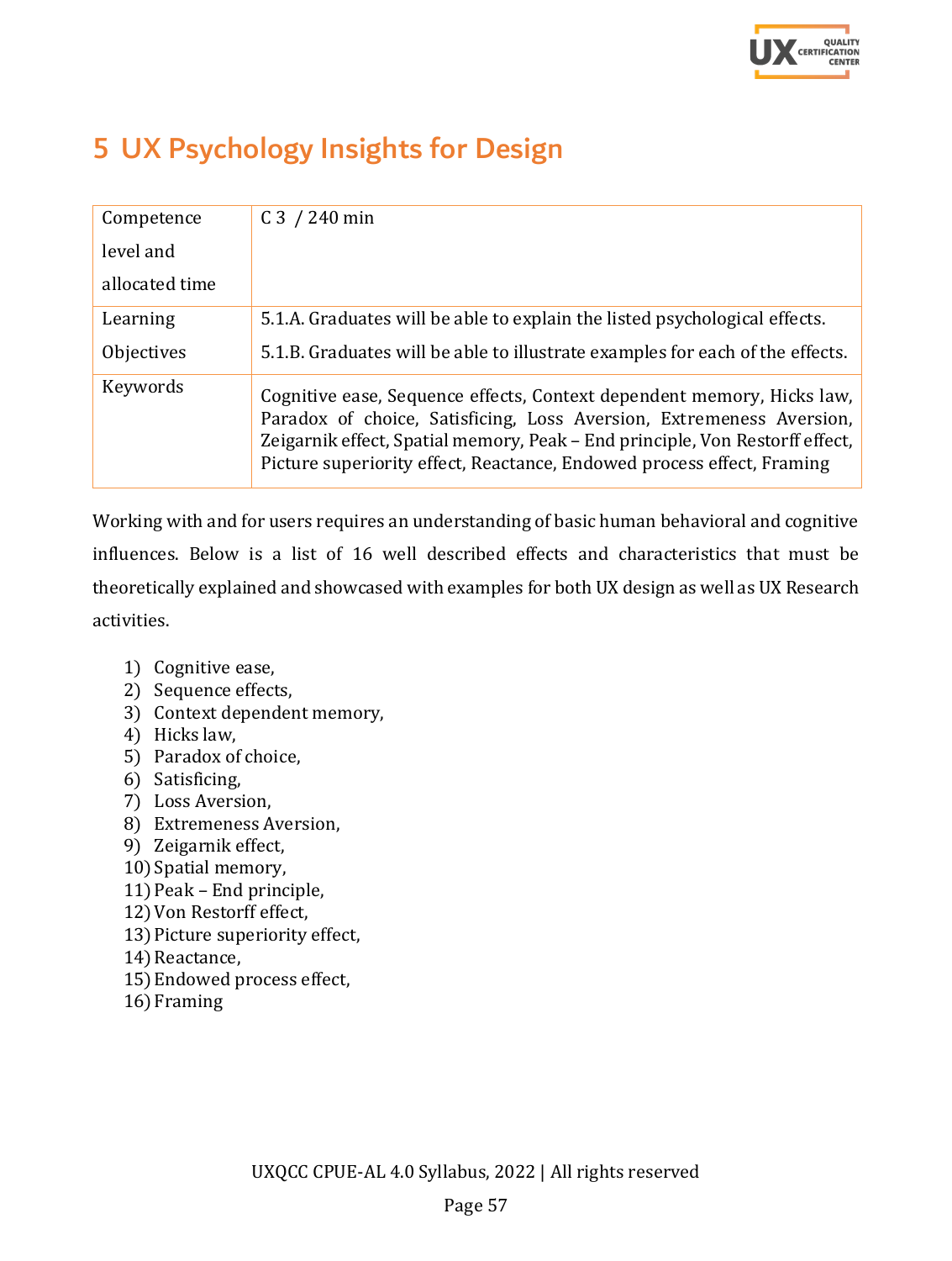

# <span id="page-57-0"></span>READING RECOMMENDATIONS

#### UX Management

- (1) Corporate UX Maturity: Stages 1-4 [\(https://www.nngroup.com\)](https://www.nngroup.com/)
- (2) UX Strategy: How to Devise Innovative Digital Products that People Want, Jaime Levy, O'Reilly
- (3)User Experience Management: Essential Skills for Leading Effective UX Teams, Arnie Lund, Morgan Kaufmann

#### UX Software Development

- (4) Kanban: Successful Evolutionary Change for Your Technology Business, David J. Anderson, United States, Blue Hole Press
- (5) Essential Kanban Condensed. Anderson, David J., Carmichael, Andy, Seattle, WA: Lean Kanban University Press
- (6) The Scrum Guide: The Definitive Guide to Scrum: The Rules of the Game, Schwaber, Ken: Sutherland, Jeff. Retrieved May 13, 2020
- (7) Large-Scale Scrum: More with LeSS, Craig Larman, Bas Vodde: Addison-Wesley Professional

#### UX Research and Evaluation

- (8) UX Research: Practical Techniques for Designing Better Products, Brad Nunnally, David Farkas, O'Reilly
- (9) [Usability Testing Essentials: Ready, Set ...Test!: Ready, Set...Test!](https://www.amazon.de/Usability-Testing-Essentials-Ready-Test/dp/0128169427/ref=sr_1_1?crid=2ONP77CUHZ5OL&keywords=usability+testing&qid=1650529283&refinements=p_n_feature_three_browse-bin%3A4192709031&rnid=4192708031&s=books&sprefix=usability+test%2Cstripbooks%2C56&sr=1-1) Carol Barnum, Morgan Kaufman
- (10) Usability Testing for Survey Research; Emily Geisen, Jennifer Romano Bergstrom, Morgan Kaufman